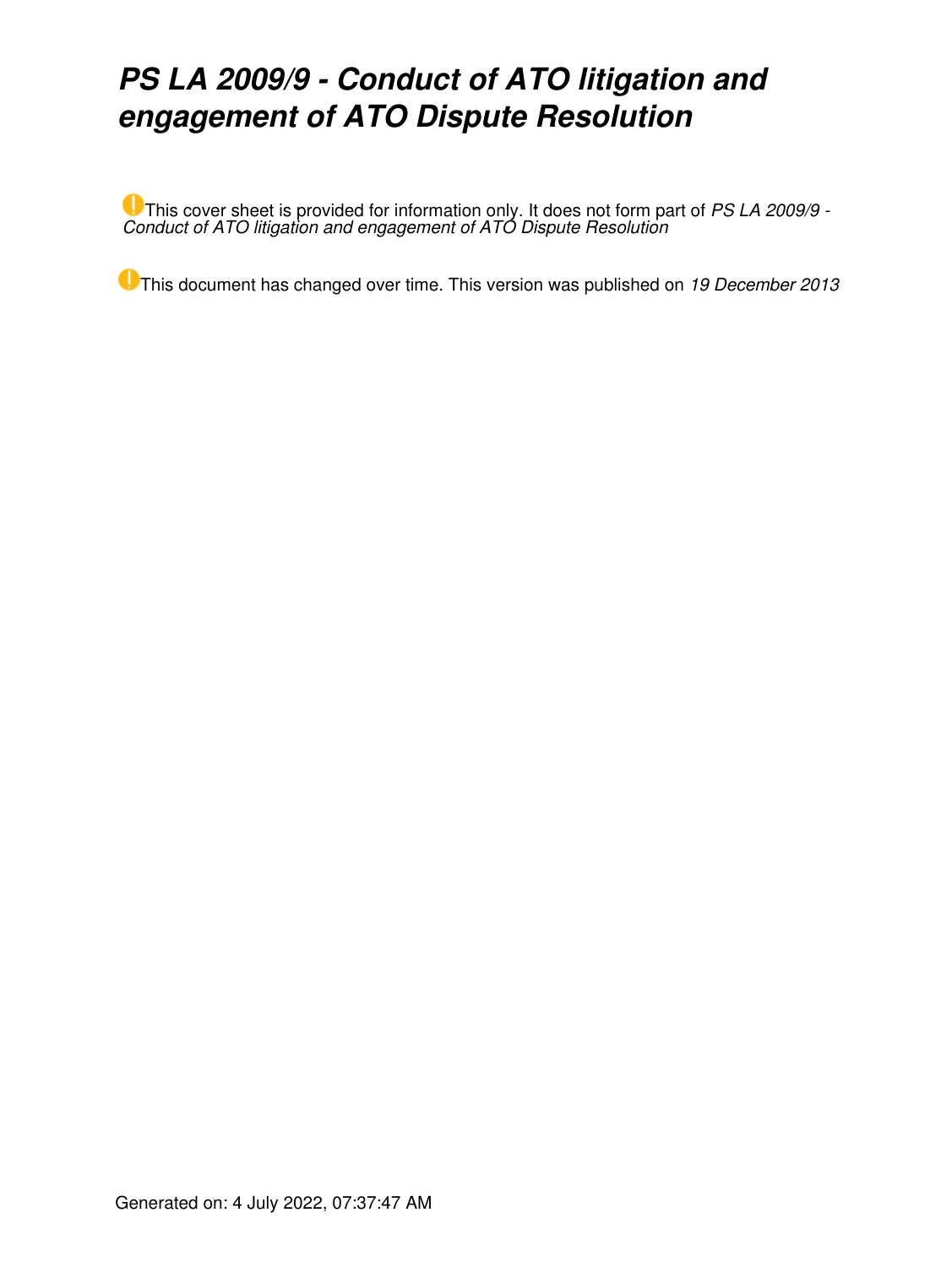

## **Practice Statement Law Administration**

**PS LA 2009/9**

#### **FOI status: may be released**

*This law administration practice statement is issued under the authority of the Commissioner and must be read in conjunction with Law Administration Practice Statement PS LA [1998/1.](http://law.ato.gov.au/view.htm?DocID=PSR/PS19981/NAT/ATO/00001) ATO personnel, including non ongoing staff and relevant contractors, must comply with this law administration practice statement, unless doing so creates unintended consequences or is considered incorrect. Where this occurs, ATO personnel must follow their business line's escalation process.*

*Taxpayers can rely on this law administration practice statement to provide them with protection from interest and penalties in the way explained below. If a statement turns out to be incorrect and taxpayers underpay their tax as a result, they will not have to pay a penalty. Nor will they have to pay interest on the underpayment provided they reasonably relied on this law administration practice statement in good faith. However, even if they don't have to pay a penalty or interest, taxpayers will have to pay the correct amount of tax provided the time limits under the law allow it.*

## **SUBJECT: Conduct of ATO litigation and engagement of ATO Dispute Resolution**

#### **PURPOSE: To outline the policies and guidelines relevant to the conduct of ATO litigation**

| <b>TABLE OF CONTENTS</b>                                          | Paragraph      |
|-------------------------------------------------------------------|----------------|
| <b>STATEMENT</b>                                                  | 1              |
| <b>SECTION 1 – THE ATO'S APPROACH TO LITIGATION</b>               | 3              |
| Guiding principles                                                | 6              |
| Key expectations and obligations                                  | $\overline{7}$ |
| Court and tribunal rules, practice directions and practice notes  | 8              |
| <b>Financial Management and Accountability Act 1997</b>           | 9              |
| <b>Legal Services Directions</b>                                  | 10             |
| Model litigant obligation                                         | 13             |
| Obligation to assist                                              | 15             |
| Dispute resolution                                                | 16             |
| <b>SECTION 2 - ENGAGEMENT OF DISPUTE RESOLUTION TEAMS</b>         | 18             |
| The nature of the work undertaken by the Dispute Resolution teams | 20             |
| Tax, Excise duty & Superannuation matters                         | 21             |
| Debt resolution matters                                           | 22             |
| Non-tax related matters                                           | 24             |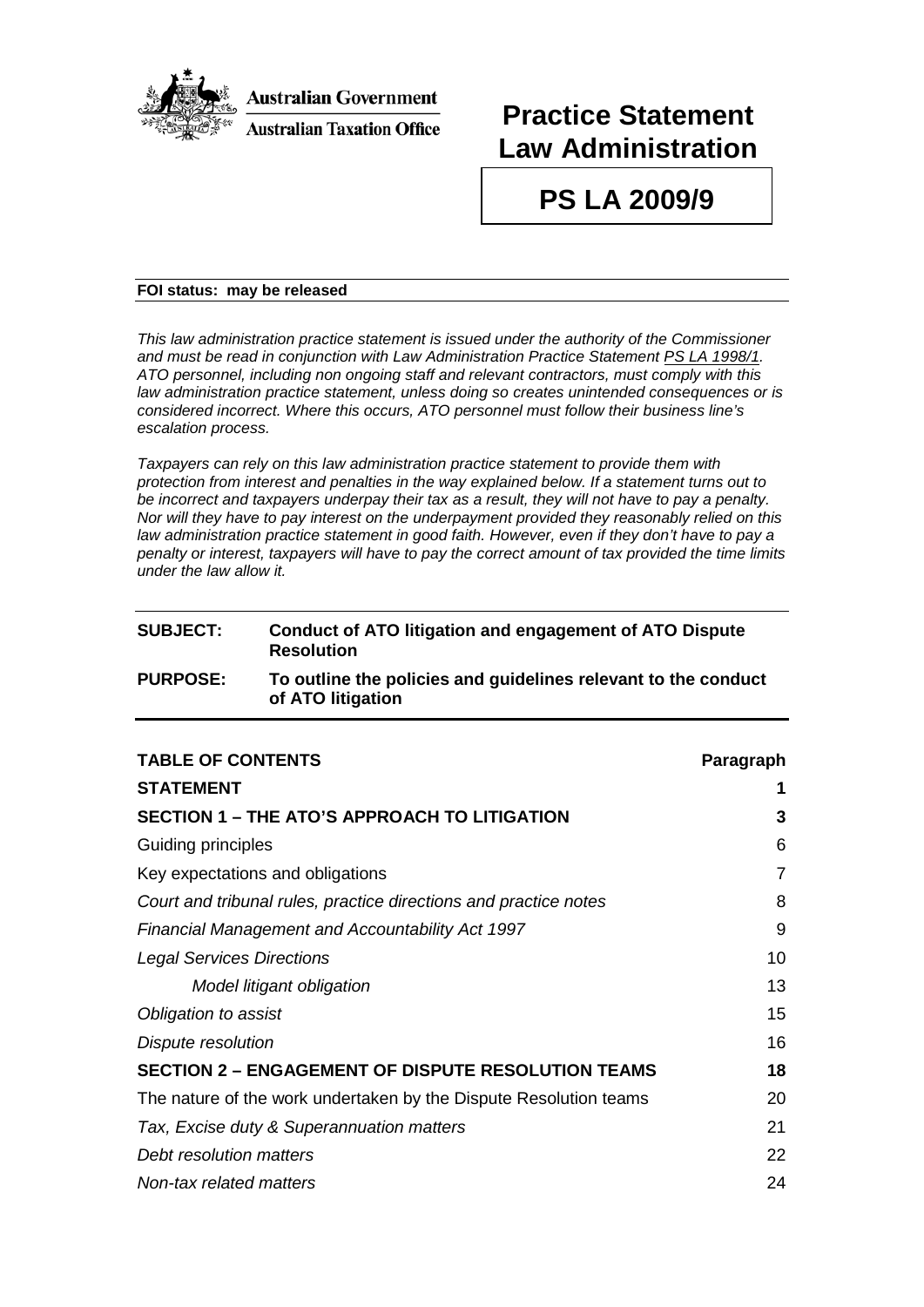| Early involvement of Dispute Resolution                                                                                        | 25  |
|--------------------------------------------------------------------------------------------------------------------------------|-----|
| <b>Engaging Dispute Resolution teams</b>                                                                                       | 28  |
| <b>SECTION 3 - LITIGATION STAKEHOLDERS</b>                                                                                     | 29  |
| The role of the Dispute Resolution teams                                                                                       | 32  |
| The role of the Business Service Line                                                                                          | 33  |
| The role of the Tax Counsel Network                                                                                            | 36  |
| Escalation and resolution of disagreements between internal stakeholders                                                       | 39  |
| The role of the ATO Special Counsel                                                                                            | 43  |
| The role of external solicitors                                                                                                | 45  |
| The role of counsel                                                                                                            | 48  |
| <b>SECTION 4 - ENGAGEMENT OF EXTERNAL LEGAL SERVICE PROVIDERS</b><br>AND EXTERNAL ALTERNATIVE DISPUTE RESOLUTION PRACTITIONERS | 51  |
| Engaging external legal service providers - generally                                                                          | 51  |
| Factors to be considered in engaging an external legal service provider                                                        | 53  |
| The process of the engagement of an external service provider                                                                  | 54  |
| Management of external legal service providers and associated costs                                                            | 60  |
| <b>Engaging Counsel</b>                                                                                                        | 62  |
| Engaging external solicitors                                                                                                   | 66  |
| 'Tied legal work'                                                                                                              | 69  |
| Engaging external alternative dispute resolution practitioners                                                                 | 73  |
| <b>SECTION 5 - OBLIGATIONS UNDER THE VARIOUS JURISDICTIONS</b>                                                                 | 74  |
| Administrative Appeals Tribunal                                                                                                | 76  |
| Fair Work Australia and the Australian Human Rights Commission                                                                 | 80  |
| <b>Federal Court of Australia</b>                                                                                              | 86  |
| Applications made to the Federal Court pursuant to Part IVC of the TAA                                                         | 89  |
| Administrative law proceedings                                                                                                 | 93  |
| The ADJR Act                                                                                                                   | 95  |
| Section 39B of the Judiciary Act 1903 – Declaratory Proceedings                                                                | 98  |
| Applications made to the Federal Court pursuant to the Fair Work Act 2009 or                                                   |     |
| Federal discrimination law                                                                                                     | 111 |
| <b>Federal Circuit Court</b>                                                                                                   | 112 |
| <b>High Court of Australia</b>                                                                                                 | 115 |
| <b>SECTION 6 - CASE MANAGEMENT</b>                                                                                             | 123 |
| <b>The SILC Process</b>                                                                                                        | 125 |
| The initial SILC conference                                                                                                    | 129 |
| The case evaluation SILC conference                                                                                            | 131 |
| The post-decision SILC conference                                                                                              | 133 |
| Case management plans                                                                                                          | 135 |
| <b>Ensuring continual improvement</b>                                                                                          | 141 |
| The call-over process for Dispute Resolution                                                                                   | 143 |
| The management of strategic litigation matters                                                                                 | 144 |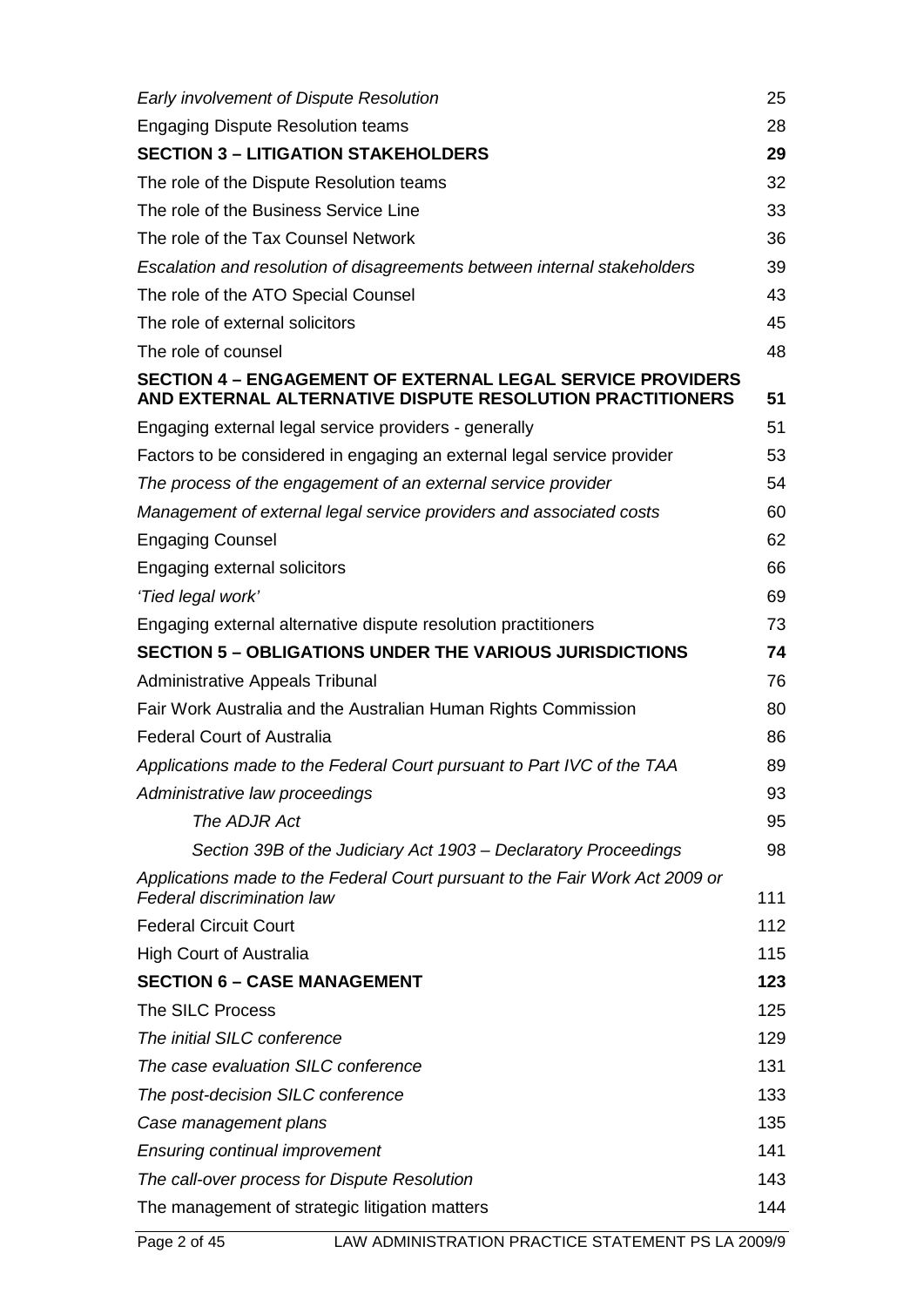| Strategic litigation stakeholders                                                                    | 146 |
|------------------------------------------------------------------------------------------------------|-----|
| <b>Engagement of the Tax Counsel Network</b>                                                         | 147 |
| Strategic litigation call-overs                                                                      | 149 |
| Strategic litigation considerations                                                                  | 151 |
| Strategic litigation risk mitigation strategies                                                      | 152 |
| Media attention and strategic litigation                                                             | 157 |
| The Test Case Litigation Program                                                                     | 160 |
| Notification or advice to Government Ministers, Treasury or other<br><b>Commonwealth Departments</b> | 162 |
| The Attorney General's Department notification                                                       | 164 |
| <b>SECTION 7 - MANAGEMENT OF COURT AND TRIBUNAL DECISIONS</b>                                        | 166 |
| Notification, receipt and circulation of decisions                                                   | 167 |
| <b>Decision Reports</b>                                                                              | 171 |
| Decision Reports for decisions favourable to the Commissioner                                        | 176 |
| Decision Reports for decisions favourable or partly favourable to the taxpayer                       | 177 |
| The content of the Decision Report                                                                   | 179 |
| Decision making – whether or not to appeal                                                           | 180 |
| Where a decision is not appealed                                                                     | 184 |
| <b>Decision Impact Statements</b>                                                                    | 187 |
| Purpose                                                                                              | 187 |
| When a Decision Impact Statement is required                                                         | 188 |
| Preparations, responsibilities, and approval                                                         | 190 |
| Approvals of Decision Impact Statement for publication                                               | 196 |
| <b>Content of Decision Impact Statements</b>                                                         | 198 |
| When is an Interim Decision Impact Statement required?                                               | 201 |
| <b>Minute to Ministers</b>                                                                           | 204 |
| Following publication                                                                                | 206 |
| <b>SECTION 8 - ADMINISTRATION AND RELATED MATTERS</b>                                                | 207 |
| Payment of accounts                                                                                  | 207 |
| Costs orders by the courts                                                                           | 212 |
| Appealing costs orders                                                                               | 217 |
|                                                                                                      |     |

## **STATEMENT**

- 1. This practice statement provides general guidance to ATO staff involved in legal disputes where the Commissioner is a party to the proceedings. It sets out the guiding principles relevant to the conduct of litigation, and describes the situations and processes on how and when the ATO Dispute Resolution (Dispute Resolution) teams should be engaged.
- 2. This practice statement does not apply to:
	- (a) Tax Practitioners Board related matters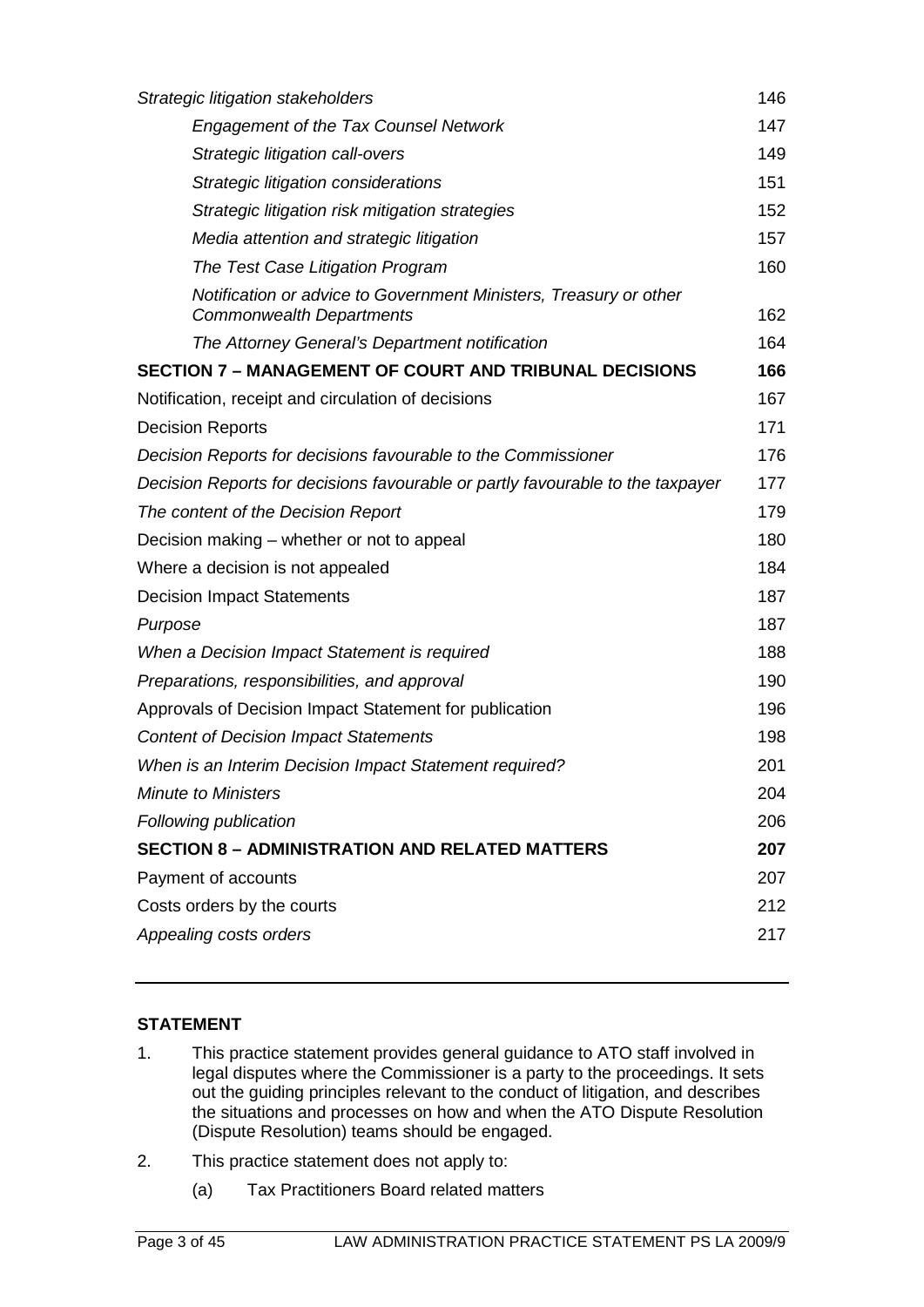- (b) legal actions undertaken by the Serious Non-Compliance Prosecutions area, or
- (c) prosecutions referred to the Commonwealth Director of Public Prosecutions.

## **SECTION 1 – THE ATO'S APPROACH TO LITIGATION**

- 3. The ATO conducts and manages litigation in accordance with its obligations under the law, the Attorney-General's Legal Services Directions 2005 (Legal Services Directions), the relevant court and tribunal rules, the relevant practice notes or directions, and ATO policies and guidelines.
- 4. The ATO strives to have all disputes brought to finality in a fair, timely and equitable manner consistent with the law, and supports the appropriate use of all dispute resolution techniques to minimise litigation and related costs. This practice statement should be read in conjunction with Law Administration Practice Statement PS LA 2013/3 – *Alternative Dispute Resolution (ADR) in ATO disputes*
- 5. Where the early resolution of disputes is not possible, the ATO recognises that courts and tribunals will provide final, fair and independent resolution of disputes. A key objective for the ATO when conducting litigation is to achieve law clarification for the community and the Government. Cases will be argued consistently with the ATO's published view of the law and cases will not be pursued where the ATO believes its position is not correct.

## **Guiding principles**

- 6. In conducting litigation, the ATO is guided by the following principles:
	- (a) the ATO has responsibility for administering various laws enacted by Parliament, such as those relating to taxation and superannuation
	- (b) the ATO applies the law in the conduct of litigation, the resolution of disputes and in managing the outcome of court and tribunal decisions
	- (c) the ATO will follow the results of finalised court and tribunal decisions in accordance with the rule of law<sup>[1](#page-4-0)</sup>
	- (d) the ATO will manage litigation in accordance with the Legal Services Directions (including the model litigant obligation), relevant court and tribunal rules and directions, legislation and policies relevant to Commonwealth agencies and the ATO's policies and guidelines
	- (e) the ATO seeks to promote an environment where:
		- (i) the ATO will communicate effectively with taxpayers to ensure they understand their rights and obligations
		- (ii) the law can be complied with voluntarily
		- (iii) the law is applied and enforced consistently and fairly. In resolving various types of disputes, the ATO will maintain a level playing field for taxpayers in similar situations and disputes will be resolved in a principled way, and
		- (iv) disputes are resolved with minimal costs.

<span id="page-4-0"></span>There are exceptional circumstances where the ATO will challenge such a decision to obtain law clarification.  $\overline{\phantom{a}}$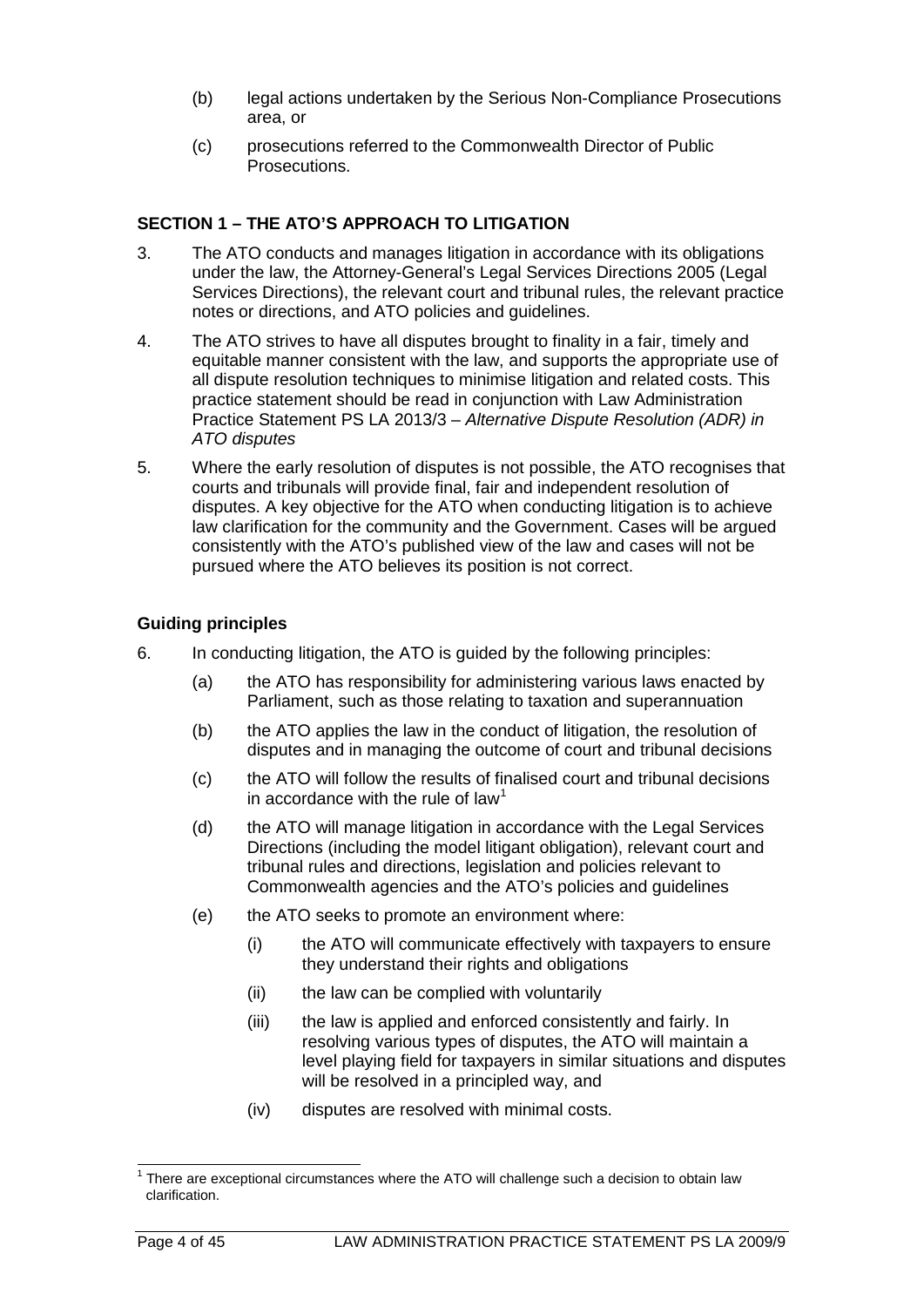- (f) the ATO will, wherever possible, obtain law clarification in a timely and cost effective manner which provides greater certainty for the community. The ATO has a continuing commitment to the Test Case Litigation Program which, in appropriate circumstances, provides financial support for a taxpayer's litigation costs to achieve law clarification
- (g) the ATO will risk assess litigation cases to ensure that cases are appropriately managed
- (h) the ATO will attempt to resolve disputes early to avoid unnecessary litigation and related costs
- (i) the ATO will assist the courts, tribunals and other parts of the legal system to promote efficiency in the conduct of litigation wherever possible
- (j) the ATO will foster a close working relationship with the Attorney-General's Department, as the agency responsible for law and justice matters and policies
- (k) the ATO will seek to gain value for money from the engagement of external legal services providers, and
- (l) ATO staff will have the appropriate range of skills and competencies, including qualified lawyers, to support its litigation strategy.

### **Key expectations and obligations**

- 7. The key expectations and obligations of the ATO in conducting litigation matters include:
	- (a) the relevant rules, practice notes and directions issued by the various courts and tribunals
	- (b) responsibilities under the *Financial Management and Accountability Act 1997* (FMA Act)
	- (c) responsibilities under the Legal Services Directions, in particular the obligation to act as a model litigant
	- (d) the obligation to assist the Administrative Appeals Tribunal (AAT), and
	- (e) the consideration of whether other methods of dispute resolution would be appropriate.

#### *Court and tribunal rules, practice directions and practice notes*

8. All officers are expected to adhere to the various rules, practice notes and directions of the relevant court or tribunal in which the proceedings are held. This is discussed further in section 5 of this practice statement.

#### *Financial Management and Accountability Act 1997*

9. The FMA Act provides the framework for the proper management of public money and public property. The Commissioner has a responsibility under section 44 of the FMA Act to promote efficient, effective and ethical use of Commonwealth resources. This includes a responsibility to properly manage the spending of public money on legal services.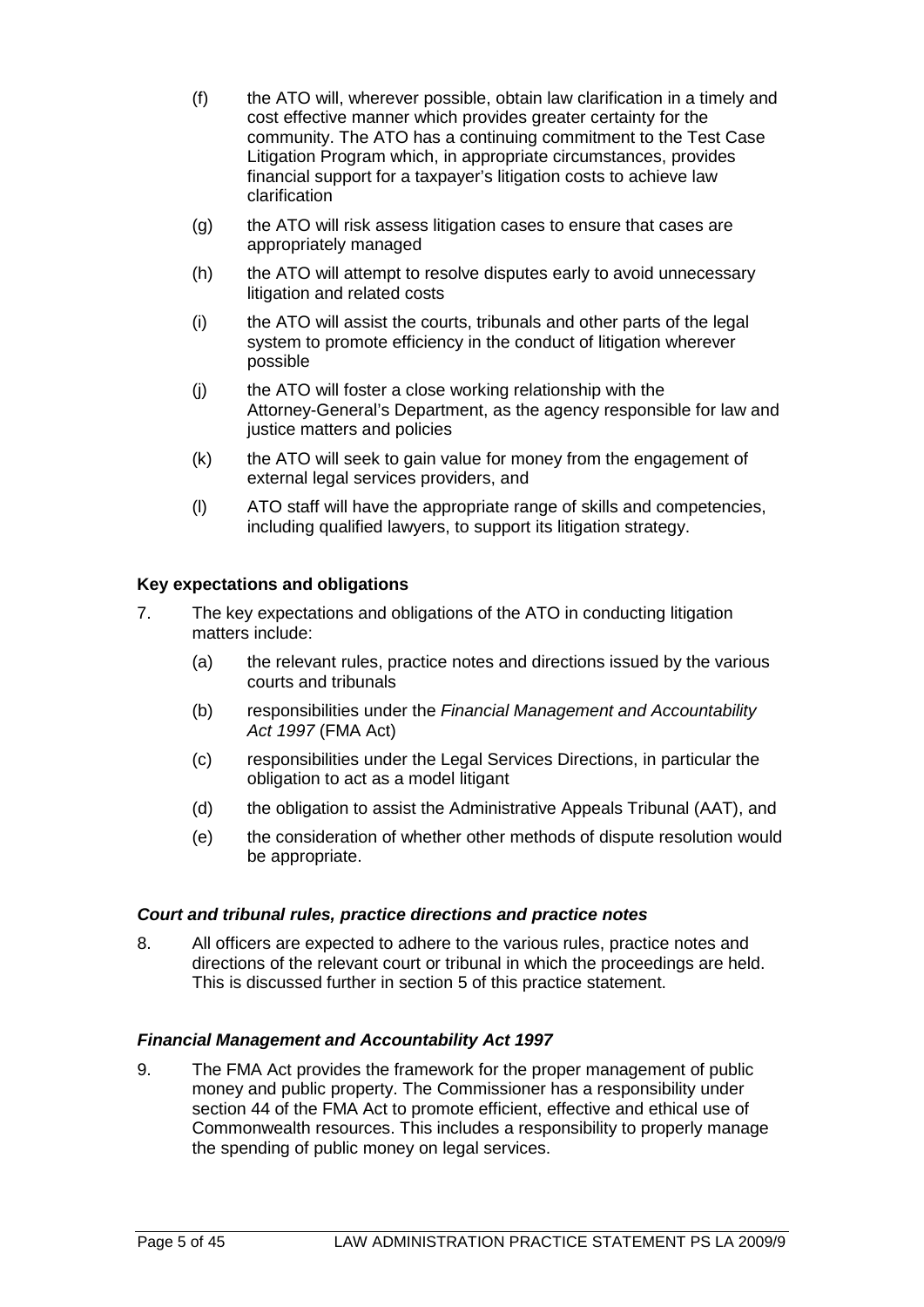## *Legal Services Directions*

- 10. The Legal Services Directions places various obligations on Commonwealth agencies in the handling of claims or the conduct of litigation, across a range of areas such as the use of in-house lawyers and the engagement of counsel. A key obligation placed on agencies is the obligation to act as a model litigant, which is further discussed below.
- 11. The Attorney-General's Department, through the Office of Legal Services Coordination (OLSC), also provides related Guidance Notes to the Legal Services Directions. Tax officers are expected to adhere to both the Legal Services Directions and the related Guidance Notes.
- 12. The OLSC oversees reports of non-compliance with the Legal Services Directions. Any assertions or suspected breaches of a Legal Services Direction by the ATO must be escalated to the relevant Assistant Commissioner in Dispute Resolution who will determine what action is required, including whether the issue needs to be reported to the OLSC.<sup>[2](#page-6-0)</sup>

## *Model litigant obligation*

- 1[3](#page-6-1). The model litigant obligation<sup>3</sup> requires the Commonwealth, its officers, solicitors and counsel, to act with complete propriety, fairly and in accordance with the highest professional standards in handling claims, noting that the agency is not to commence legal proceedings unless it is satisfied that litigation is the most suitable method of dispute resolution.
- 14. Importantly, the obligation requires the Commissioner to not rely on technicalities and to not take advantage of claimants who lack the resources to litigate a legitimate claim.

#### *Obligation to assist*

15. In matters before the AAT, the Commissioner and his or her representatives must use their best endeavours to assist the AAT to make its decision, as required by subsection 33(1AA) of the *Administrative Appeals Tribunal Act 1975* (AAT Act).

## *Dispute resolution*

- 16. The Commissioner recognises that there are various dispute resolution processes available and is committed to resolving matters in the most cost effective and timely fashion. This commitment is reflected in the ATO's annual Dispute Management Plan which sets out the ATO's key principles for managing disputes.
- 17. The Commissioner's practices in relation to alternative dispute resolution generally are set out in PS LA 2013/3 – *Alternative Dispute Resolution (ADR) in ATO disputes*

 $^2$  Guidance Note No 3 – Breach of the Legal Services Directions.<br> $^3$  Set out in Appendix B of the Legal Services Directions.  $\overline{a}$ 

<span id="page-6-1"></span><span id="page-6-0"></span>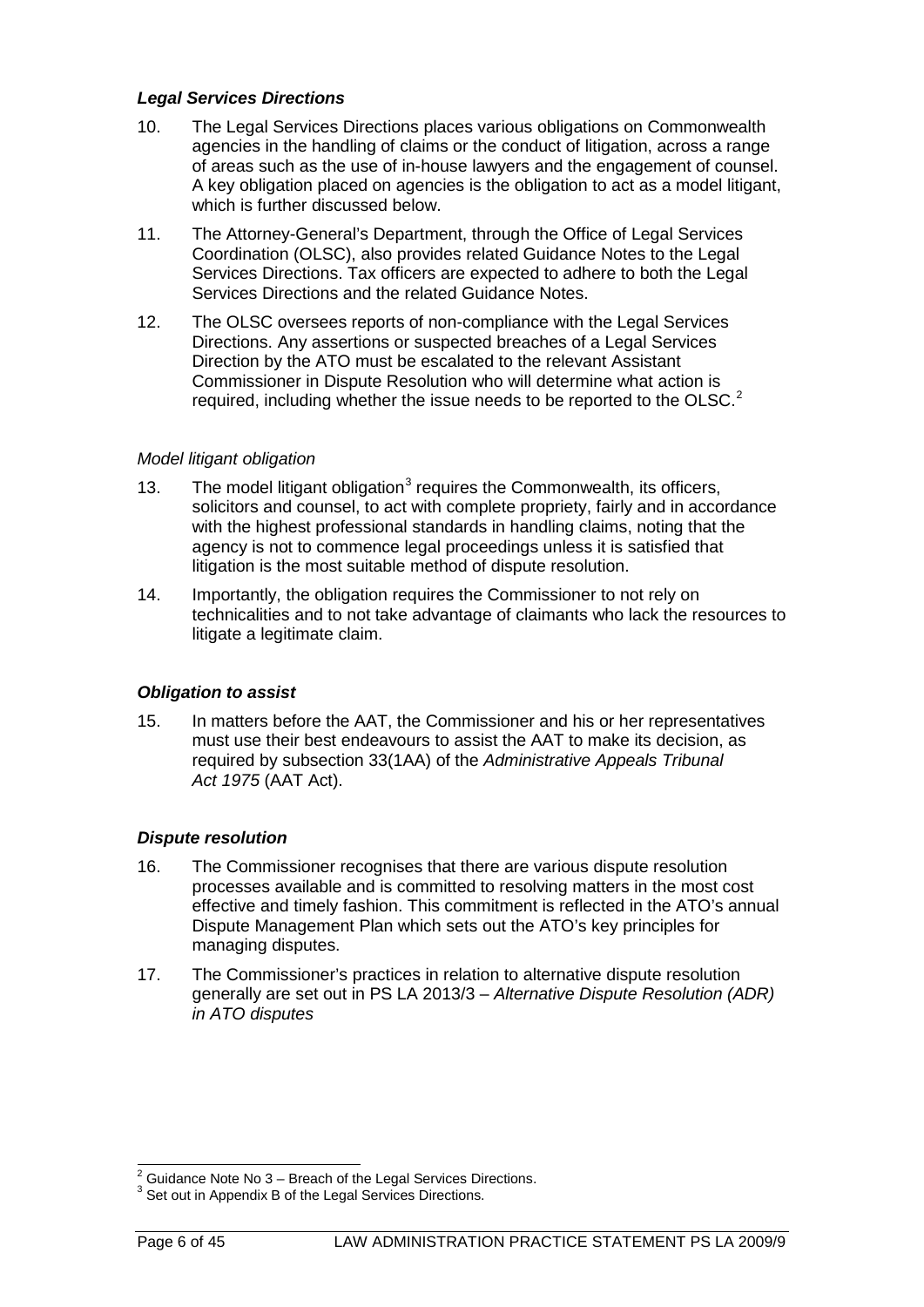## **SECTION 2 – ENGAGEMENT OF DISPUTE RESOLUTION TEAMS**

- 18. The ATO's in-house legal services are provided by the Dispute Resolution teams, primarily for tax and debt disputes, and ATO General Counsel, for non-tax legal issues. These teams deliver a range of legal services and expertise for the ATO, from the conduct and management of litigation, to the provision of advice on any legal issue, including those which may arise prior to litigation. The teams are primarily comprised of legally qualified personnel and provide specialist skills, particularly in respect of evidentiary issues and dispute resolution strategies.
- 19. The in-house legal teams are the corporate budget holders for legal services and are therefore responsible for the engagement and management of legal services received on behalf of the ATO from external providers.<sup>[4](#page-7-0)</sup>

#### **The nature of the work undertaken by the Dispute Resolution teams**

- 20. Generally, the Dispute Resolution teams will provide in-house litigation, dispute resolution and legal advice services across the following broad categories of work:
	- (a) matters involving, directly or indirectly, the existence of an entity's liability to taxation and excise duty, and/or their rights and obligations arising from the various Acts relating to superannuation ('Tax, Excise duty & Superannuation matters');
	- (b) matters relating to the ATO's collection of tax revenue, including insolvency matters under the various laws administered by the Commissioner, and other relevant legislation such as the *Corporations Act 2001* and the *Bankruptcy Act 1966* ('Debt resolution matters'); and
	- (c) matters relating to the operations of the ATO as a government agency such as legal issues relating to: contracts and procurement; Freedom of Information requests; employment law, including requests for legal assistance by ATO employees; secrecy; privacy; access and information gathering; and other general law issues not covered by (a) and (b) above.

## *Tax, Excise duty & Superannuation matters*

- 21. Under this broad category of work, Dispute Resolution manages litigation arising from:
	- (a) Part IVC of the *Taxation Administration Act 1953* (TAA)
	- (b) section 39B of the *Judiciary Act 1903* (Judiciary Act)
	- (c) *Administrative Decisions (Judicial Review) Act 1977* (ADJR Act)
	- (d) Division 290 of Schedule 1 to the TAA, [5](#page-7-1) and
	- (e) any other matter involving an entity's taxation, excise or superannuation liability.

 $^4$  The exception to this is legal expenditure relating to prosecution work.<br><sup>5</sup> See PS LA 2008/7 and PS LA 2008/8.  $\overline{\phantom{a}}$ 

<span id="page-7-1"></span><span id="page-7-0"></span>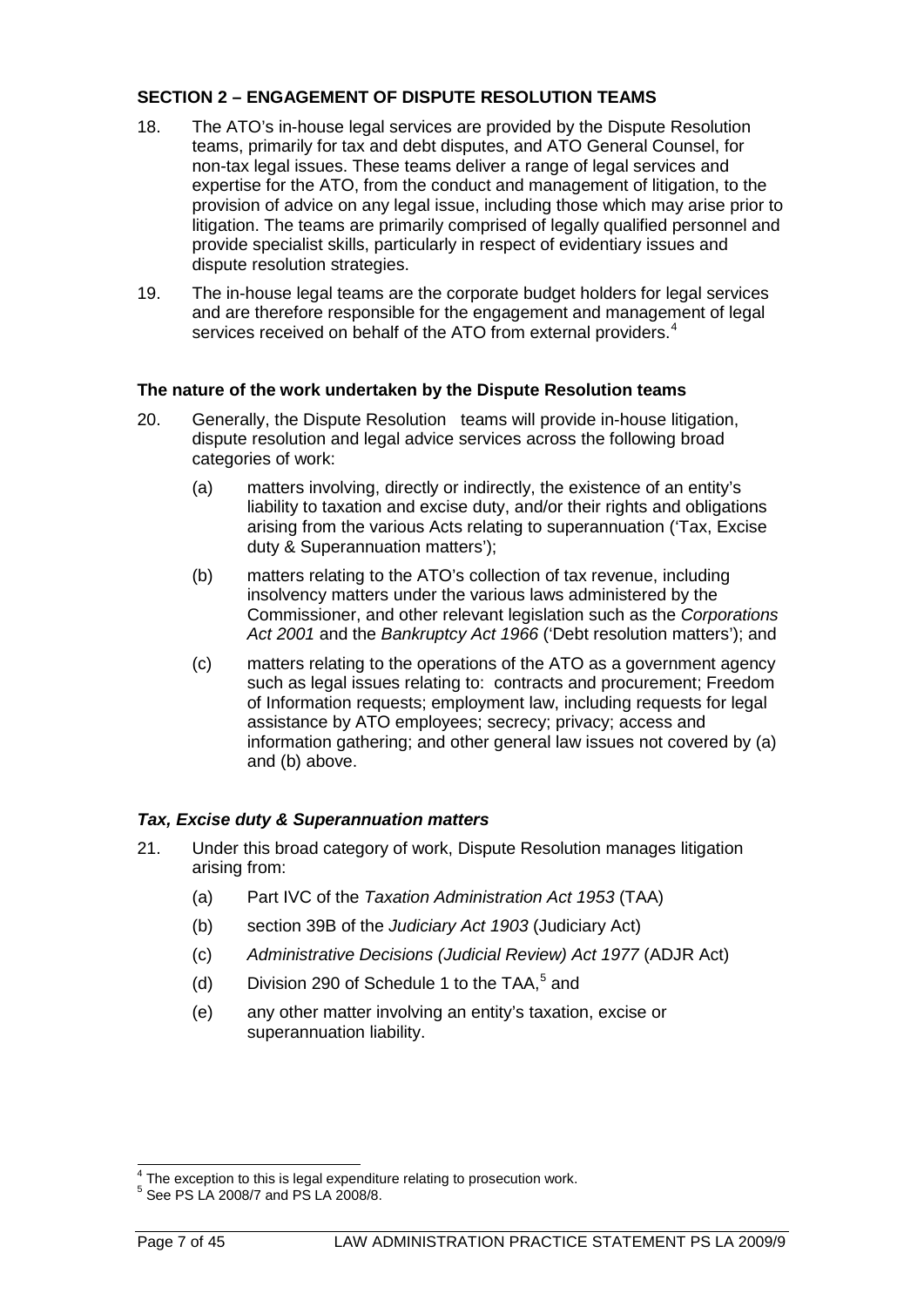#### *Debt resolution matters*

- 22. The range of matters that Dispute Resolution is responsible for under this umbrella of work include:
	- (a) prosecution of civil claims for recovery which have been defended by the taxpayer. These claims include court proceedings commenced to secure payment by company directors under the Director Penalty Notice regime of unpaid PAYG tax liabilities incurred by companies
	- (b) filing creditors' petitions to secure the bankruptcy of a taxpayer where satisfactory payment arrangements have not been made
	- (c) opposing applications by companies for the setting aside of statutory demands
	- (d) filing applications to wind up companies, after a statutory demand has not been paid and where satisfactory payment arrangements have not been made
	- (e) applications made by taxpayers to the Small Taxation Claims Tribunal for release from liability for certain classes of tax debts
	- (f) acting on behalf of the Commissioner in relation to claims made by bankruptcy trustees and the liquidators of companies for the repayment of alleged preference payments
	- (g) acting on behalf of the Commissioner in opposing applications to set aside Departure Prohibition Orders or in pursuing freezing orders where there is a real risk of creditor prejudice through dissipation of a taxpayer's assets
	- (h) acting on behalf of the Commissioner to set aside Deeds of Company **Arrangements**
	- (i) recovering monies owed to the Commissioner pursuant to Reparation **Orders**
	- (j) providing legal advice to the BSL in relation to debt litigation and associated issues, and
	- (k) family law intervention proceedings.
- 23. Ordinarily, the services of Dispute Resolution are utilised after other ATO debt recovery areas have been unsuccessful in ensuring compliance by taxpayers in the payment of their taxation liabilities.

#### *Non-tax related matters*

- 24. General Counsel (GC) is responsible for the provision of expert advice, dispute resolution and litigation services for matters that do not relate to a tax dispute. They provide the following services:
	- (a) *Legal Advice:* general legal advice on issues including privacy, secrecy, access and information gathering and other areas of the law that impact upon the ATO as an organisation which are not dealt with by Dispute Resolution.
	- (b) *Commercial law:* assistance, advice, dispute resolution and litigation services in relation to contracts, tendering and procurement processes, and associated administrative law issues, as well as intellectual property rights and real property.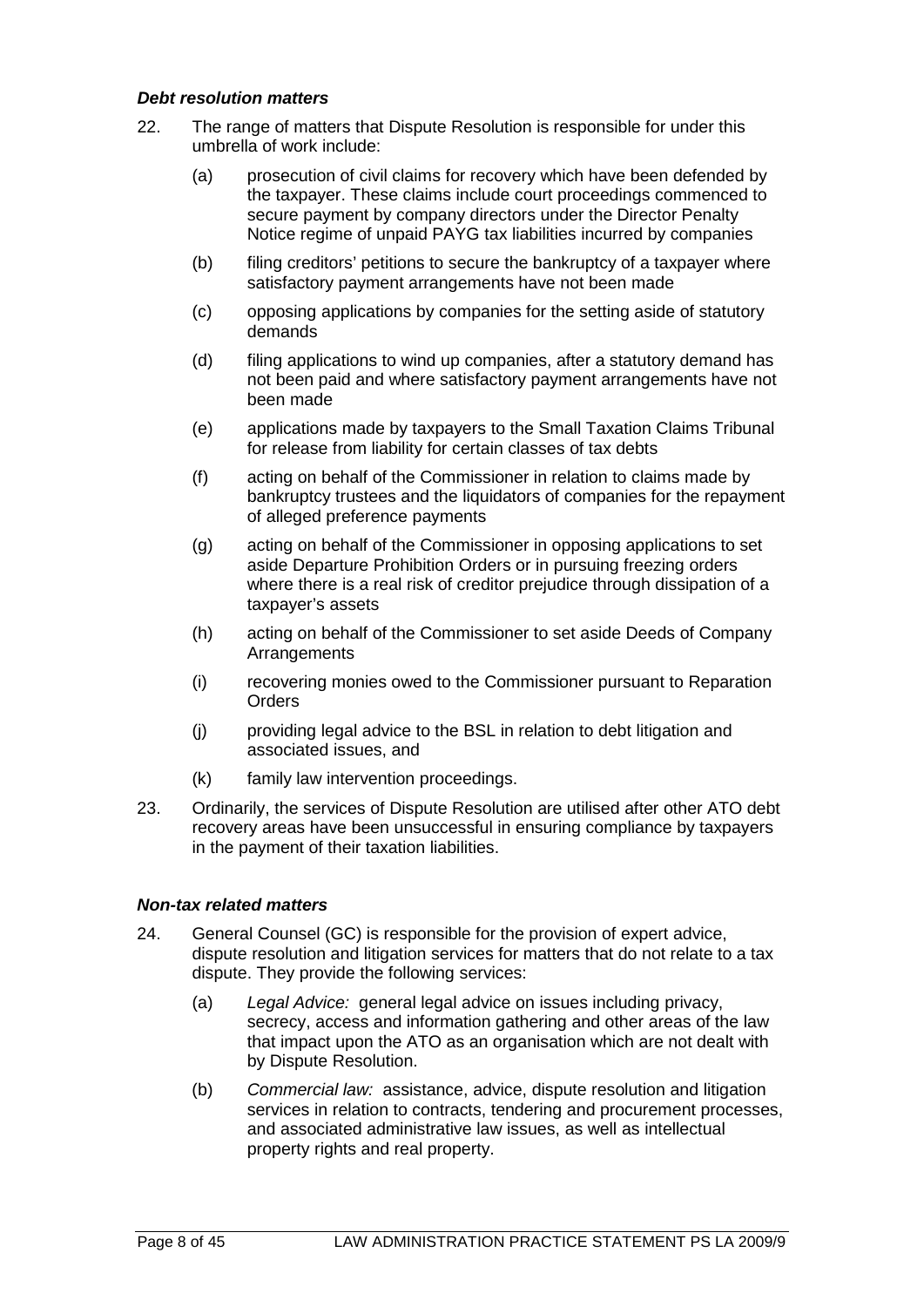- (c) *Freedom of Information:* processing Freedom of Information requests on behalf of the ATO, as well as providing advice, dispute resolution and litigation services related to those and other information requests including subpoenas, third party notices and summonses.
- (d) *Employment law*: assistance, advice, dispute resolution and litigation services relating to the ATO's relationship with its employees, and includes issues relating to industrial relations.
- (e) *Monetary and Civil Claims:* advice, dispute resolution and litigation services relating to the ATO's relationship with taxpayers and their representatives. The issues most commonly relate to assertions of negligence or defective administration by the ATO which has caused financial loss to the taxpayer for which they are seeking compensation. General Counsel also has responsibility for the co-ordination and management of all Act of Grace requests.

## *Early involvement of Dispute Resolution*

- 25. The ATO is committed to ensuring that disputes are resolved in the simplest and most cost-effective manner possible, taking into account the merits and the risks of each case. The Dispute Resolution teams provide expert dispute resolution services, leadership and advice to the ATO. The following disputes should be referred to Dispute Resolution as soon as they are identified (prior to the commencement of litigation) to ensure appropriate dispute resolution strategies are in place as early as possible:
	- (a) where a dispute has been identified by a compliance or objections area of the ATO as likely to end up in litigation in the Federal Court; or
	- (b) where the issue or amount in dispute is sufficiently significant or complex that it is prudent to have Dispute Resolution involved, for example in large settlement negotiations or mediations.
- 26. The specific escalation processes for these referrals as set out in the ATO's internal policies must be followed. [6](#page-9-0)
- 27. Depending on the nature of the referral, the early involvement of relevant experts, including Dispute Resolution may provide strategic advantages including:
	- (a) minimising the number of disputes that may progress to litigation
	- (b) providing, to varying degrees, guidance in respect of draft or potential decisions, or
	- (c) ensuring the ATO is prepared for potential or anticipated litigation, particularly for high risk matters or matters that are likely to be filed in the Federal Court.

## **Engaging Dispute Resolution teams**

- 28. Depending on the nature of the issues involved, the following matters should be referred to the following:<sup>[7](#page-9-1)</sup>
	- (a) for matters involving tax technical and debt recovery issues the relevant Dispute Resolution manager, and

 $^6$  See the Online Resource Centre for Law Administration (ORCLA) and related procedures.<br><sup>7</sup> See the Dispute Resolution pathway page for current contact details.  $\overline{a}$ 

<span id="page-9-1"></span><span id="page-9-0"></span>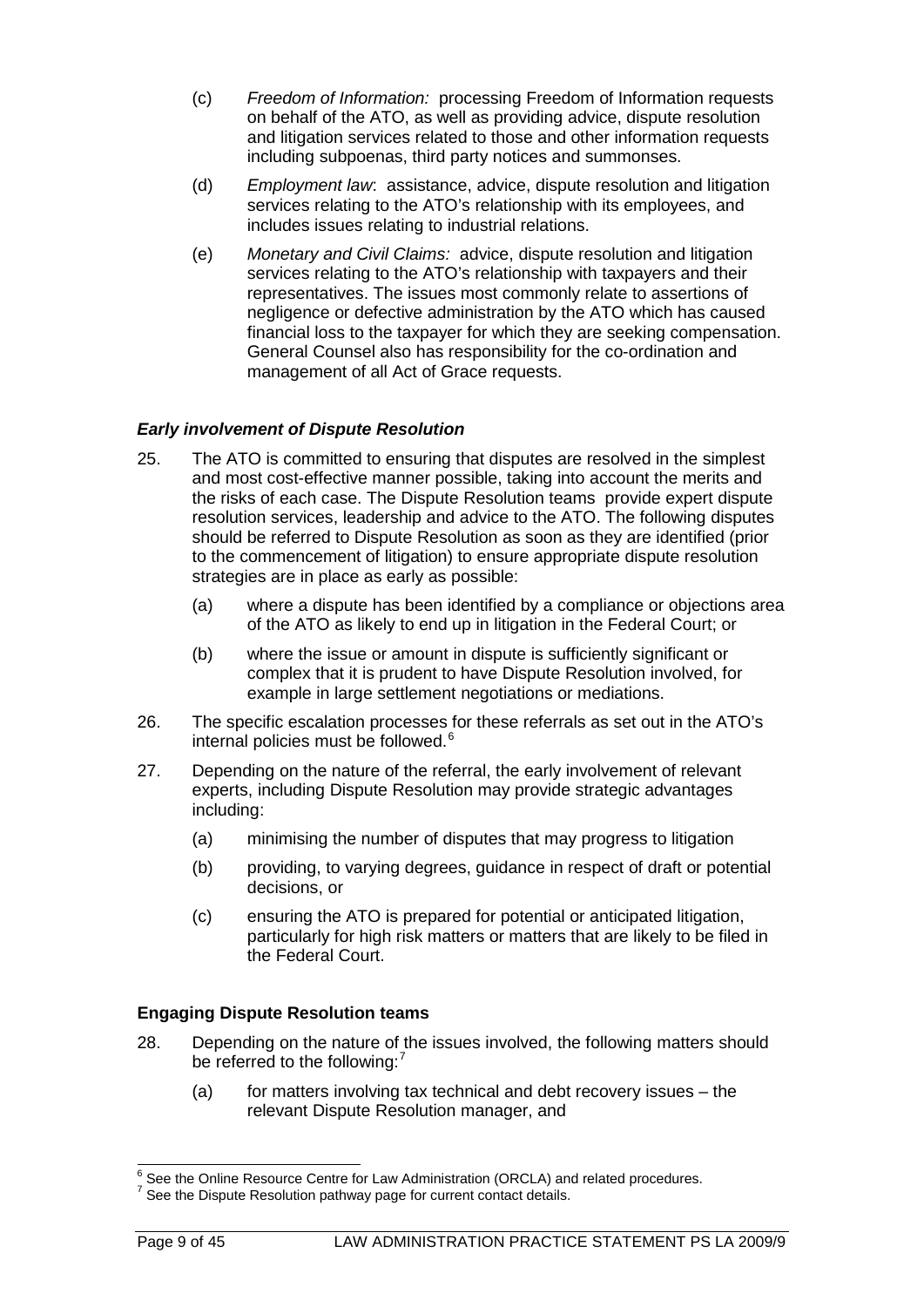$(b)$  for matters involving issues unrelated to tax  $-$  the ATO General Counsel or Deputy General Counsel.

## **SECTION 3 – LITIGATION STAKEHOLDERS**

- 29. Once a matter is in litigation, the number of stakeholders involved will vary depending on the nature and significance of the matter. An officer from Dispute Resolution or ATO General Counsel will always be involved in the litigation, and other stakeholders may include:
	- (a) appropriate officers from the BSL
	- (b) members from the TCN
	- (c) the ATO Special Counsel
	- (d) external solicitors, and
	- (e) counsel.
- 30. Stakeholders are expected to conduct and manage matters collaboratively and decisions should be made with the involvement of all relevant stakeholders. Where internal stakeholders can not come to a consensus on how a matter should proceed, paragraphs 39 to 42 of this practice statement sets out how disagreements should be escalated and resolved.
- 31. The specific roles of each stakeholder in litigation are set out below.

## **The role of the Dispute Resolution teams**

- 32. In litigation matters, in addition to the general services discussed in section 2 of this practice statement, the Dispute Resolution teams:
	- (a) must ensure that stakeholders are consulted and kept fully informed of developments in a timely manner
	- (b) provides a single point of contact for the ATO and external parties, including court and tribunal personnel, taxpayers' and their representatives
	- (c) must ensure that they understand the strategic value of the matter for the ATO
	- (d) must ensure that effective case management strategies are adopted and manage the costs of litigation appropriately
	- (e) will provide advice on the admissibility of evidence
	- (f) ensure that ATO policies and procedures are followed, for example, that the ATO does not argue inconsistently with a precedential ATO view without appropriate escalation and approval
	- (g) ensure that relevant ATO systems and databases are kept up to date and accurate, and
	- (h) ensure that the conduct of the litigation is in accordance with the Legal Services Directions.

#### **The role of the Business Service Line**

- 33. During the course of the litigation, the BSL will:
	- (a) ensure that the Dispute Resolution team recognises the strategic importance of the litigation to the ATO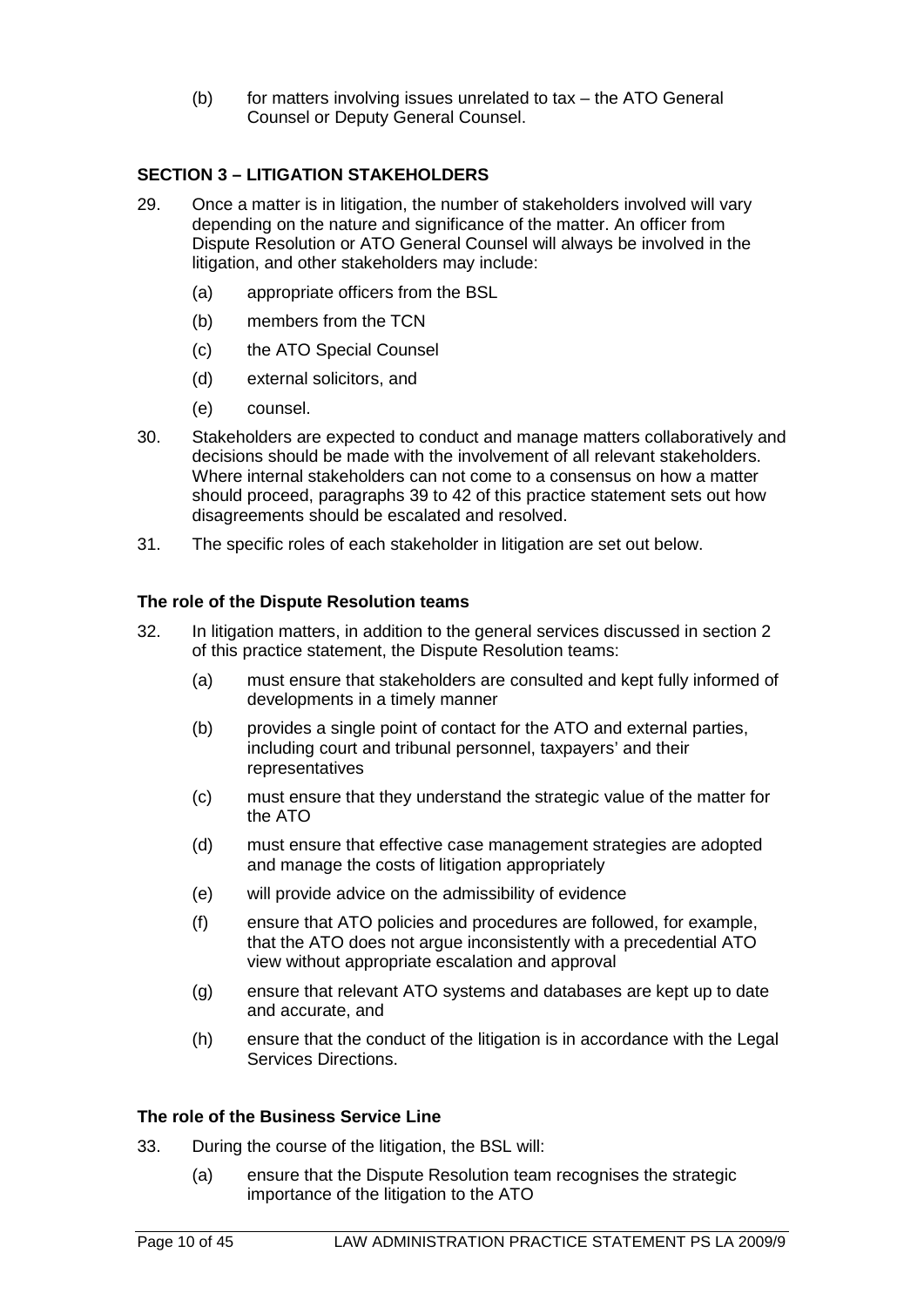- (b) be responsible for ensuring that the Dispute Resolution team, external solicitors and counsel are provided with all necessary facts and material, including evidence and information collected during the course of any audit or review and any subsequent objection
- (c) be responsible for informing the Dispute Resolution team of any related matters or entities and any relevant compliance activities
- (d) have a crucial role in informing internal stakeholders of the broader compliance implications of an issue, the business context in which it arises, its impact in terms of numbers of taxpayers affected, the revenue at risk and other implications for the Government and the community as a whole
- (e) have a role in assisting the litigation team to develop an understanding of the scope and operation of the relevant tax law and any underlying compliance and administrative issues
- (f) have a key role in any early or alternative dispute resolution processes*[8](#page-11-0)*
- (g) be an important link to relevant experts within the BSL in respect of the issues or subject matter, and
- (h) be responsible for managing the risk associated with the case, including the development of a risk mitigation strategy and any contingency plan to manage the implications of the litigation.
- 34. At the conclusion of the litigation, the BSL is responsible for issuing assessments and amended assessments, or implementing any relevant decisions. The BSL must ensure the accuracy of those assessments.
- 35. Where a dispute is resolved without a court decision, and resolution was reached with the consensus of all internal stakeholders, the BSL is responsible for authorising or approving any actions necessary to give effect to the decision, including the execution of any settlement deed. In instances where the BSL disagrees with the decision to have the matter resolved prior to a court or tribunal decision, the person approving the decision to settle the matter will be responsible for authorising and executing the deed.

## **The role of the Tax Counsel Network**

- 36. The role of the TCN in litigation matters<sup>[9](#page-11-1)</sup> is to provide strategic and technical leadership for the ATO. However, the level of involvement by the TCN in litigation may vary between cases depending on the specific issues and risks of each case.
- 37. Where a member of the TCN is involved in a litigation matter, they will:
	- (a) be the decision maker in respect of any technical and strategic aspect of the litigation
	- (b) approve instructions to external legal service providers, particularly where:
		- (i) they relate to arguments not previously contemplated by the ATO
		- (ii) actions to be taken are contrary to the advice of counsel, or

<span id="page-11-0"></span>*<sup>8</sup>* See Practice Statement PSLA 2013/3 - *Alternative Dispute Resolution (ADR) in ATO disputes* for details.  $\overline{a}$ 

<span id="page-11-1"></span><sup>9</sup> The TCN is not generally involved in any litigation which falls under the responsibility of the General Counsel Practice.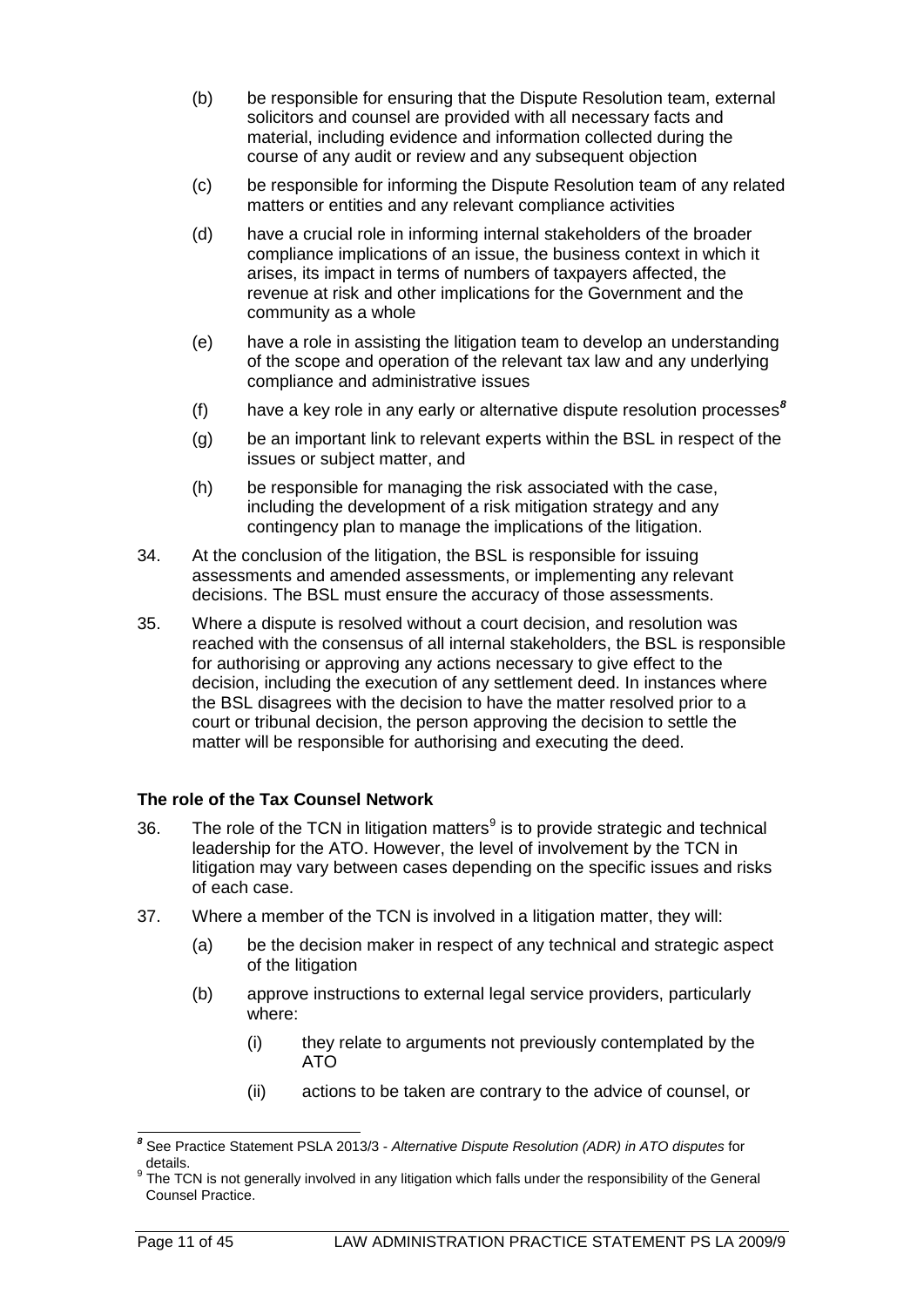- (iii) there is disagreement between senior officers of the ATO regarding the arguments or the strategy to be put to counsel
- (c) ensure that cases are prepared and presented in a way that best enables the precedential ATO view to be presented to court, and
- (d) contribute to the management of the wider risk associated with the litigation.
- 38. Where the TCN officer is not a Tax Counsel or Senior Tax Counsel, they are expected, as a matter of judgement, to keep their manager informed on significant developments in the matter. The Senior Tax Counsel for their team and/or the relevant Senior Tax Counsel (Strategic Litigation) should be involved in major decisions, especially where there may be disagreement in the litigation team regarding the appropriate course of action.

#### *Escalation and resolution of disagreements between internal stakeholders*

- 39. In matters where the TCN is involved and there is any disagreement between internal stakeholders, the TCN member will determine the issue and resolve the disagreement.
- 40. Where the TCN is not involved, the matter should be escalated to the relevant manager in Dispute Resolution or General Counsel, who will consult with relevant stakeholders to try and resolve the issue. If unresolved, the relevant Assistant Commissioner in Dispute Resolution or the ATO General Counsel should be advised, and provided an opportunity to intervene prior to any final decision being made.
- 41. Where there is disagreement between internal stakeholders on whether a matter should be resolved prior to a court or tribunal decision, the responsibility for authorising or approving any actions necessary to give effect to that decision rests with the person approving the decision to settle the matter. This includes the execution of any subsequent settlement deed. For example, where the TCN member has decided to settle the matter, and it is contrary to the BSL view, then the TCN member is responsible for ensuring the deed is executed.
- 42. Regardless of who the decision maker is, all stakeholders will remain actively involved in the matter and retain their respective roles and responsibilities. For example, regardless of who decided that a matter should settle, the BSL will be responsible for issuing assessments or amended assessments, and the Dispute Resolution officer will be responsible for executing relevant court or tribunal documents such as a section  $42C$  agreement<sup>10</sup>.

## **The role of the ATO Special Counsel**

- 43. The ATO may retain former Judges, Queens Counsel and Senior Counsel to perform legal services for the ATO. They are referred to by the title ATO Special Counsel while so retained. Their services are usually limited to the provision of advice on matters of significance to the ATO.
- 44. The TCN facilitates access to ATO Special Counsel and all requests for access to the services of ATO Special Counsel must be referred to them.

<span id="page-12-0"></span><sup>10</sup> Under section 42C of the *AAT Act*, the AAT may make a decision in terms agreed by the parties in writing if it is satisfied that the decision is within the powers of the AAT. Under paragraph 42C(1)(b) of the AAT Act, the agreement must be signed by or on behalf of each party. The AAT can then make a formal decision in the agreed terms without holding a hearing (or without completing the hearing if one has commenced).  $\overline{\phantom{a}}$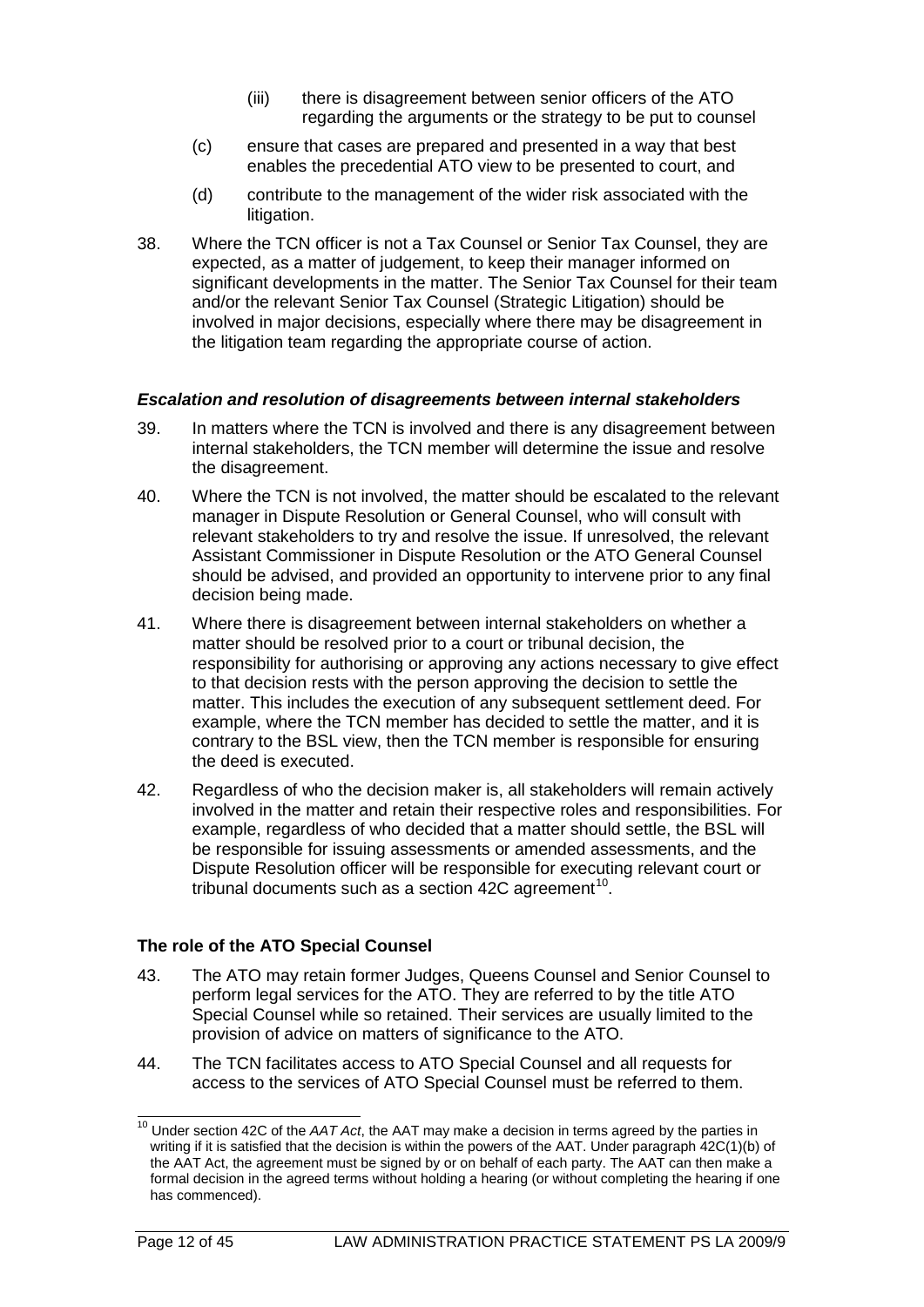#### **The role of external solicitors**

- 45. External solicitors will provide general legal services including recommendations on the selection of counsel, drafting and filing of court and tribunal documents, advice on the adequacy and admissibility of evidence, advice on court requirements and procedures, and will undertake advocacy where appropriate.
- 46. The external solicitor is expected to have a clear understanding of the requirements of the Commissioner in respect of the case, and to relay those requirements to counsel.
- 47. External solicitors acting for the Commissioner:
	- (a) must follow instructions and are expected to assist the Commissioner in the conduct of litigation to achieve timely and appropriate resolution of the particular dispute
	- (b) are expected to conduct themselves consistently with the standards of conduct expected of ATO staff
	- (c) must comply with the Legal Services Directions and notify the Dispute Resolution officer immediately if they suspect or receive an assertion that a breach of the Legal Services Directions has occurred. They must also advise on any possible actions that would minimise the impact of that breach
	- (d) must comply with the tax law secrecy provisions, and
	- (e) must avoid any conflict of interest with the ATO, and where one arises, advise the ATO immediately.

## **The role of counsel**

- 48. Counsel may be engaged to provide advice or to represent the Commissioner in litigation proceedings. Where appropriate, counsel may also be engaged to conduct or assist in other activities, such as interviews with taxpayers.
- 49. Counsel briefed by the Commissioner are required to comply with the conditions and expectations placed on the ATO's external solicitors as set out above. Additionally, counsel are required to comply with their taxation obligations. This expectation should be brought to counsel's attention prior to their acceptance of a brief. Any concerns raised by counsel in relation to this must be escalated to the appropriate Assistant Commissioner in Dispute Resolution.
- 50. As counsel are already subject to the strict requirements of their various Bar associations, counsel are not required to undertake the Commonwealth's vetting process before they are engaged by the ATO.

### **SECTION 4 – ENGAGEMENT OF EXTERNAL LEGAL SERVICE PROVIDERS AND EXTERNAL ALTERNATIVE DISPUTE RESOLUTION PRACTITIONERS**

## **Engaging external legal service providers – generally**

- 51. The Dispute Resolution teams have responsibility for the management and coordination of legal services in the ATO, including access to and the engagement of external legal service providers. Such providers include:
	- (a) counsel
	- (b) external solicitors, and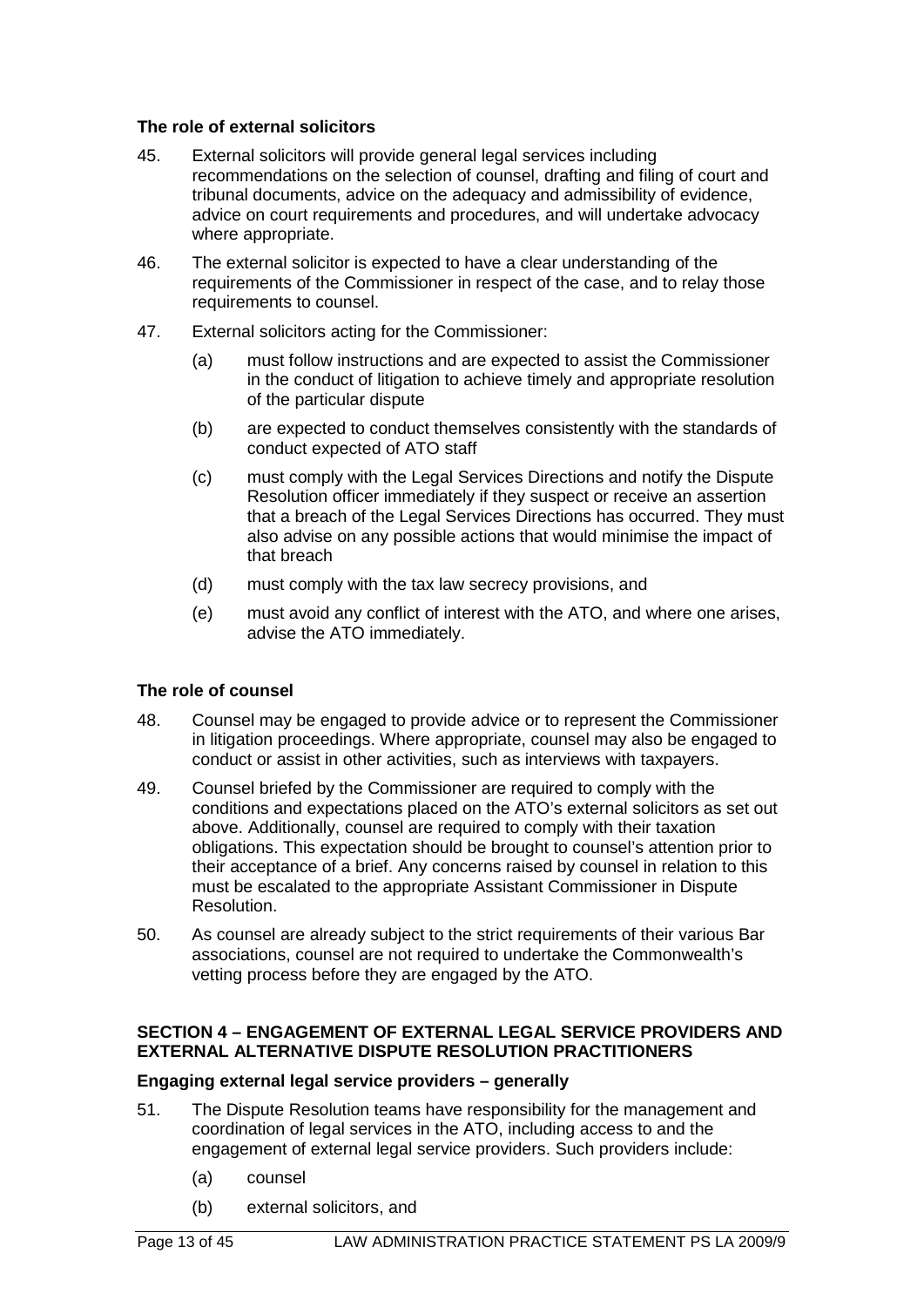- (c) third party dispute resolution practitioners.
- 52. External legal service providers must not be engaged directly by a BSL under any circumstances, whether or not the matter is in litigation. The BSL must refer the request to the relevant Dispute Resolution or ATO General Counsel manager.

#### **Factors to be considered in engaging an external legal service provider**

- 53. The following factors should be considered when deciding whether it is appropriate to engage an external legal service provider:<sup>[11](#page-14-0)</sup>
	- (a) the complexity of the matter
	- (b) the experience of ATO officers involved in the matter
	- (c) where there are differing views between internal stakeholders
	- (d) the expected length of any hearing (as a general rule, where a matter has been listed for more than one day, it is expected that counsel will need to be engaged)
	- (e) the complexity of the factual matrix and volume of the documentary evidence
	- (f) whether there is a need for detailed cross examination, including where the credibility of a witness is relevant or if lengthy cross examination is required
	- (g) the significance or sensitivity of the issues
	- (h) where the precedential ATO view is being challenged
	- (i) where the quantum in dispute is significant
	- (j) where counsel and legal or accounting firms are representing the other party
	- (k) where the other party has a high net wealth and/or is prominent, and
	- (l) where the other party has a history of audits or investigations by the ATO.

## *The process of the engagement of an external service provider*

- 54. In General Counsel, the engagement of an external legal service provider must be approved by a Principal Legal Adviser.
- 55. In Dispute Resolution, the process for the engagement of an external legal service provider is as follows:
	- (a) the Dispute Resolution officer will, where possible, discuss the selection of an appropriate service provider with internal stakeholders, and
	- (b) forward the request to the relevant Dispute Resolution manager, who will make a recommendation to the relevant Assistant Commissioner, Dispute Resolution. The request must provide sufficient detail, including internal stakeholder views and preferences, to allow the decision maker to make an informed decision.

<span id="page-14-0"></span><sup>&</sup>lt;sup>11</sup> For factors to be considered when engaging an external alternative dispute resolution practitioner, see PS LA 2013/3 - *Alternative Dispute Resolution (ADR) in ATO disputes.*.  $\overline{\phantom{a}}$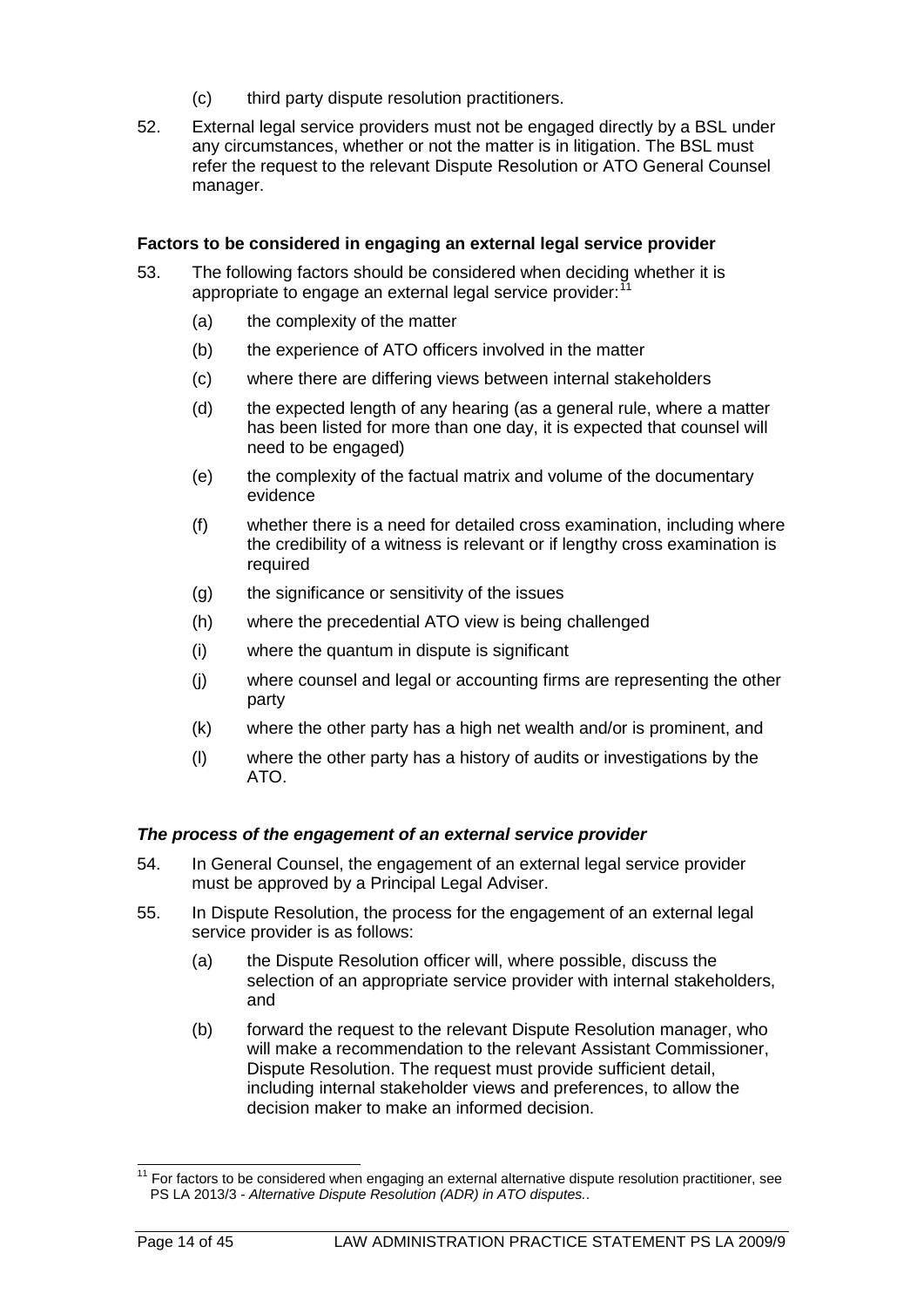- 56. In making the decision and selection, the relevant decision-maker should take into consideration the views and preferences of internal stakeholders.
- 57. For significant tax technical and debt litigation matters, where there is disagreement between internal stakeholders on the selection of counsel, the matter should be escalated to a Deputy Chief Tax Counsel (DCTC).
- 58. There may be instances where it is critical that an external firm is engaged immediately. In these circumstances it is not always possible to consult with all stakeholders prior to the firm's engagement. In these instances, the appropriate Assistant Commissioner in the Dispute Resolution team will decide whether an external firm should be engaged.
- 59. The approval to engage or brief an external legal service provider must be recorded in the relevant ATO systems.

## *Management of external legal service providers and associated costs*

- 60. Where an external legal service provider is engaged:
	- (a) the Dispute Resolution officer has responsibility for managing the relationship with the external service provider, ensuring that there is minimal duplication of roles and effort amongst all stakeholders.
	- (b) direct contact with the external service provider should not be made by other internal stakeholders, unless by prior arrangement with the Dispute Resolution officer.
- 61. The Dispute Resolution team must ensure that invoices received directly from external legal service providers who are not panel firms, are manually recorded onto ATOLegals.<sup>[12](#page-15-0)</sup>

## **Engaging Counsel**

- 62. In any matter, regardless of complexity, consideration should be given to obtaining counsel's advice to assist in determining the ATO position or to provide advice on prospects for success, where there is:
	- (a) uncertainty about the ATO position
	- (b) disagreement between stakeholders, or
	- (c) concern regarding the application of the precedential ATO view.
- 63. Where a matter is clearly significant or complex, or there is uncertainty relating to the precedential ATO view, counsel should be considered as early as possible. Counsel should also be considered where a matter involves a significant volume of material and/or requires extensive or expert cross examination. Counsel should generally not be engaged for matters before the Small Taxation Claims Tribunal.
- 64. Counsel are to be selected in accordance with paragraph 4D of Appendix D to the Legal Services Directions. In selecting counsel, all reasonable endeavours are to be made to:
	- (a) identify all counsel in the relevant practice area
	- (b) genuinely consider engaging such counsel, and
	- (c) regularly monitor and review the engagement of counsel.

<span id="page-15-0"></span> $12$  Invoices from panel firms are automatically received onto the system.  $\overline{\phantom{a}}$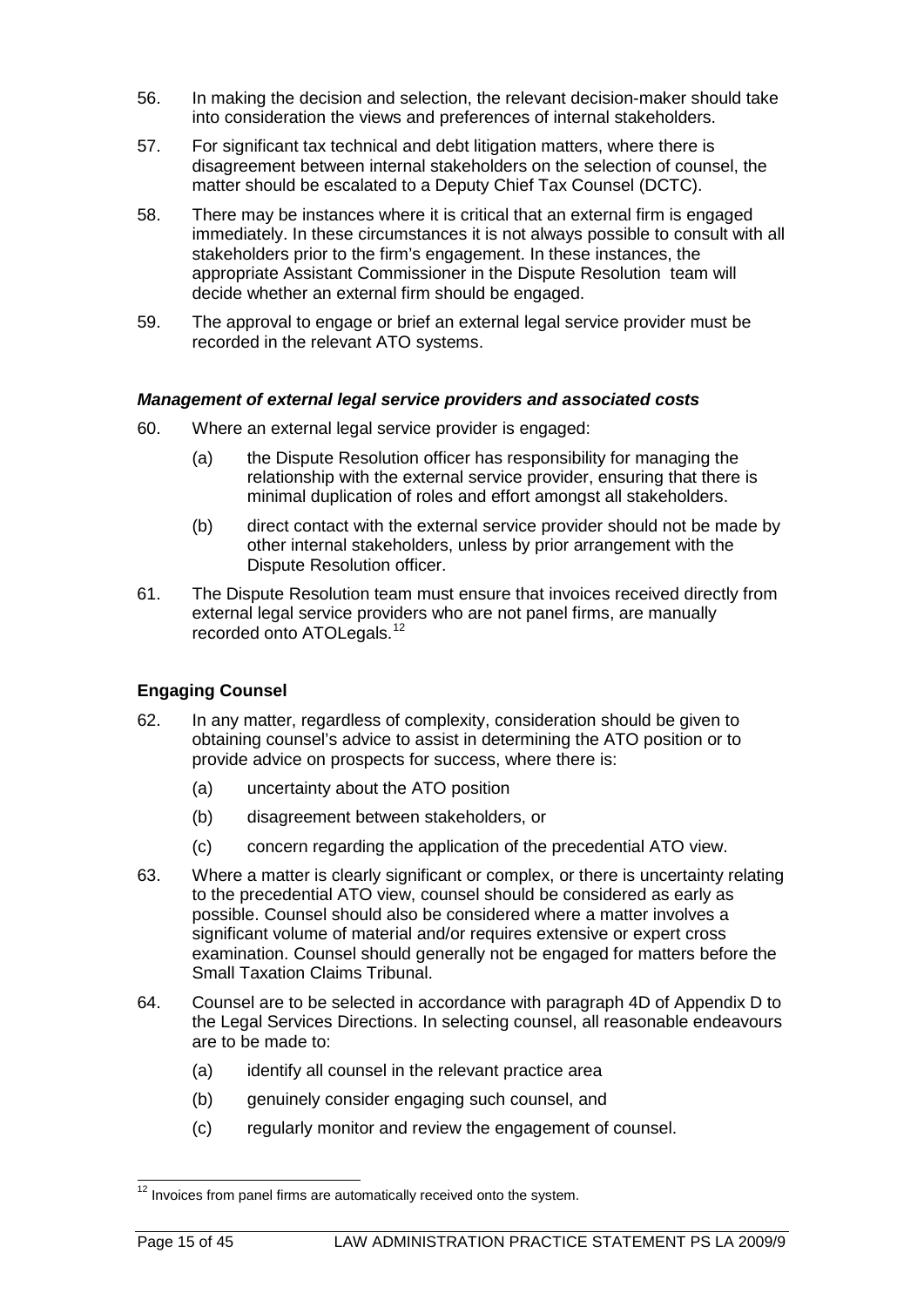65. If advice is received from counsel indicating that they have concerns regarding the precedential ATO view, the Dispute Resolution officer must escalate these concerns to the relevant Assistant Commissioner, Dispute Resolution.

## **Engaging external solicitors**

- 66. In accordance with Appendix F to the Legal Services Directions*,* the ATO must utilise the whole of government legal services multi-use list when engaging external legal services.
- 67. The multi-use list is divided into four broad categories of law:
	- (a) Government and Administrative Law
	- (b) Corporate and Commercial Law
	- (c) Dispute Resolution and Litigation, and
	- (d) all other legal services.
- 68. The use of external legal firms complement the Dispute Resolution teams by allowing the ATO increased flexibility in the provision of legal services, access to innovations and systems, and access to other external specialists as and when required.

### *'Tied legal work'*

- 69. Notwithstanding the existence of the panels, certain legal work is tied to the Australian Government Solicitor and the Attorney-General's Department.<sup>[13](#page-16-0)</sup>
- 70. Tied legal work is work of a kind described by paragraph 1 of Appendix A to the Legal Services Directions. Relevantly, this includes constitutional law issues, certain legal advice to be considered or relied upon by Cabinet and legal advice on certain legislative proposals. Dispute Resolution officers are expected to understand and adhere to the requirements of Appendix A to the Legal Services Directions.
- 71. Other tied legal work, described in paragraphs 2 and 3 of Appendix A to the Legal Services Directions, includes legislative drafting work relating to Bills or amendments to Bills and public international law work. This work is tied to the Office of Parliamentary Counsel, the Office of Legislative Drafting and Publishing or the Department of Foreign Affairs and Trade.
- 72. The Attorney-General may approve other providers to undertake tied work.<sup>[14](#page-16-1)</sup>

## **Engaging external alternative dispute resolution practitioners**

73. Alternative dispute resolution practitioners, although accredited, may or may not be legal practitioners. Nonetheless, they may be engaged to conduct a variety of dispute resolution processes including mediation, conciliation and neutral evaluation.[15](#page-16-2)

## **SECTION 5 – OBLIGATIONS UNDER THE VARIOUS JURISDICTIONS**

74. The Commissioner may be involved in litigation across various jurisdictions, including:

<span id="page-16-0"></span><sup>&</sup>lt;sup>13</sup> See Appendix A to the Legal Services Directions.

<span id="page-16-2"></span><span id="page-16-1"></span><sup>&</sup>lt;sup>14</sup> See paragraph 3B of Appendix A to the Legal Services Directions.<br><sup>15</sup> See PS LA 2013/3 – Alternative Dispute Resolution (ADR) in ATO disputes.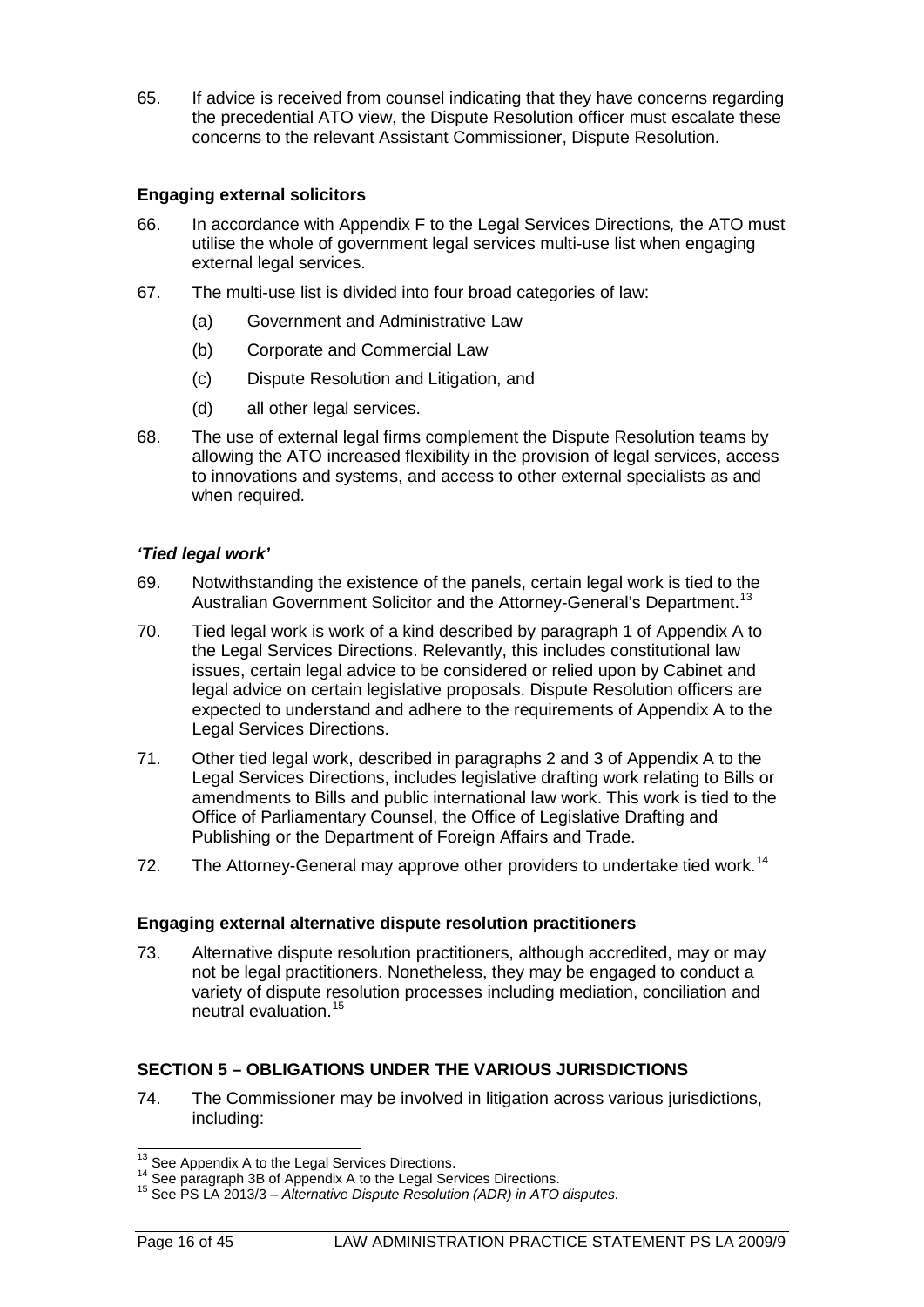- (a) the Administrative Appeals Tribunal (AAT)
- (b) Fair Work Australia (FWA)
- (c) the Australian Human Rights Commission (AHRC)
- (d) the Federal Circuit Court (FCC)
- (e) the Federal Court of Australia (Federal Court)
- (f) the High Court of Australia (High Court)
- 75. The specific obligations and responsibilities on ATO stakeholders as they relate to each of the above jurisdictions are set out later in this section, but common to all litigation are the following requirements:
	- (a) strict adherence to court and tribunal timeframes. Where it is not possible for the ATO to meet court or tribunal deadlines, leave must be sought from the court or tribunal as early as possible, but at a minimum prior to the date listed by a tribunal or specified by a court order. The request should ideally be made with the consent of the other party. Where timetables can not be met in a tribunal and leave has not been granted, this must be escalated to the relevant Dispute Resolution manager.<sup>[16](#page-17-0)</sup> If this occurs in a court, it must also be escalated to the relevant Assistant Commissioner, Dispute Resolution.
	- (b) early consideration should be given to whether any jurisdictional issues exist. Jurisdictional arguments should generally be made prior to arguing the substantive issues
	- (c) the management and coordination of any document production (pursuant to a summons, notice to produce, subpoena or discovery process) will rest with the relevant Dispute Resolution team. Any searches or inquiries for such documents are to be conducted by the BSL. A record must be kept of the systems and databases searched, and
	- (d) adopting effective case management strategies to ensure the most timely and cost effective resolution of disputes. Case Management Plans and cost estimates should be utilised in all matters other than routine debt matters.<sup>[17](#page-17-1)</sup>

## **Administrative Appeals Tribunal**

- 76. ATO officers are expected to adhere to any relevant rules and practice directions of the AAT including:
	- (a) the *AAT Regulations 1976, and*
	- (b) the practice directions issued pursuant to subsection 20(2) of the AAT Act, which include:
		- (i) the General Practice Direction
		- (ii) the practice direction relating to section 37 of the AAT Act
		- (iii) the Listing and Adjournment Practice Direction
		- (iv) the Small Taxation Claims Tribunal Practice Direction
		- (v) the Freedom of Information Practice Direction

<span id="page-17-0"></span><sup>&</sup>lt;sup>16</sup> Officers are reminded of the Tribunal's policy and procedures relating to fixing matters for hearing and to applications for adjournments of hearings – see the Practice Direction on Listing and Adjournments.<br><sup>17</sup> The case management plan is not necessary in matters in the General Counsel Practice.  $\overline{\phantom{a}}$ 

<span id="page-17-1"></span>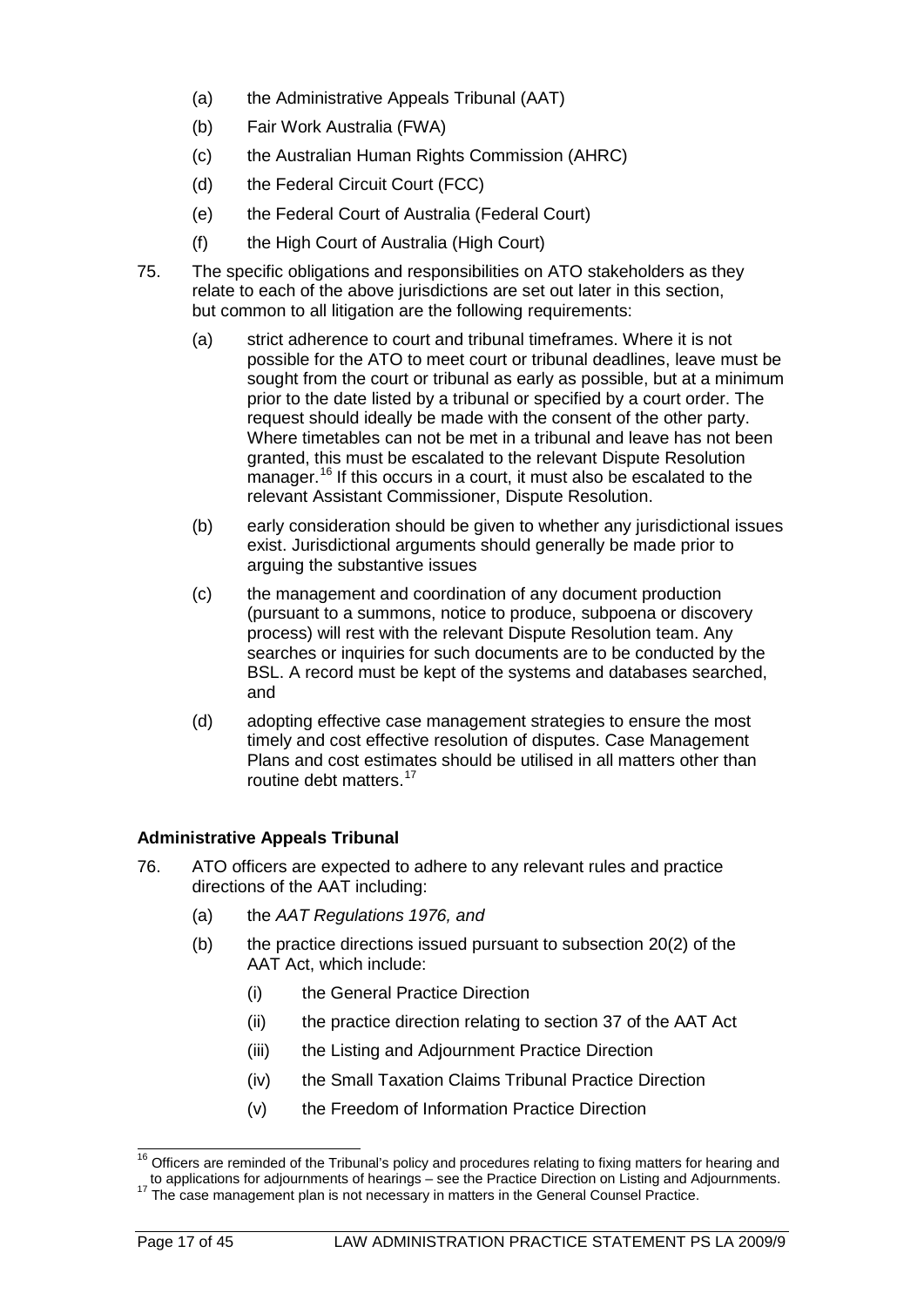- (vi) the practice direction under subsection 37(1AB) of the AAT Act for matters in the Taxation Appeals Division, and
- (vii) the practice direction under section 20 of the AAT Act for Australian Business Number matters to be heard in the Taxation Appeals Division.
- 77. Tax officers are expected to be aware of, and adhere to, any other relevant guidelines as issued by the AAT.
- 78. In circumstances where a decision of the Commissioner is subject to review by the AAT:
	- (a) the relevant Dispute Resolution ,manager will notify the BSL of receipt of an application as soon as possible
	- (b) as soon as practicable (no later than one week for Small Taxation Claims Tribunal matters, and two weeks for all other matters) following notification of the application, the BSL must provide Dispute Resolution with copies of all material relevant to the decision in question. This material must be accompanied by a comprehensive index<sup>[18](#page-18-0)</sup>
	- (c) the Dispute Resolution officer should advise the AAT and the applicant or his/her representative who the ATO contact officer is for the matter
	- (d) the Dispute Resolution officer is generally responsible for the preparation of a draft statement of facts, issues and contentions,<sup>19</sup> and provide internal stakeholders with the opportunity to review and comment on the draft prior to finalising and filing the document, and
	- (e) where counsel has been briefed, submissions should be prepared by counsel. Counsel should be requested to provide a draft of the submissions at least seven days prior to the date they are to be filed.
- 79. Some of the key events and issues that officers need to be aware of when conducting matters before the AAT include:
	- (a) the need to actively seek the AAT's involvement where cases are not being progressed efficiently. For example, seeking a directions hearing where applicants have consistently not met timetables
	- (b) an adversarial approach may not be necessary or appropriate as taxpayers are often unrepresented applicants before the AAT and the AAT aims to provide prompt review with as little formality and technicality as possible.
	- (c) the obligation on ATO officers to use their best endeavours to assist the AAT to make its decision, as required by subsection 33(1AA) of the AAT Act
	- (d) whether any jurisdictional issues exist. The AAT does not have a general power to review decisions under Commonwealth legislation. It can only review a decision if an Act, Regulation or other legislative instrument specifically provides that the AAT can review the decision, and

<span id="page-18-0"></span> $18$  These documents and index will form the basis of the documents which must be filed under section 37 of the AAT Act. They must be filed within 14 days of the application for Small Taxation Claims Tribunal matter and within 28 days for all other matters.  $\overline{\phantom{a}}$ 

<span id="page-18-1"></span><sup>&</sup>lt;sup>19</sup> Where a member of the TCN or an external legal service provider is involved, they should provide assistance and settle the document. It may be appropriate in significant and complex matters for the statement of facts, issues and contentions to be prepared by the panel firm and/or counsel.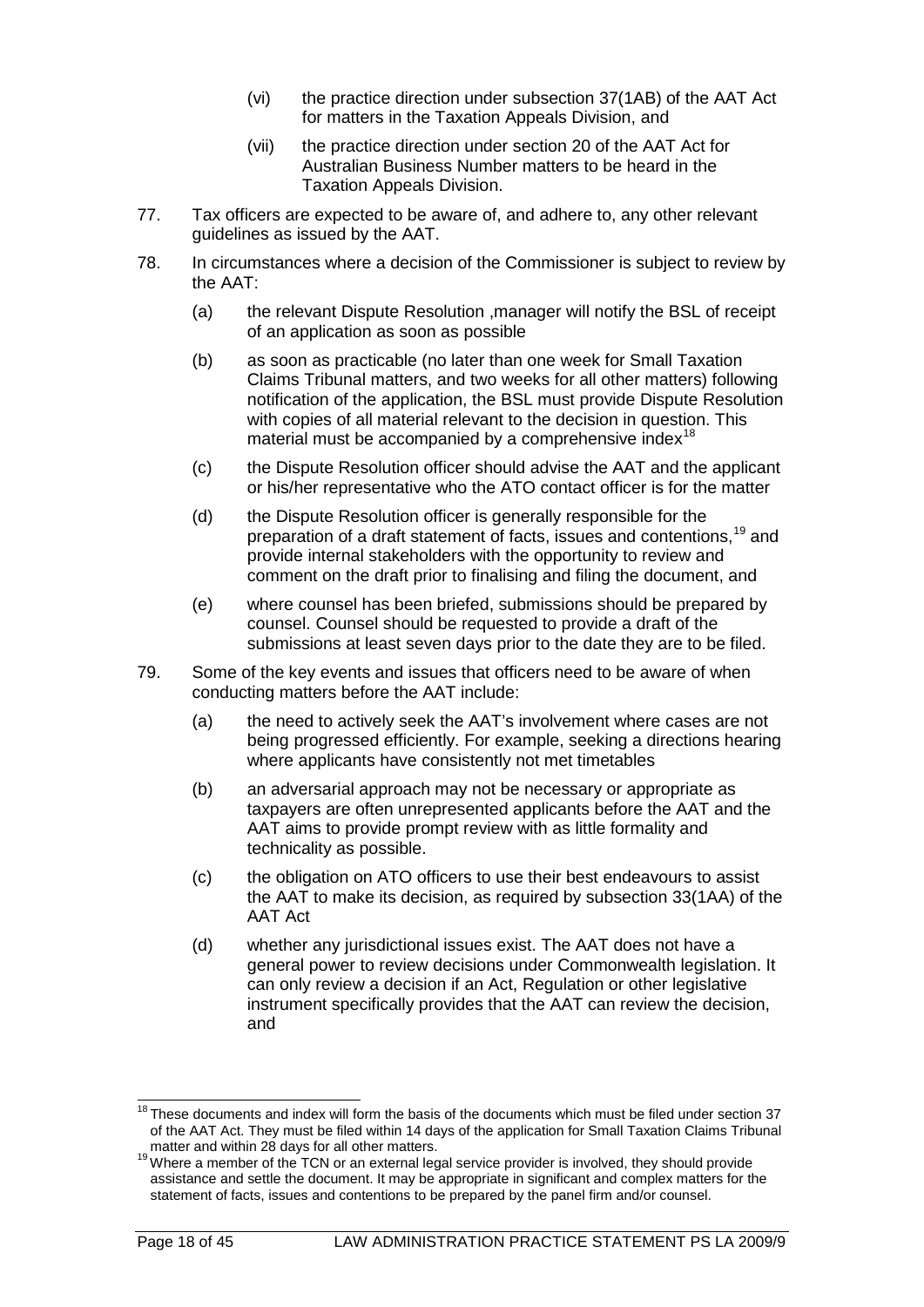(e) whether a matter is likely to provide important law clarification. Tax officers should consider the potential significance of a decision, and turn their mind to the appropriate constitution of the AAT, for example whether they should seek to have the matter heard by a presidential member.

## **Fair Work Australia and the Australian Human Rights Commission**

- 80. The Commissioner may be involved in proceedings before Fair Work Australia (FWA) or required to respond to the Australian Human Rights Commission (AHRC) in respect of complaints of unlawful discrimination. These types of proceedings are discussed together as they are managed internally by General Counsel and place similar obligations on internal stakeholders.
- 81. Proceedings before FWA usually involve the following:
	- (a) an unfair dismissal dispute
	- (b) an industrial relations dispute, or
	- (c) a general protections (adverse action) dispute
- 82. Officers are expected be aware of, and adhere to, any relevant rules, practice notes, or guidelines issued by FWA, including for instance, the *Fair Work Australia Rules*.
- 83. The Commissioner's involvement before the AHRC is usually pursuant to one of the following Federal discrimination laws:
	- (a) the *Age Discrimination Act 2004*
	- (b) the *Disability Discrimination Act 1992*
	- (c) the *Racial Discrimination Act 1975,* or
	- (d) the *Sex Discrimination Act 1984*
- 84. Where the Commissioner is involved in a proceeding before FWA or the AHRC:
	- (a) GC will notify the relevant BSL and the ATO People Business Line of the receipt of the application as soon as possible
	- (b) where a BSL or the ATO People Business Line receives the notification they will notify GC of the receipt of the application as soon as possible
	- (c) GC will notify the ATO People Business Line and the relevant BSL of the name of the GC officer within 24 hours of receiving the application
	- (d) the ATO People Business Line will advise GC of the name of the ATO people case manager and the relevant BSL contact officer(s) and provide access to all the documentation<sup>[20](#page-19-0)</sup> within 24 hours of being advised of an application, and
	- (e) the responsibility for the preparation of the ATO's response to the application and any relevant documents rests with  $GC.^{21}$  $GC.^{21}$  $GC.^{21}$  GC must provide internal stakeholders with the opportunity to review and comment on the draft prior to finalising and filing the document.
- 85. Some of the key events and issues the GC officers need to be aware of include:

<span id="page-19-0"></span><sup>&</sup>lt;sup>20</sup> This includes cases on the Personal Incident Escalation System.

<span id="page-19-1"></span><sup>&</sup>lt;sup>21</sup> Where an external legal service provider has been engaged, the preparation of the ATO's response can be prepared by either the external legal service provider or the Dispute Resolution officer.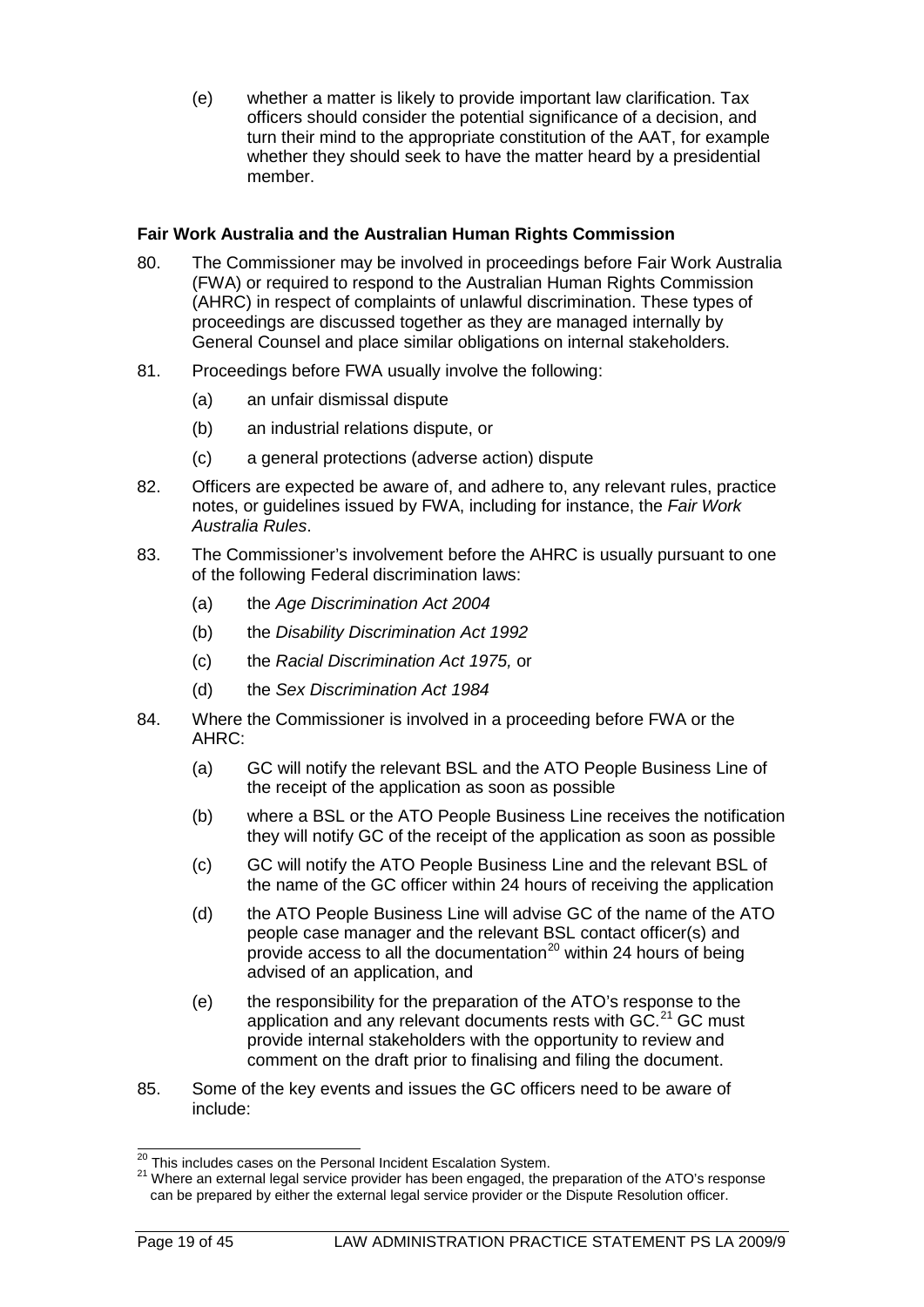- (a) FWA's focus is on providing fast and effective assistance for employers and employees with as little or as much formality as is required. Applicants are often unrepresented applicants before FWA, and officers are reminded that an adversarial approach may not be necessary or appropriate in these circumstances, and
- (b) officers are reminded that the AHRC is not a court or a tribunal and that parties do not have to prove or disprove the complaint. Officers are to assist the AHRC and adopt an informal, flexible approach to resolving complaints and actively participate in the conciliation process should the AHRC decide to deal with the compliant in that manner.

## **Federal Court of Australia**

- 86. The Commissioner may be involved in litigation before the Federal Court in the following matters:
	- (a) applications in respect of objection decisions made pursuant to Part IVC of the TAA
	- (b) appeals from the AAT pursuant to section 44 of the AAT Act and with referrals of questions of law pursuant to section 45 of that Act
	- (c) other matters in the original jurisdiction of the Court including applications invoking the jurisdiction conferred by section 39B of the Judiciary Act and orders for review pursuant to the ADJR Act
	- (d) applications in respect of the imposition of civil penalties pursuant to Division 290 of Schedule 1 to the TAA
	- (e) a range of recovery and debt related matters
	- (f) applications arising from the *Fair Work Act 2009*
	- (g) applications alleging unlawful discrimination pursuant to various Federal discrimination laws, and
	- (h) matters in the appellate jurisdiction of that Court.
- 87. ATO officers are expected to adhere to any relevant rules, practice notes or administrative notices of the Federal Court; some of which include:
	- (a) the Administrative Decisions (Judicial Review) Regulations 1985
	- (b) the Federal Court (Corporations) Rules 2000
	- (c) the Federal Court of Australia Regulations 2004
	- (d) the Federal Court (Bankruptcy) Rules 2005, and
	- (e) the Federal Court Rules 2011.
- 88. The Commissioner may be involved in a range of matters before the Federal Court, however, the majority of the proceedings relate to applications made pursuant to Part IVC of the TAA and administrative law applications which are discussed in further detail below.

## *Applications made to the Federal Court pursuant to Part IVC of the TAA*

- 89. Where an application is made to the court in respect of an objection decision pursuant to Part IVC of the TAA, Dispute Resolution and the BSL must work collaboratively to ensure court timetables are met.
- 90. In these matters, Dispute Resolution will:
	- (a) immediately notify the BSL of receipt of an application,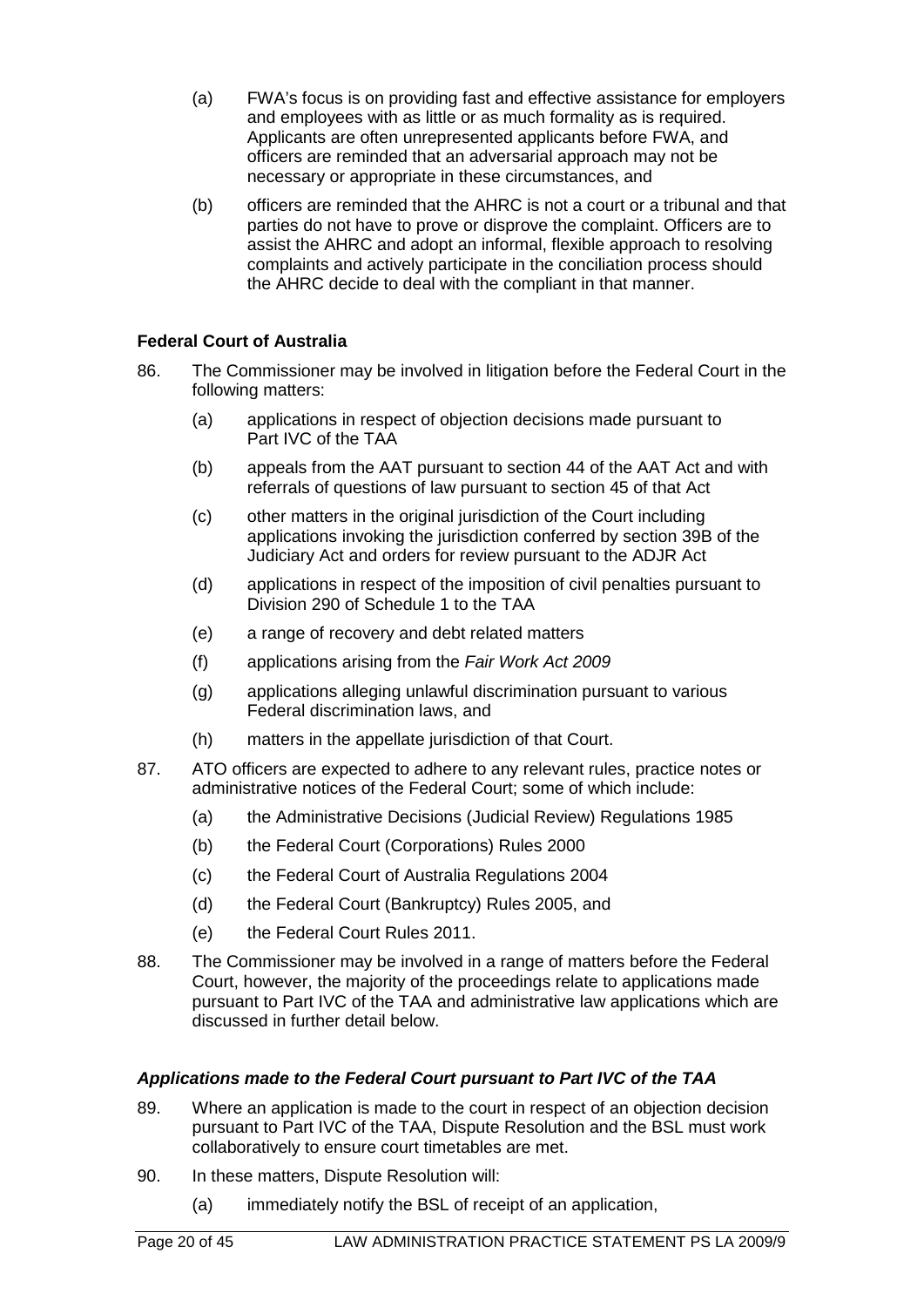- (b) raise the matter with the relevant Assistant Commissioner, Dispute Resolution discussing preliminary strategies on how the case should be managed, such as:
	- (i) the allocation of appropriate resources
	- (ii) whether external legal service providers should be engaged immediately, and
	- (iii) whether it is appropriate to conduct the matter as the Solicitor on Record.<sup>[22](#page-21-0)</sup>
- (c) as soon as practicable following receipt of the application, prepare a draft Appeal Statement. Where an external solicitor is engaged, the statement will be prepared by the external solicitor (with assistance from the Dispute Resolution officer if appropriate).
- (d) prepare the Pro-Forma Questionnaire, with information to be provided by the BSL as required, $^{23}$  $^{23}$  $^{23}$
- (e) ensure that submissions prepared by counsel are circulated to internal stakeholders prior to filing. Counsel should provide draft submissions at least one week prior to the date they are to be filed, and
- (f) manage and co-ordinate any document production pursuant to notices to produce, subpoenas or discovery.
- 91. In these matters, the relevant BSL will:
	- (a) Within one week following notification of the application, provide copies of all material relating to the decision in question.<sup>[24](#page-21-2)</sup> This material must include a comprehensive index and the Facts and Evidence Worksheet,
	- (b) as soon as practicable following notification of the application, provide a document (including a chronology) that can be used to evaluate the Genuine Steps statement filed by the applicant and to prepare any reply, and
	- (c) conduct any searches or inquiries pursuant to notices to produce, subpoenas or discovery. A record must be kept of the systems and databases searched.
- 92. Some of the key events and issues that officers need to be aware of in proceedings before the Federal Court include:

- - (a) status of the debt,
	- (b) any objections with the same issues which are likely to be litigated,
	- (c) any objections containing related matters, either by common issue or common taxpayer,
	- (d) whether the matter is a test case, or if an application has been forwarded for test case
	- funding, or<br>(e) whether the case needs to be fast-tracked.

<span id="page-21-1"></span><span id="page-21-0"></span> $22$  Assuming that approval to act as solicitor on the record has been provided by the Attorney-General in accordance with Clause 5 of the Legal Services Directions <sup>23</sup> This information may include details of:  $\overline{a}$ 

<span id="page-21-2"></span><sup>&</sup>lt;sup>24</sup> This material is not limited to that which must be filed for the purposes of Rule 33.03 of the *Federal Court Rules 2011*.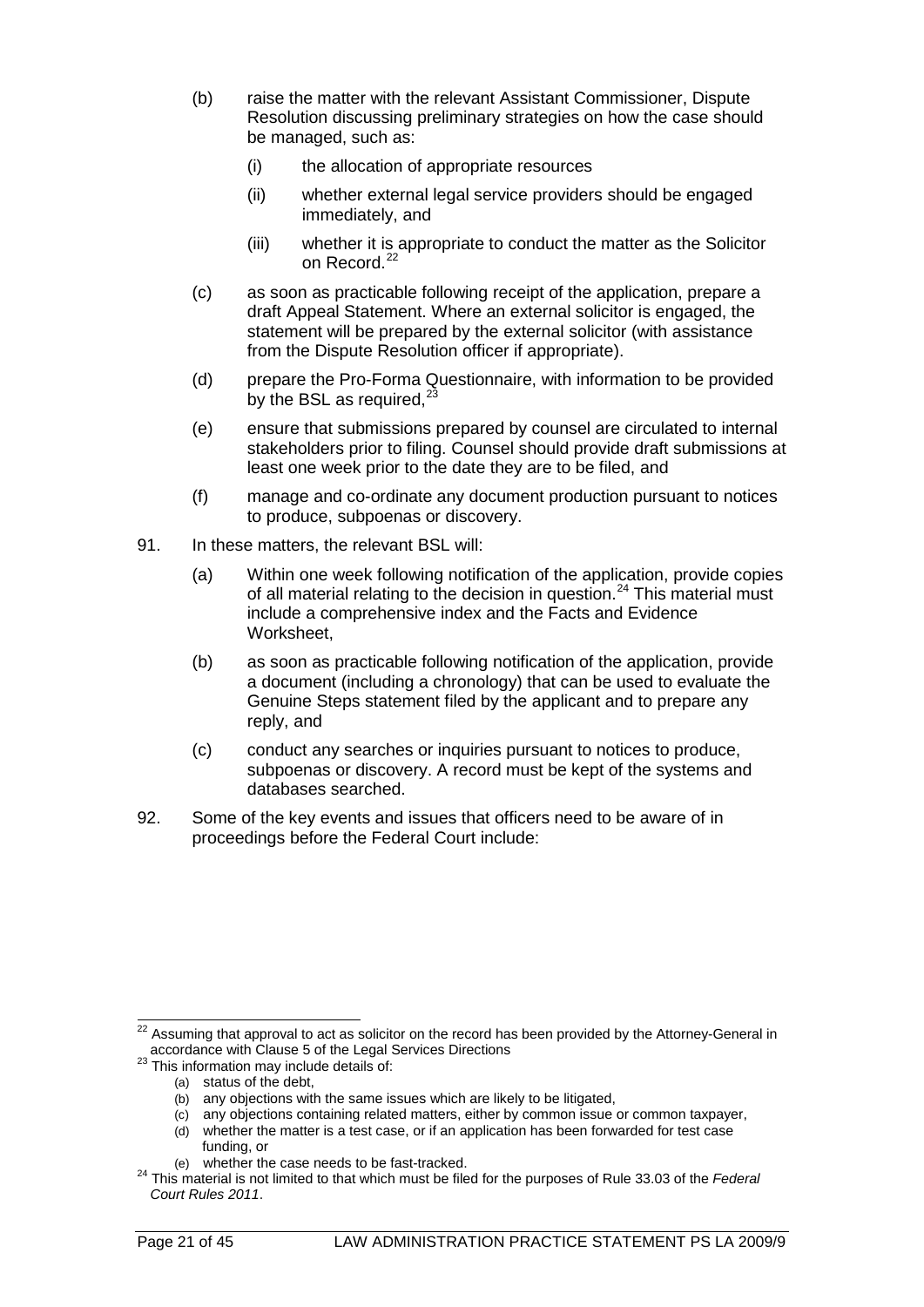- (a) Practice Note PN Tax 1 regarding 'arrangements for the management of tax cases'.[25](#page-22-0) This Practice Note aims to improve the national and regional management of tax cases. It deals with the role of the Tax List Coordinating Judge in each region and provides arrangements to promote just and efficient determination of tax disputes in a timely manner. The Dispute Resolution officer must ensure that matters are conducted in accordance with PN Tax 1 and utilise the case management plan and cost estimate process which has been modelled to comply with PN Tax 1
- (b) use of the Commissioner's powers to obtain information and evidence regarding the taxpayer or related entities, whilst court proceedings are in progress. Advice must be sought from Dispute Resolution before this occurs as this may amount to contempt of court, and
- (c) any implied or express undertakings not to use documents disclosed in other proceedings. Where a party to litigation is compelled to disclose documents or information during legal proceedings, the party obtaining the disclosure cannot, without leave of the court, use that information for any purpose other than for which it was given.<sup>[26](#page-22-1)</sup> Breach of the implied undertaking amounts to a contempt of court and exposes the Commissioner to court sanctions (and ATO officers to breaches of the Code of Conduct).<sup>[27](#page-22-2)</sup>

### *Administrative law proceedings*

- 93. The Commissioner may also be involved in proceedings before the Federal Court where applicants are seeking judicial review of administrative decisions or actions by ATO officers. These proceedings are commonly pursuant to:
	- (a) the ADJR Act, and
	- (b) section 39B of the *Judiciary Act 1903*.
- 94. Judicial review of administrative decisions or actions by ATO officers involves the court reviewing whether the process by which the decision was made was flawed, or whether the decision involves an error of law. In these instances, the court generally cannot remake the decision, so the remedies available from judicial review may be limited to remitting the decision back to the original decision maker with an order to remake the decision according to law.

#### *The ADJR Act*

- 95. An applicant can apply to have a decision of the Commissioner reviewed by the Federal Court. The applicant must be aggrieved by a decision, or the failure to make a decision, to which the ADJR Act applies. $^{28}$  $^{28}$  $^{28}$
- 96. As soon as practicable after receiving notice of an application for an order for review, prompt consideration should be given as to whether an objection to competency should be made in respect of the application.

<span id="page-22-0"></span><sup>&</sup>lt;sup>25</sup> Practice Note PN Tax 1, paragraph 1.1.

<span id="page-22-1"></span><sup>&</sup>lt;sup>26</sup> This implied undertaking is known as the Harman Principle (*Harman v. Secretary of State for the Home Department* [1983] 1 AC 280).

<span id="page-22-2"></span><sup>&</sup>lt;sup>27</sup> Further details regarding the implied undertaking and how it impacts the ATO are set out on the intranet, ORCLA.

<span id="page-22-3"></span> $28$  Section 5 of the ADJR Act provides the grounds for judicial review.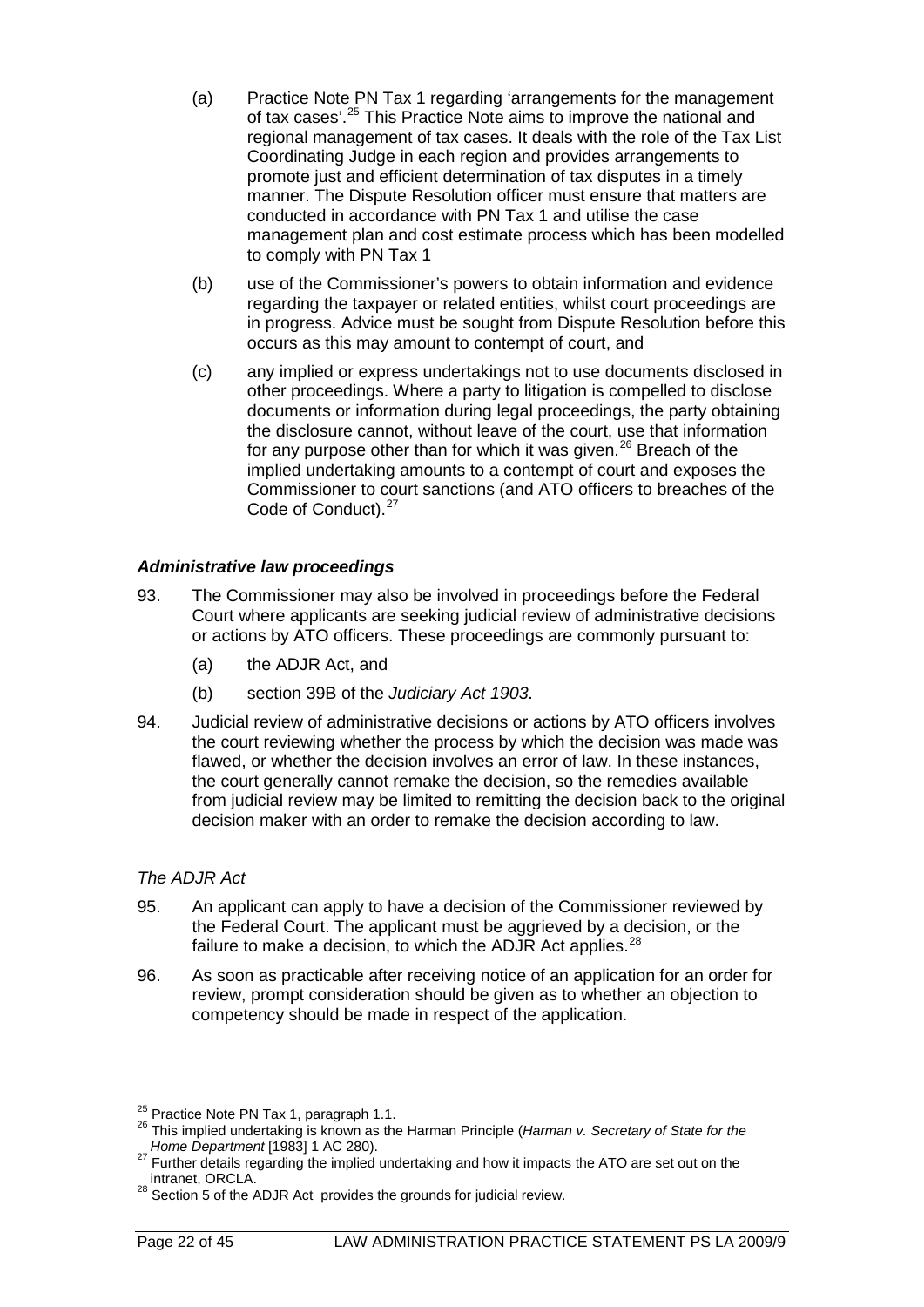97. If an objection is to be made to the competency of the application, the *Federal Court Rules 2011* require the Commissioner to file and serve a notice of objection to the competency within 14 days after service of the application. The notice must state briefly, but specifically, the grounds of his objection.

## *Section 39B of the Judiciary Act 1903 – Declaratory Proceedings*

- 98. Section 39B of the *Judiciary Act 1903* confers jurisdiction on the Federal Court<sup>[29](#page-23-0)</sup> including with respect to any matter in which a writ of prohibition or mandamus or an injunction is sought against an officer or officers of the Commonwealth. Proceedings are sometimes brought against the Commissioner under this provision by taxpayers seeking relief in the form of a declaration.<sup>[30](#page-23-1)</sup>
- 99. The Commissioner generally prefers to see disputes regarding tax assessments and the like resolved through the procedures for which Parliament has provided in Part IVC of the TAA. It is exceptional for declaratory proceedings to be an appropriate mechanism for resolution of a tax dispute*[31](#page-23-2)*. Where an assessment has issued, it is clear that declaratory proceedings are not appropriate and if litigation proceeds it should be by way of application for review of, or appeal against, the objection decision.*[32](#page-23-3)*
- 100. A number of GST disputes have been resolved through the use of declaratory proceedings. However, with GST operating under a full self-assessment regime since 1 July 2012, declaratory proceedings are not appropriate to challenge assessments deemed to be made on lodgement of returns.
- 101. However, there are some remaining categories of disputes where declaratory proceedings *may* be appropriate for the resolution of GST or other indirect tax disputes. These include disputes relating to tax periods before the introduction of self assessment on 1 July 2012 and disputes regarding input tax credit entitlement where the credit has not yet become attributable*[33](#page-23-4)*.
- 102. However, whether a declaration should be made is always at the discretion of the court. Even where parties agree between themselves that declaratory proceedings are desirable to resolve a dispute, the court may hold that a declaration should not be made in the circumstances.*[34](#page-23-5)*
- 103. As a guide, the following factors are relevant when determining when declaratory proceedings may be considered appropriate:
	- (a) have assessments been issued or is there a deemed assessment? Declarations can only be sought where no assessment has been issued or no deemed assessment (and there is no immediate concern that relevant time limits for issuing or amending assessments may expire)

<span id="page-23-0"></span><sup>&</sup>lt;sup>29</sup> See also section 39 of the Judiciary Act relating to State Courts.

<span id="page-23-5"></span><span id="page-23-4"></span><span id="page-23-3"></span>

<span id="page-23-2"></span><span id="page-23-1"></span><sup>&</sup>lt;sup>30</sup> These are commonly referred to as 'declaratory proceedings'.<br>
<sup>31</sup> PM Developments Pty Ltd [2008] FCA 1886<br>
<sup>32</sup> Platypus Leasing Inc v Federal Commissioner of Taxation [2005] NSWSC 388<br>
<sup>33</sup> Section 29-10(4) of GST A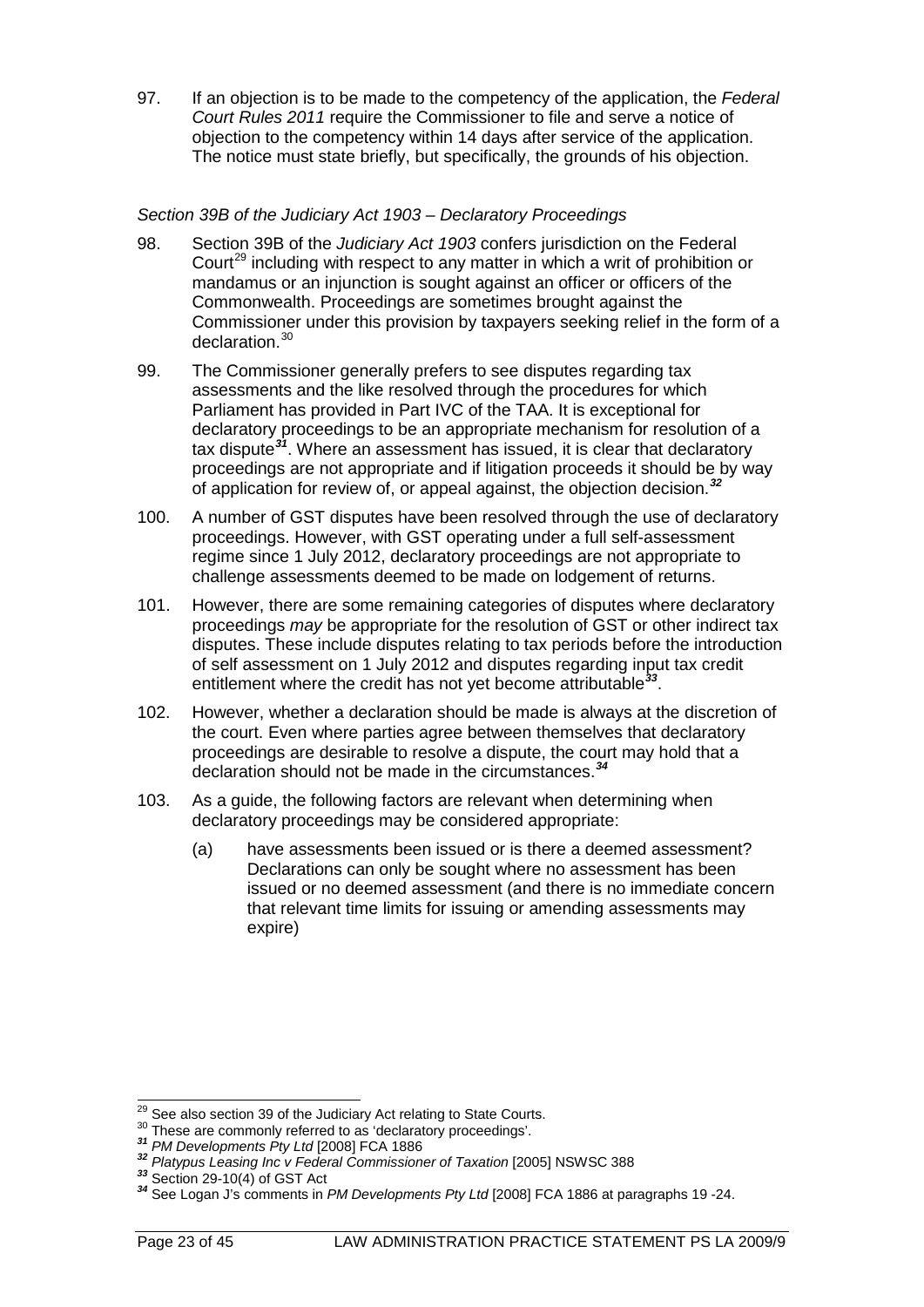- (b) are there any factual or evidentiary controversies? Declaratory proceedings are usually not preferred where there are significant factual or evidentiary controversies. A declaration will be more likely to be capable of resolving a dispute when the question before the court in declaratory proceedings is a clear question of law, with clear criteria against which the court can make a determination one way or another. However, this does not mean that there must necessarily be agreement on every aspect of the facts. For example, it may be satisfactory for affidavit evidence to be adduced, with the court asked to make particular findings or inferences from the evidence, such as regarding the construction of a contract or the character of a transaction.
- (c) does the matter involve a real controversy sufficient to engage the jurisdiction of the court (as distinct from being a hypothetical issue)?, and
- (d) whether the declaration sought will completely resolve and finalise the entire dispute.*[35](#page-24-0)* Declaratory proceedings will not be appropriate where there may be remaining disagreement about the consequences which would flow from the making of the declaration.
- 104. Taxpayers who may be contemplating the commencement of declaratory proceedings and/or their representatives may wish to contact the ATO before commencing the proceedings. This may allow the parties an opportunity to work co-operatively in good faith early to try to resolve issues regarding the court's jurisdiction or the appropriateness of declaratory proceedings in the particular circumstances without incurring unnecessary costs in litigation. This early engagement with taxpayers may require the involvement of counsel, and counsel to counsel discussions may be appropriate.
- 105. On occasions, taxpayers ask the ATO to hold off making an assessment to facilitate an application for a declaration. This would be an exceptional course and counsel's opinion should be sought if appropriate. The issue must be escalated to the relevant compliance group business line Assistant Commissioner, the relevant Assistant Commissioner, Dispute Resolution, and the relevant STC, Strategic Litigation.
- 106. ATO officers cannot unreservedly promise to hold off making an assessment in order to facilitate a taxpayer's application for a declaration. It would be rare for the ATO to indicate that it did not contemplate issuing an assessment while the declaratory proceedings were on foot and then find it necessary to do so. However, if the Commissioner were to decide that it is necessary to make an assessment for the relevant tax period before the finalisation of declaratory proceedings, the Commissioner must bring the assessment to the court's attention.*[36](#page-24-1)*
- 107. Whilst either party can apply for a declaration, it is usually up to the taxpayer to commence proceedings as the Commissioner will not generally be in a position to do so – the Commissioner will not have been party to the relevant transactions and may not be in a position to put relevant evidence before the court. Nevertheless, the ATO should be open to the possibility of commencing proceedings itself where it is appropriate to do so in the interests of achieving law clarification for the benefit of the community. Advice of senior counsel would usually be appropriate before commencing such action.

<span id="page-24-0"></span>*<sup>35</sup>* See Gzell J at paragraph 81 in *Platypus Leasing Inc v Federal Commissioner of Taxation* [2005] NSWSC 388 – *"Granting declarations as staging posts is frowned upon. Courts should proceed to the*   $\overline{a}$ 

<span id="page-24-1"></span><sup>&</sup>lt;sup>36</sup> See Platypus Leasing Inc & Ors v Commissioner of Taxation [2005] NSWCA 399, McClelland CJ at paragraph 63.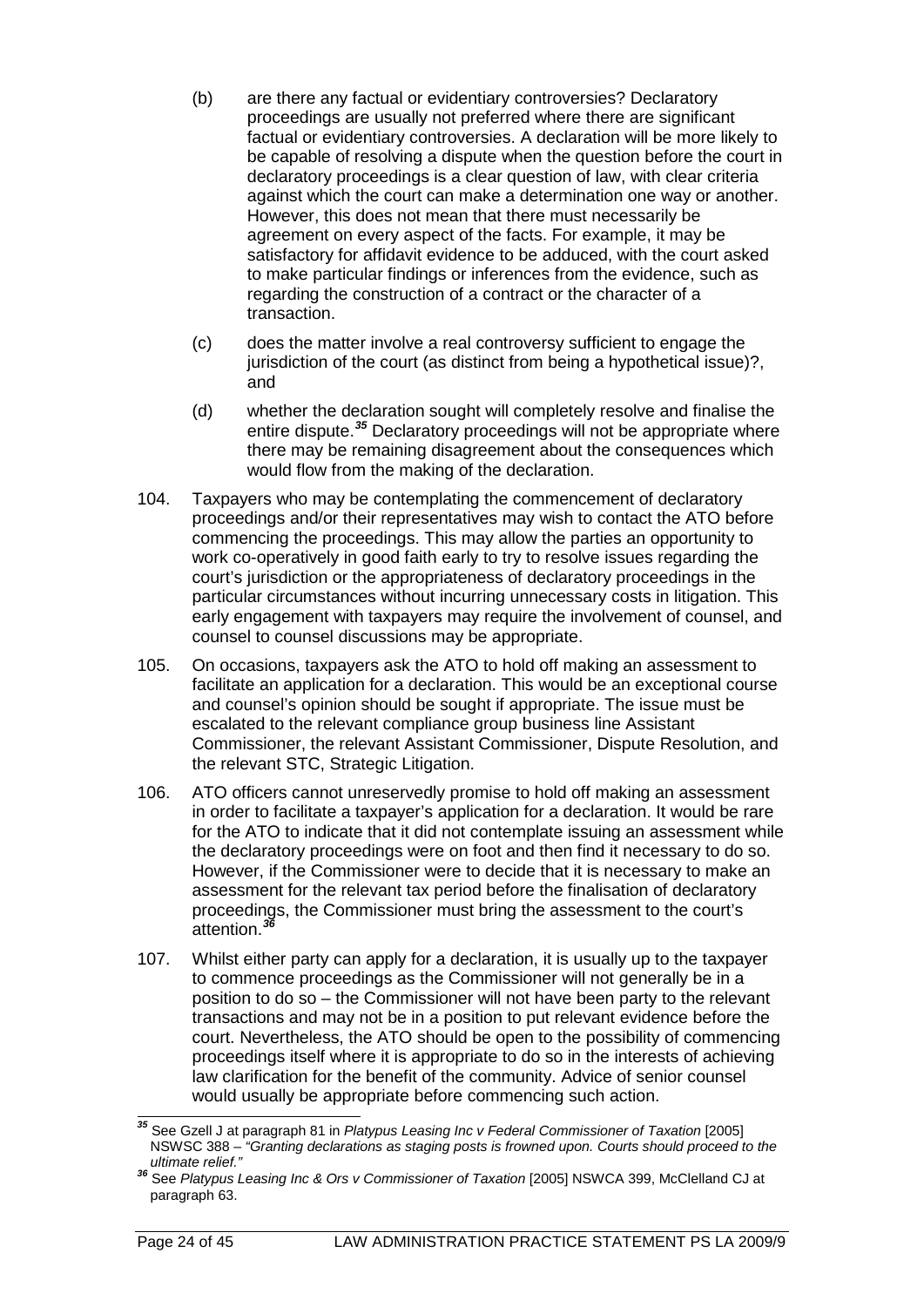- 108. As with any litigation, there will be various risks that will need to be considered. Particular to declaratory proceedings, there is a risk that the proceedings may not provide certainty for either party. For example, where there are more than two outcomes possible, the court may decline to accept the contentions of either party and leave the dispute unresolved. In contrast, the operation of the burden of proof provisions in Part IVC proceedings ensures certainty and clarity when those proceedings are finalised. That is, under Part IVC proceedings, taxpayers need to show not only that an assessment is excessive, but also what the correct assessment should be.
- 109. There is also a risk that declaratory proceedings may leave parties with no avenue of appeal. For the Commissioner, there is a risk that a declaration may make a finding contrary to an ATO view, but provide no opportunity for the Commissioner to appeal.*[37](#page-25-0)*
- 110. It is important that in any proceeding invoking the jurisdiction conferred by section 39B of the *Judiciary Act 1903*, prompt consideration should be given as to whether it is appropriate for the matter to be dealt with under this section. Officers should determine if there are more suitable avenues for review, such as the Part IVC process. If this is the case, it may be appropriate for the Commissioner to seek to have the section 39B proceedings dismissed.

#### *Applications made to the Federal Court pursuant to the Fair Work Act 2009 or Federal discrimination law*

111. The Commissioner may be involved in proceedings before the Federal Court arising from the *Fair Work Act 2009* and applications alleging unlawful discrimination pursuant to various Federal discrimination laws. [38](#page-25-1) Where the Commissioner is involved in such proceedings before the Federal Court, ATO officers must follow the same procedures and guidelines as set out in paragraph 84 of this practice statement.

## **Federal Circuit Court**

- 112. The Commissioner may be involved in proceedings before the Federal Circuit Court (FCC). The FCC provides an alternative to litigation in the Federal Court and Family Court of Australia. The FCC's jurisdiction includes, but is not limited to, administrative law, bankruptcy, human rights and industrial law. Proceedings before this court can thus involve either Dispute Resolution or General Counsel.
- 113. ATO officers are expected to be aware of, and adhere to, any relevant rules, practice notes, or guidelines issued by the FCC, such as the *Federal Circuit Court Rules*.
- 114. Where General Counsel is involved in a proceeding before the FCC, stakeholders are to follow the same procedures and guidance as set out in paragraph 84 of this practice statement.

<span id="page-25-0"></span>*<sup>37</sup>* For example, in *South Steyne Hotel Pty Ltd & Ors v Commissioner of Taxation* [2009] FCA 13, where the Full Federal Court declined to make one of the declarations sought by the taxpayer for reasons that were not consistent with the Commissioner's submissions.  $\overline{a}$ 

<span id="page-25-1"></span><sup>&</sup>lt;sup>38</sup> These include the Age Discrimination Act 2004, the Disability Discrimination Act 1992, the *Racial Discrimination Act 1975* and the *Sex Discrimination Act 1984*.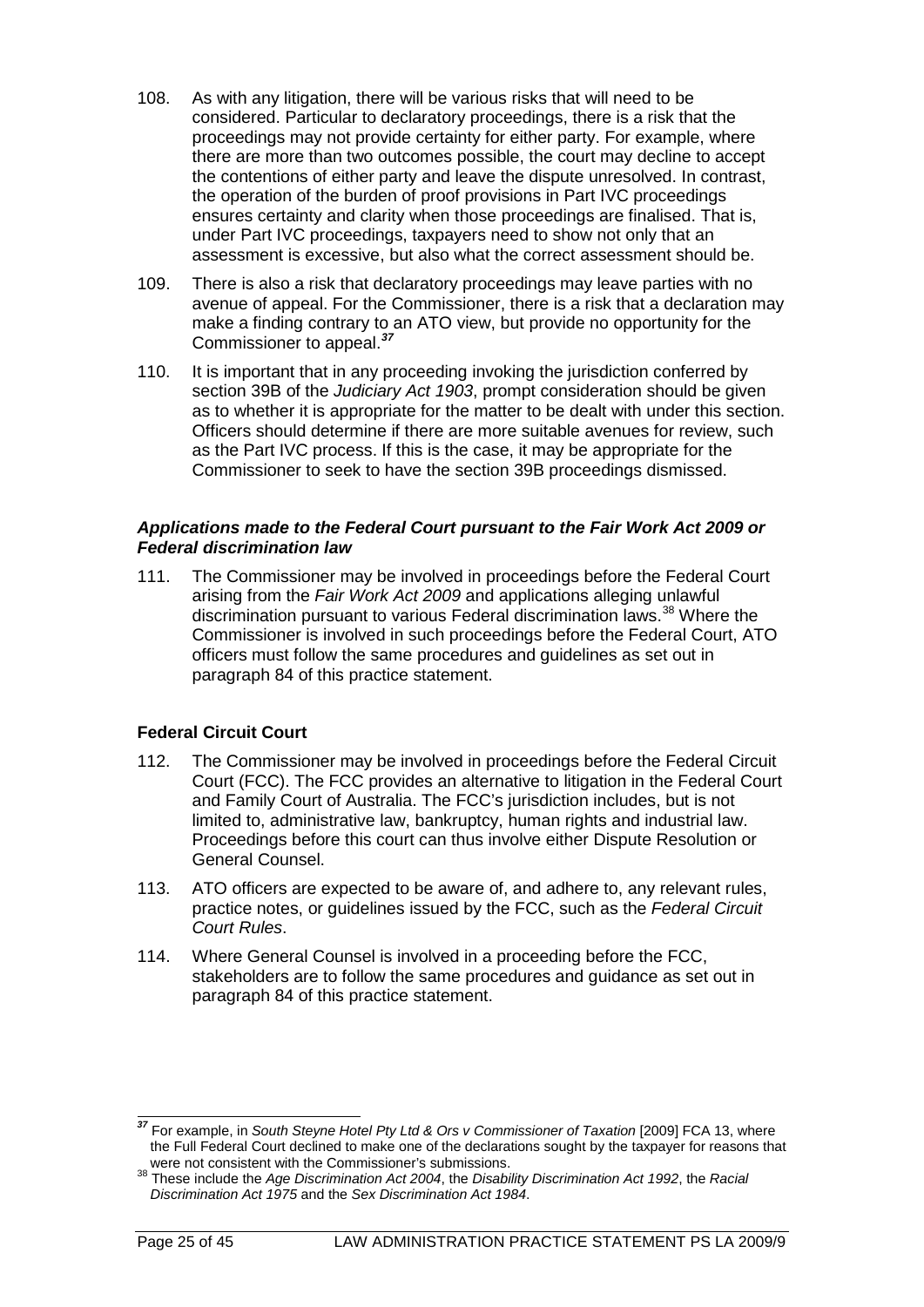#### **High Court of Australia**

- 115. The Commissioner may be involved in litigation before the High Court including:
	- (a) applications for special leave to appeal against the judgment of another court
	- (b) matters in the appellate jurisdiction being those where special leave to appeal was granted or appeals from single judges of the High Court, and
	- (c) matters in the Court's original jurisdiction such as where a party is seeking a writ or injunction.
- 116. Most commonly, the Commissioner will be involved in applications for special leave to appeal and, where granted, the ensuing appeal.
- 117. Officers are expected to be aware of, and adhere to any relevant rules or practice directions issued by the High Court.
- 118. Matters before the High Court are generally central to the Commissioner's law clarification objectives and are likely to present significant risks to the Commissioner.
- 119. These matters are therefore expected to be managed with a very high degree of consultation and stakeholder involvement. It is also essential that a broader range of stakeholders or ATO officers are continually informed and kept apprised of the progress of the matter and any developments that have occurred.
- 120. In particular, the Solicitor-General must be advised where the Commissioner is contemplating seeking special leave to appeal to the High Court<sup>[39](#page-26-0)</sup> in litigation involving:
	- (a) significant financial implications, [40](#page-26-1) either in the relevant case, or which may have flow on effects to other taxpayers in the event of an adverse outcome in the case, [41](#page-26-2) or
	- (b) whole of government implications.
- 121. In these instances, the Solicitor-General must be provided with:
	- (a) a copy of the judgment, and
	- (b) the advice of counsel briefed in the matter on the prospects of special leave being granted.
- 122. The Solicitor-General will then form an independent view in relation to whether the application for special leave should be made (or should proceed in circumstances where an application has already been filed).

<span id="page-26-0"></span> $39$  OLSC's Guidance Note 11. The guidance note requires that the Solicitor-General receive a request to be briefed to advise in every case in which an agency is contemplating seeking special leave to appeal to the High Court. However OLSC has advised that, in practice, the ATO may consider these matters on a case-by-case basis and determine whether the proposed application needs to be brought to the Solicitor-General's attention. This may be done in consultation with OLSC.  $\overline{\phantom{a}}$ 

<span id="page-26-2"></span><span id="page-26-1"></span><sup>40</sup> For ATO purposes, considered to be tax in dispute in excess of \$100 million.<br>41 An example is *Commissioner of Taxation v. Anstis* [2010] HCA 40 where the amount in dispute was relatively minor but the outcome affected thousands of taxpayers.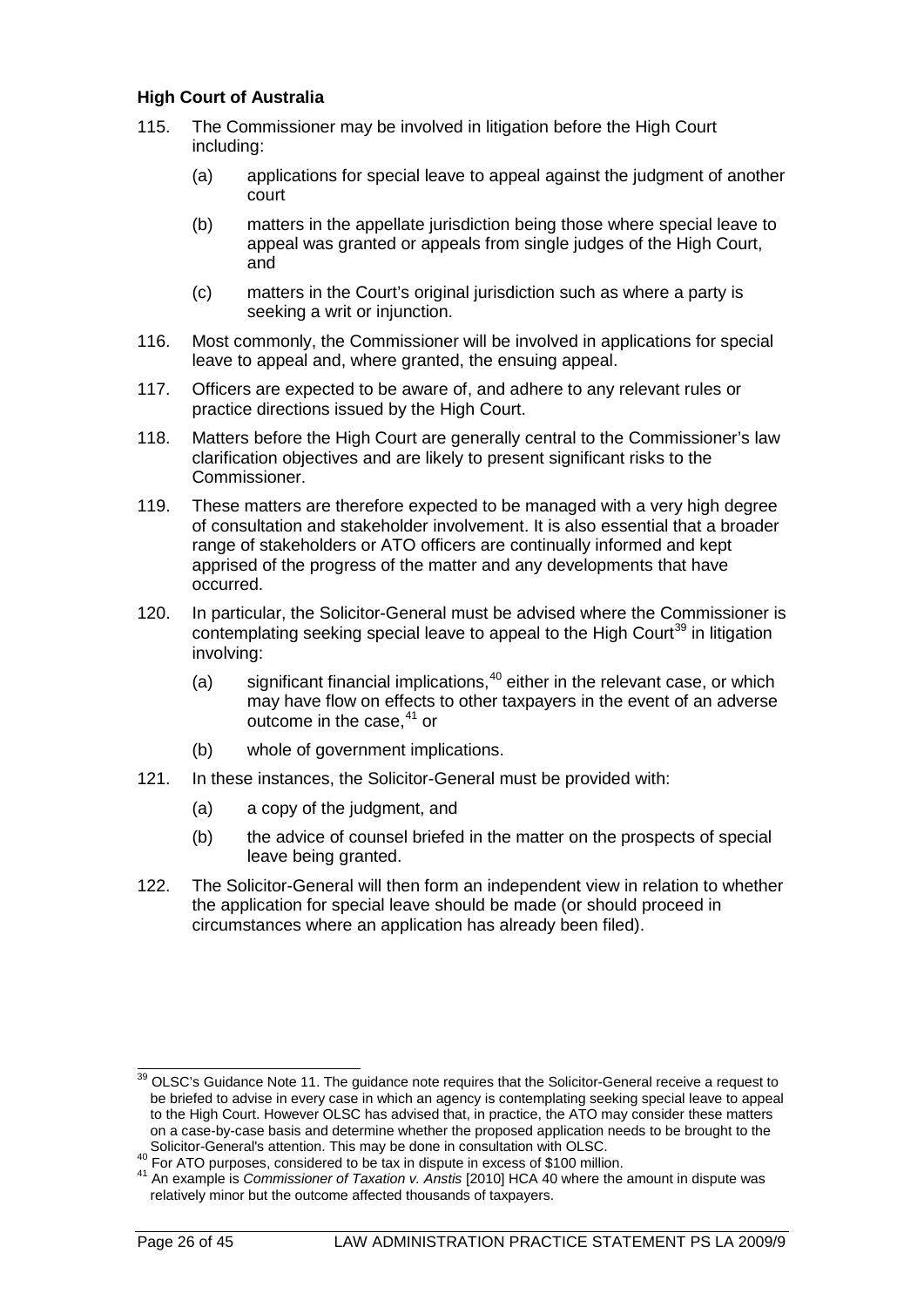## **SECTION 6 – CASE MANAGEMENT**

- 123. The management of technical issues across the ATO, including litigation, is subject to the Enterprise Risk Management Framework. In addition to this, litigation matters are subject to rigorous case management processes to ensure that cases and issues are regularly risk assessed and reviewed.
- 124. All debt and tax technical matters are subject to the Strategic Internal Litigation Committee (SILC) process and regular call-overs.[42](#page-27-0) Strategic litigation matters will be discussed separately within this section as there are specific requirements which must be followed to ensure they are managed appropriately.

## **The SILC Process**

- 125. The SILC process is essential to all litigation matters. It facilitates communication between all stakeholders and ensures that appropriate consultation takes place prior to the making of any key decisions or the adoption of strategies.
- 126. A SILC conference is a meeting between key internal stakeholders, organised by the Dispute Resolution officer and convened at various critical stages of the litigation matter. Where appropriate, external legal service providers can also be invited to participate in key SILC conferences.
- 127. The following SILC conferences **must** be convened for each litigation matter:
	- (a) the initial SILC conference
	- (b) the case evaluation SILC conference, and
	- (c) the post-decision SILC conference.
- 128. These conferences must be minuted to ensure that key decisions and strategies are appropriately captured. It is expected that stakeholders will exercise good judgment and engage in regular consultation as required to ensure continual good management of the case.

## *The initial SILC conference*

- 129. The purpose of this SILC conference is to re-evaluate the decision of the Commissioner that is in dispute, including an appraisal of the issues, and whether the facts and evidence support the views taken by the Commissioner.
- 130. This SILC conference should be convened as soon as possible after receipt of the application, but must occur before the first conference or scheduling conference. One of the key outcomes of this SILC conference should be the development of the litigation strategy, and whether early or alternative dispute resolution is appropriate.

## *The case evaluation SILC conference*

- 131. In first instance proceedings, the case evaluation SILC conference will ordinarily occur shortly after the service of the applicant's evidence. The intention of this SILC conference is to provide a specific point in the process where:
	- (a) the case is re-evaluated in light of the applicant's evidence

<span id="page-27-0"></span> $42$  General Counsel matters have separate case management processes and are not subject to the SILC and call-over process discussed in this section.  $\overline{\phantom{a}}$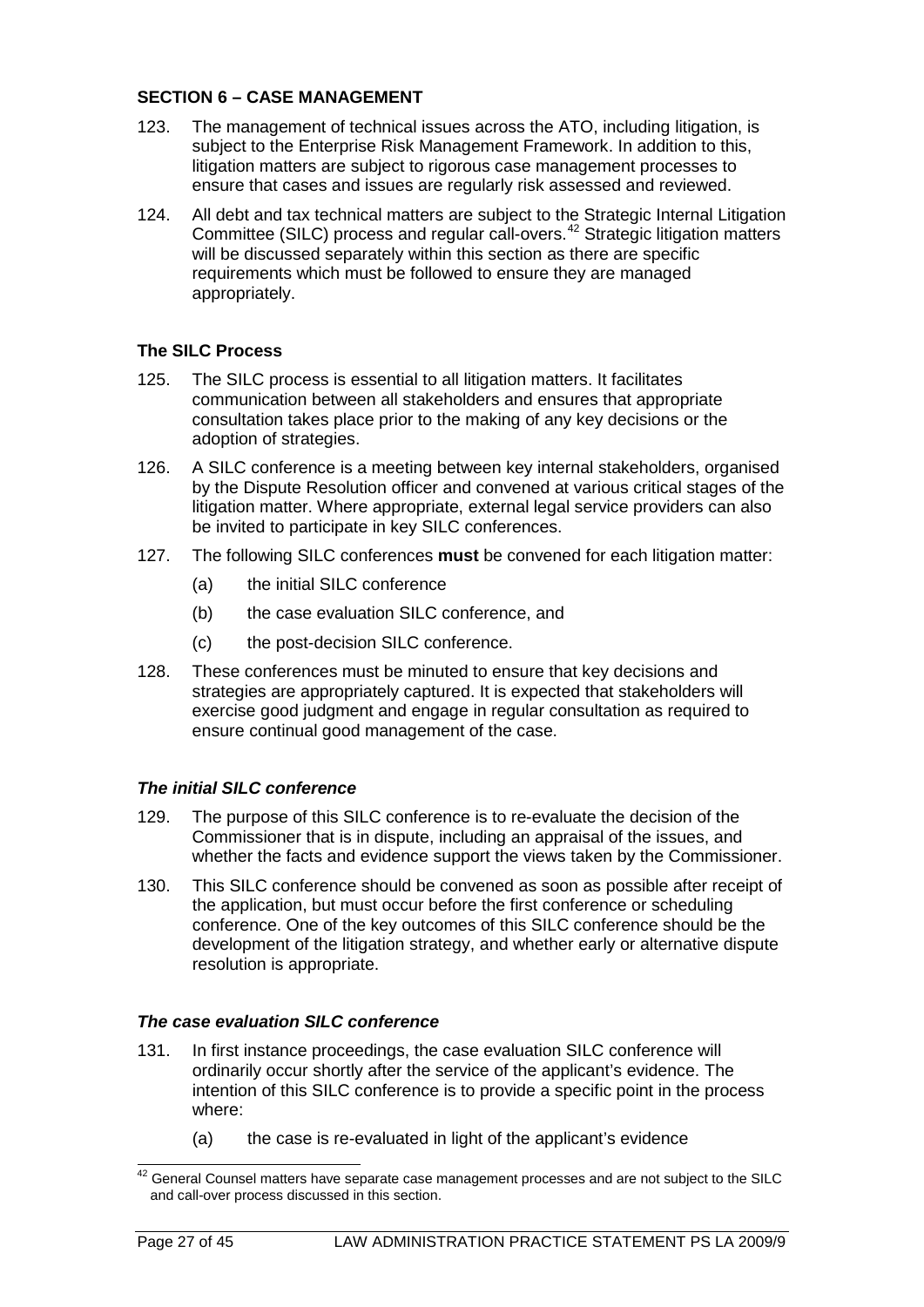- (b) officers further consider, decide and, where possible, implement any appropriate steps to ensure that the Commissioner can file any evidence required, and
- (c) officers consider whether an alternative dispute resolution process is appropriate.
- 132. In appellate proceedings, or in proceedings where evidence is not to be filed, this SILC conference should occur well in advance of the preparation of submissions and emphasis should be placed on identifying and managing risks, including the consideration or implementation of risk mitigation strategies and contingency plans.

### *The post-decision SILC conference*

- 133. The primary focus of the post-decision SILC conference is to ensure that consideration is given to the proper management of the decision. This SILC conference should be convened as soon as possible but no later than one week following the receipt of a decision.
- 134. At this SILC conference, the following should be addressed:
	- (a) risk mitigation strategies and contingency plans
	- (b) any errors or difficulties with the decision
	- (c) whether a media strategy is necessary
	- (d) whether notification or advice should be given to Treasury
	- (e) whether notification should be given to another government department or agency which has administrative responsibility for legislation that may be affected by the litigation
	- (f) whether the Solicitor-General should be briefed in accordance with the OLSC *Guidance Note 11*
	- (g) the risks involved in the litigation (including identification of any new risks) and the implications of the decision. This is of particular importance where the decision is adverse. However, risks or implications may also arise from a favourable decision, for instance, it may be based on reasoning not advanced by the Commissioner, or may not be consistent with a precedential ATO view
	- (h) whether there are any implications on ATO systems
	- (i) whether any law clarification was achieved particularly, if the matter was test case funded or an agreement was in place regarding the payment of the taxpayer's costs, and
	- (j) any appeal prospects and where applicable, whether a notice of appeal or cross-appeal or notice of contention should be filed.

#### *Case management plans*

- 135. A case management plan must be prepared for all tax technical and complex debt litigation matters.
- 136. A case management plan is a document setting out the details and status of a litigation matter, including the litigation strategy and any milestones. The document should include all critical information such as a summary of the issues, the precedential ATO view, the significance of the matter, and the ongoing costs related to the matter.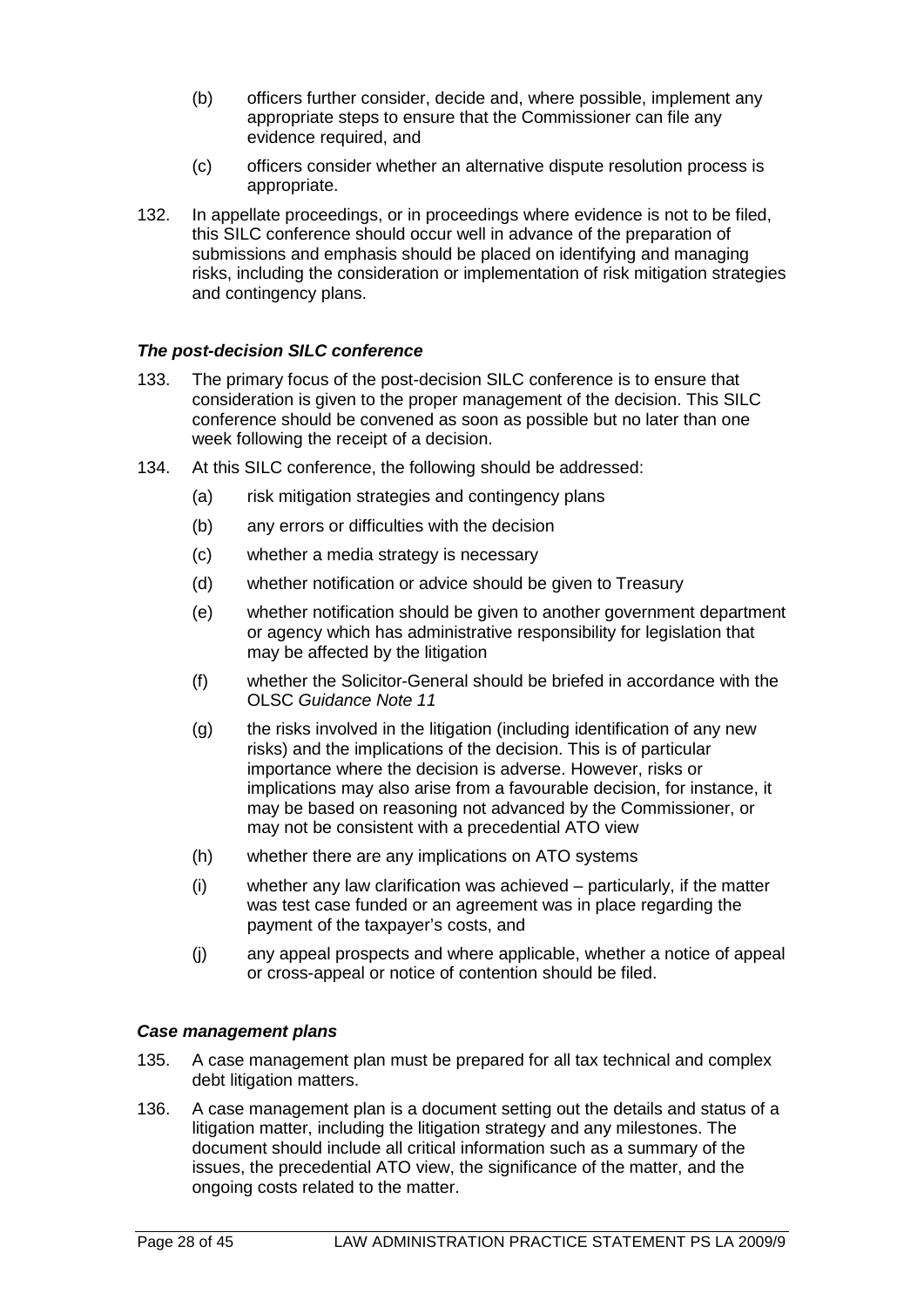- 137. Responsibility for the preparation and ongoing periodic review of the case management plan rests with the Dispute Resolution officer, with the assistance of other internal stakeholders.
- 138. The case management plan is to be prepared shortly after the commencement of the proceedings and regularly updated throughout the litigation process, particularly following key decisions or events. The document should be amended to reflect any developments in the matter or changes in the litigation strategy.
- 139. The case management plan should be provided to all internal members of the litigation team following its preparation or subsequent review.
- 140. The intention of the case management plan process is to promote:
	- (a) proactive management and regular monitoring of costs
	- (b) strategic management of litigation by monitoring the timely progress of cases
	- (c) collaborative partnerships between all relevant stakeholders
	- (d) limitation of interlocutory disputes where appropriate, and
	- (e) increased consideration and use of alternative dispute resolution processes.

#### *Ensuring continual improvement*

- 141. Near the conclusion of a matter, internal stakeholders should take the opportunity to review the conduct of the proceedings, turning their minds to how the ATO's management of the litigation process could be improved. In particular, feedback should be provided to the relevant Dispute Resolution manager on the following:
	- (a) the conduct and performance of external parties such as the external solicitor and counsel.
	- (b) the Dispute Resolution officer's performance and effectiveness during the course of the litigation.
	- (c) any practice and procedural issues relevant to Dispute Resolution generally.
	- (d) any BSL operations or practices that might be impacting on the quality and efficiency of the ATO's litigation process or may otherwise assist in the management of disputes generally.
	- (e) any system deficiencies which may impact on the Commissioner's ability to comply with relevant laws, regulations or policy.
- 142. The Dispute Resolution manager will ensure relevant feedback is referred to the appropriate business area.

#### *The call-over process for Dispute Resolution*

143. All new litigation matters are reviewed within the call-over process. These call-overs are convened by the relevant Dispute Resolution manager, and attended by the Dispute Resolution officer and the relevant Assistant Commissioner, Dispute Resolution. These call-overs allow senior officers to regularly monitor and assess the progress of new and existing cases, and to identify and manage any emerging risks.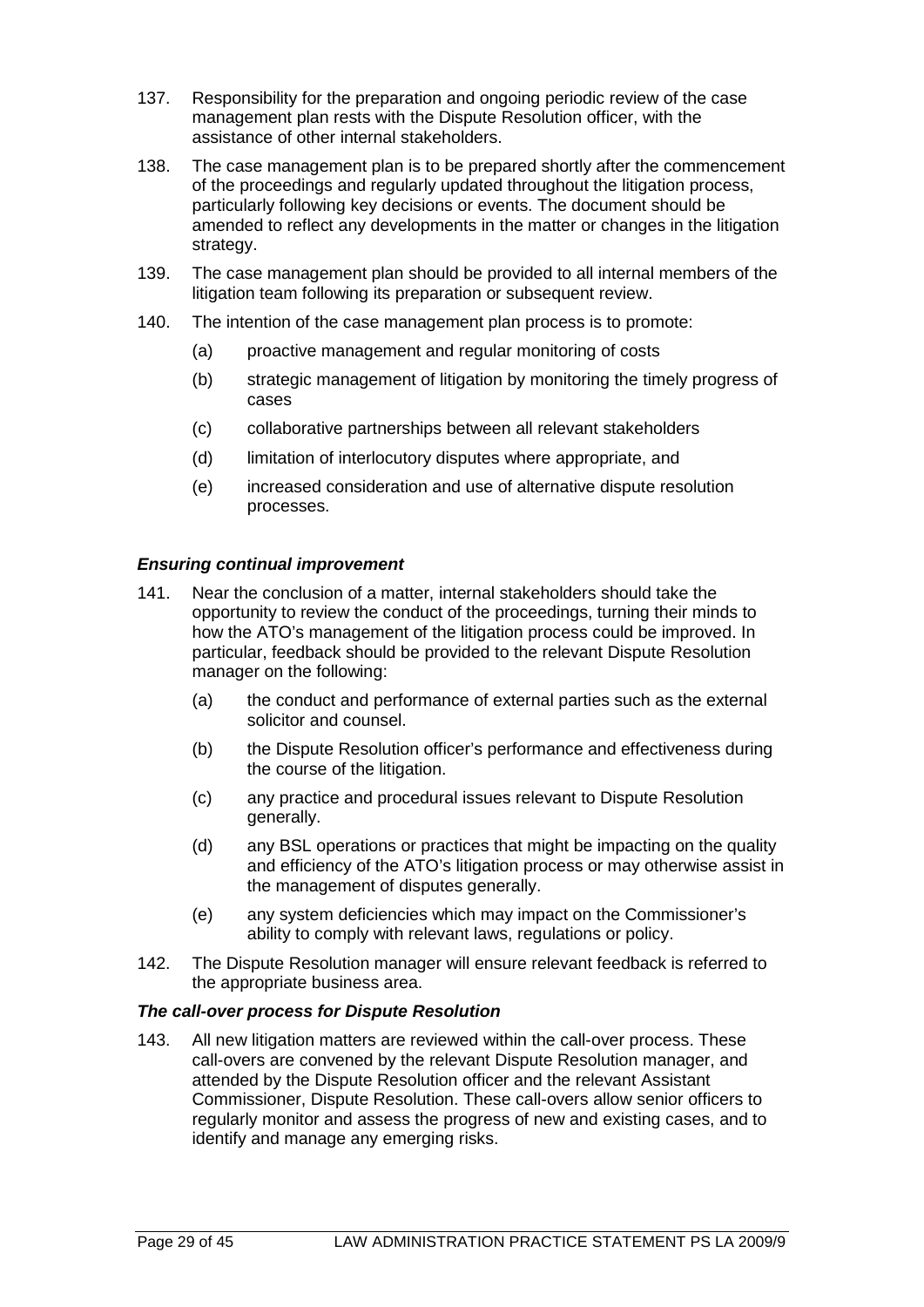### **The management of strategic litigation matters**

- 144. If a matter has been identified as strategic, it will be subject to further evaluation and monitoring. Strategic litigation refers to litigation that promotes clarification of the law in key high risk areas. Strategic litigation also includes cases where law clarification opportunities may not be the primary objective, but the other risks to the Commissioner are sufficiently significant to warrant a strategic corporate response.
- 145. Generally, strategic litigation matters will include the following:
	- (a) matters listed in the monthly significant litigation report
	- (b) matters with significant revenue or compliance risk attached
	- (c) matters which raise media interest
	- (d) matters which raise a contentious question of law
	- (e) matters which have the TCN involvement
	- (f) matters under the Test Case Litigation Program
	- (g) matters which involve a dispute with a state or territory government agency
	- (h) appeals commenced by the Commissioner against adverse court or tribunal decisions, and
	- (i) matters being conducted in the Full Federal Court, a state Court of Appeal or above.

### *Strategic litigation stakeholders*

- 146. In respect of strategic litigation, the following stakeholders may also be involved:
	- (a) the Senior Assistant Commissioner, Strategic Litigation (SAC, Strategic Litigation) who provides technical leadership and is responsible for ensuring that strategic litigation is managed effectively. This includes ensuring that arguments on behalf of the ATO are consistent with precedential ATO views
	- (b) a Senior Tax Counsel, Strategic Litigation (STC, Strategic Litigation) who will provide technical leadership. There are three STC, Strategic Litigation, and any one of them may take direct responsibility for, or closely monitor, a strategic litigation case regardless of other TCN involvement, and
	- (c) the Strategic Litigation Unit who provides support to the SAC, Strategic Litigation to ensure that the highest priority litigation is identified, reported and managed corporately.

#### *Engagement of the Tax Counsel Network*

147. Once a matter has been identified as strategic, it must be escalated to ensure that appropriate technical expertise from the TCN is engaged. The Dispute Resolution team must refer to PS LA 2012/1 – *Management of high risk technical issues and engagement of tax technical officers in the Tax Counsel Network* and related references for guidance on how to engage the technical expertise within the TCN.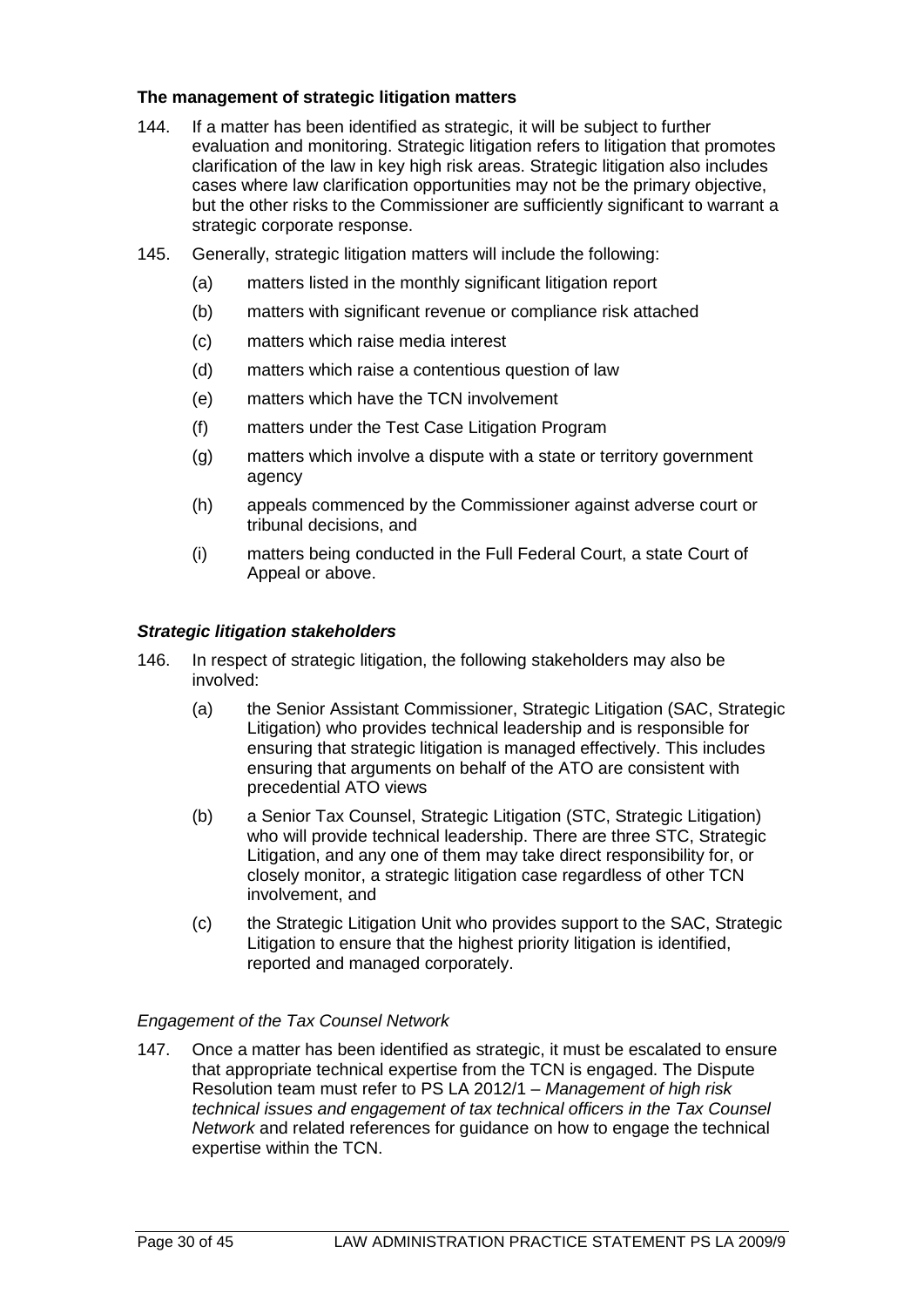148. In line with the guiding principles of PS LA 2012/1, the level of involvement by the TCN will be determined having regard to the specific issues and risks involved.

## *Strategic litigation call-overs*

- 149. Strategic litigation matters are further reviewed at call-overs convened by the SAC, Strategic Litigation every 3 months. These are normally attended by the Dispute Resolution officer, the TCN member, the relevant BSL representative and the external solicitor if engaged. Where appropriate, external counsel may also be invited to attend.
- 150. The technical issues and strategic management of these matters are often discussed in detail. The call-over panel will generally include the SAC, Strategic Litigation, the relevant STC, Strategic Litigation, both Assistant Commissioners in Dispute Resolution, and the relevant Dispute Resolution manager.

#### *Strategic litigation considerations*

151. As mentioned earlier, strategic litigation will often involve matters with significant revenue or compliance risk, attract media attention, provide law clarification opportunities under the Test Case Litigation Program or involve issues which should be referred to external bodies, such as Treasury or the Attorney-General's Department. These considerations are briefly discussed below.

#### *Strategic litigation risk mitigation strategies*

- 152. Due to the potential risk to revenue and compliance, it is prudent for the Dispute Resolution team to develop risk mitigation strategies for all strategic litigation matters. Whilst this should be developed collaboratively, the BSL has ultimate responsibility for ensuring that risk mitigation strategies and contingency plans are in place in respect of a potential decision or judgment.
- 153. In broad terms, the risk mitigation strategy involves consideration of:
	- (a) the consequences of the litigation on the intended operation of the law and its application
	- (b) any related issues, such as any media strategy that may need to be put in place or any potential changes to ATO systems, and
	- (c) whether, in respect of potential policy implications, notification or advice should be given to Treasury. It may be prudent to notify Treasury at an early stage of the litigation, so that Treasury can monitor the case and prepare for any potential consequences of a decision.
- 154. Although the risk mitigation strategy will vary from case to case, it should generally include a communication strategy which sets out who will be responsible for advising key stakeholders about the consequences of the decision once it is handed down.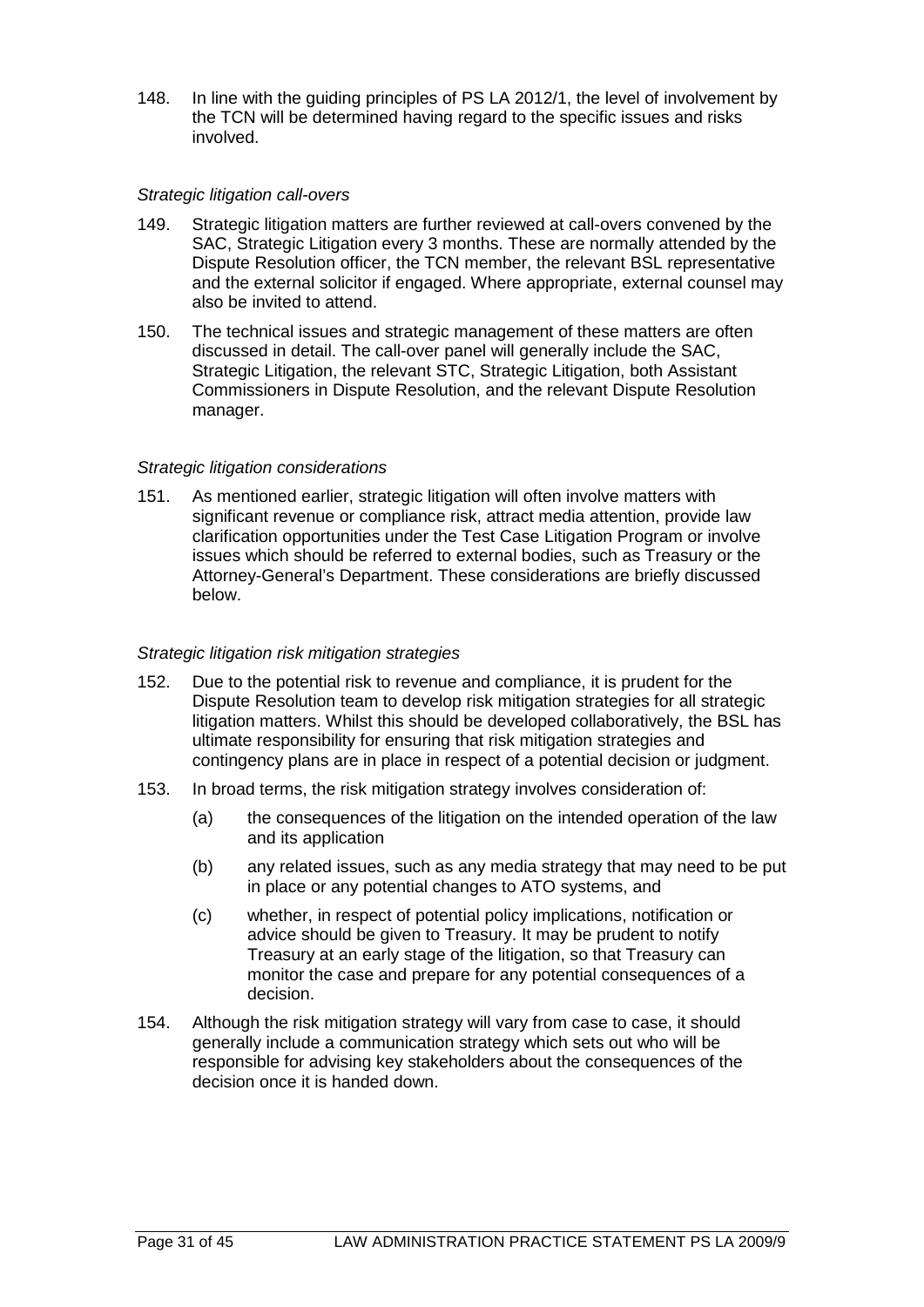- 155. The risk mitigation strategy should include developing a contingency plan that will set out the immediate action that is to be implemented should the Commissioner receive an adverse court or tribunal decision which is not appealed. [43](#page-32-0) Immediate guidance should be provided to ATO officers and the community on how like cases should be managed pending the publication of a Decision Impact Statement.
- 156. To the extent possible, precedential ATO views that may be impacted by an adverse decision should be identified prior to the decision being handed down so that they can be appropriately annotated if necessary.

#### *Media attention and strategic litigation*

- 157. Where a court or tribunal matter is likely to attract media attention, the Dispute Resolution officer must advise the following:
	- (a) the Assistant Commissioners, Dispute Resolution or the ATO General Counsel
	- (b) the relevant STC, Strategic Litigation
	- (c) the SAC, Strategic Litigation, and
	- (d) the Dispute Resolution manager.
- 158. The Media Unit must then be informed and briefed by the most appropriate senior officer involved.
- 159. With the exception of those provided by the Commissioner, a Second Commissioner, the Chief Tax Counsel or DCTC, all media comments must be cleared by a STC, Strategic Litigation. For matters managed by General Counsel, all media comments must be cleared by the ATO General Counsel.

#### *The Test Case Litigation Program*

- 160. The Test Case Litigation Program is managed by the Strategic Litigation Unit.<sup>[44](#page-32-1)</sup> The purpose of the program is to clarify the operation of the laws administered by the Commissioner where:
	- (a) there is uncertainty about how the law operates
	- (b) the issue is of significance to a substantial section of the public or has significant commercial implications for an industry, and
	- (c) it is in the public interest for the issue to be litigated.
- 161. If a matter involves an issue which satisfies the above criteria, the matter should be referred to the Strategic Litigation Unit to determine whether it is appropriate for the matter to be funded under the Test Case Litigation Program.

<span id="page-32-0"></span>*<sup>43</sup>* A contingency plan may not be required where the circumstances of the taxpayer who is party to the litigation are so specific to them, that it is unlikely that there will be any unrelated taxpayers who have like cases that could be affected by an adverse decision. j

<span id="page-32-1"></span><sup>&</sup>lt;sup>44</sup> The Strategic Litigation Unit can be contacted at strategiclitigationunit@ato.gov.au.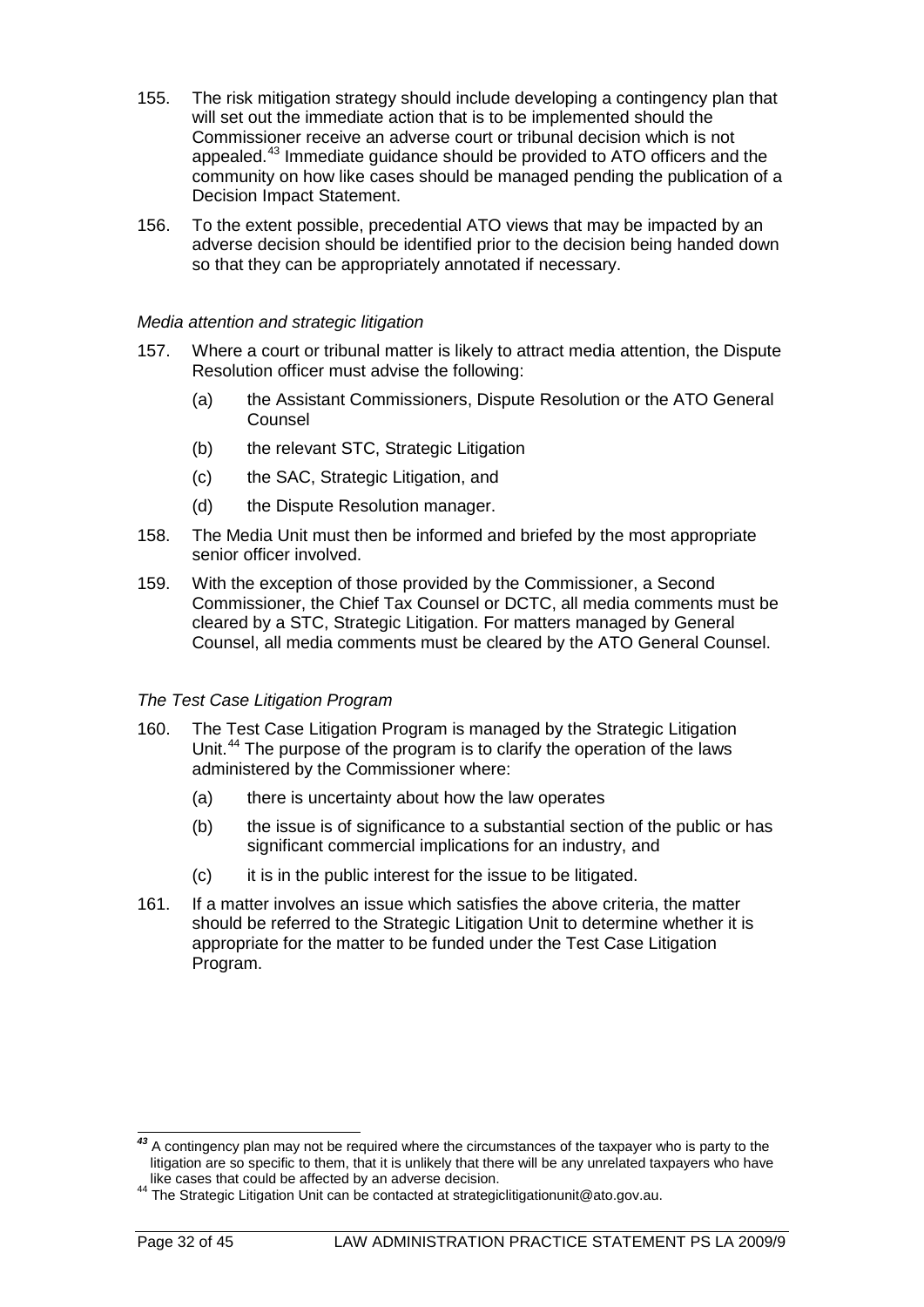## *Notification or advice to Government Ministers, Treasury or other Commonwealth Departments*

- 162. It may be necessary to notify or provide formal advice to a Minister, Treasury or other Commonwealth department or agency with administrative responsibility for legislation which may be affected by the litigation. The situations in which it may be necessary to notify any of them include matters where the issues:
	- (a) are significant
	- (b) are expected to affect the reputation of the ATO or the Government
	- (c) have a significant impact on the revenue, or
	- (d) require consideration of a change to the law.
- 163. The BSL, with assistance from the other internal stakeholders if appropriate, has responsibility for the preparation of any notification or advice, and should contact the Minister, Treasury, or relevant Commonwealth department at the earliest opportunity.

#### *The Attorney-General's Department notification*

- 164. It may be appropriate or necessary to notify the Attorney-General's Department of litigation matters or issues. Officers should be aware of these notification requirements set out in the Legal Services Directions, including where the litigation:
	- (a) gives rise to a constitutional issue
	- (b) may have a 'whole of government' impact
	- (c) is covered under the OLSC *Guidance Note 11,* or
	- (d) is covered by the 'Reporting on significant issues' requirements in the Legal Services Directions.
- 165. Consideration must be given to whether notification should be provided to the Attorney-General's Department. Where such potential issues arise, they should be escalated to the relevant Assistant Commissioner, Dispute Resolution or for General Counsel matters, to the ATO General Counsel.

## **SECTION 7 – MANAGEMENT OF COURT AND TRIBUNAL DECISIONS**

- 166. The management of court and tribunal decisions for tax technical or debt litigation matters<sup>[45](#page-33-0)</sup> is an important aspect of the ATO's litigation function. This section addresses the following:
	- (a) the notification, receipt and circulation of decisions
	- (b) the post-decision SILC conference
	- (c) Decision Reports and the decision making process for appeals
	- (d) Decision Impact Statements (DIS), and
	- (e) the ATO's approach when challenging final court decisions in other proceedings.

<span id="page-33-0"></span> $45$  General Counsel Practice litigation matters are excluded from this section.  $\overline{\phantom{a}}$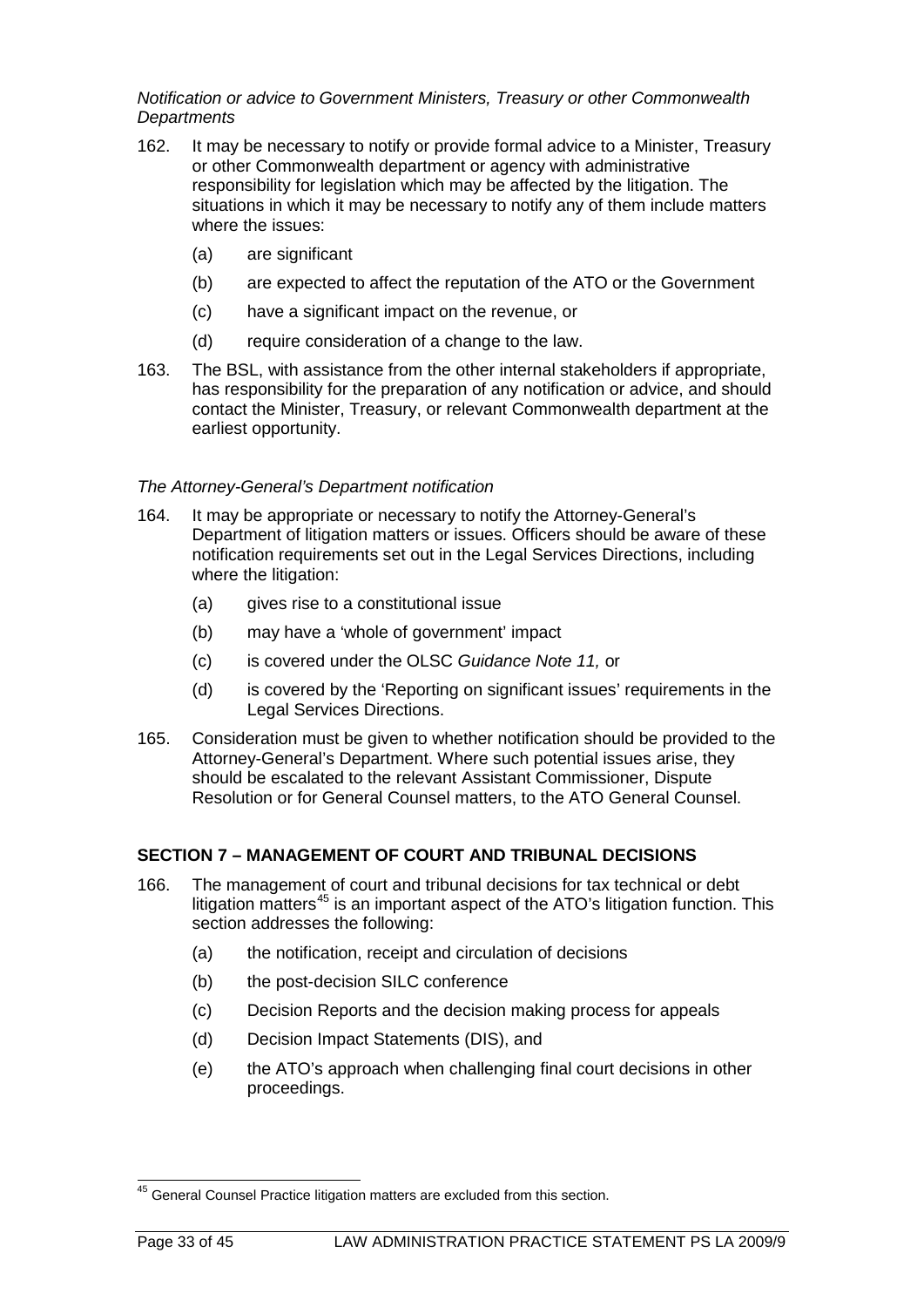#### **Notification, receipt and circulation of decisions**

- 167. Upon notification that a decision is to be published, the Dispute Resolution officer must, on the same day, notify all stakeholders. For all strategic litigation decisions or any decisions favourable to the taxpayer, the following officers must also be notified:
	- (a) the SAC, Strategic Litigation
	- (b) the relevant STC, Strategic Litigation
	- (c) the Assistant Commissioners, Dispute Resolution
	- (d) the BSL litigation co-ordinator, and
	- (e) strategiclitigationunit@ato.gov.au.
- 168. As soon as practicable following receipt of the decision, the Dispute Resolution officer must circulate it to the officers identified above. The decision should ordinarily be accompanied by:
	- (a) a summary of the outcome
	- (b) advice as to the timeframe for filing a notice of appeal, and
	- (c) a brief summary of the reasoning of the court or tribunal, identifying any unexpected or significant consequences. However, circulation of a significant decision should not be unduly delayed to prepare this summary.
- 169. If the Dispute Resolution officer is notified that a taxpayer has appealed or taken some other form of action in respect of a decision or judgment, they must notify the ATO officers set out at paragraph 167 of this practice statement as soon as practicable.
- 170. The post-decision SILC conference should assist in the preparation of a Decision Report.

## **Decision Reports**

- 171. The Decision Report performs two key functions in that:
	- (a) they provide a summary of the decision, including the facts, issues and outcomes, and
	- (b) for decisions favourable to the taxpayer, they provide an analysis of the decision, indicating stakeholders' views regarding whether an appeal should be instituted, and record the decision maker's decision regarding an appeal.
- 172. The Decision Report, insofar as it addresses the first function, should be concise and convey the issues, outcomes and importance of the case. Policy implications should be clearly identified.
- 173. For decisions favourable, or partly favourable, to the taxpayer, the Decision Report is expected to provide a robust technical analysis and commentary of the perceived correctness of the decision, with the views of the various stakeholders identified. The document is ultimately intended to assist the decision maker in determining whether or not the decision should be appealed.
- 174. The Decision Report is the corporate record of that decision.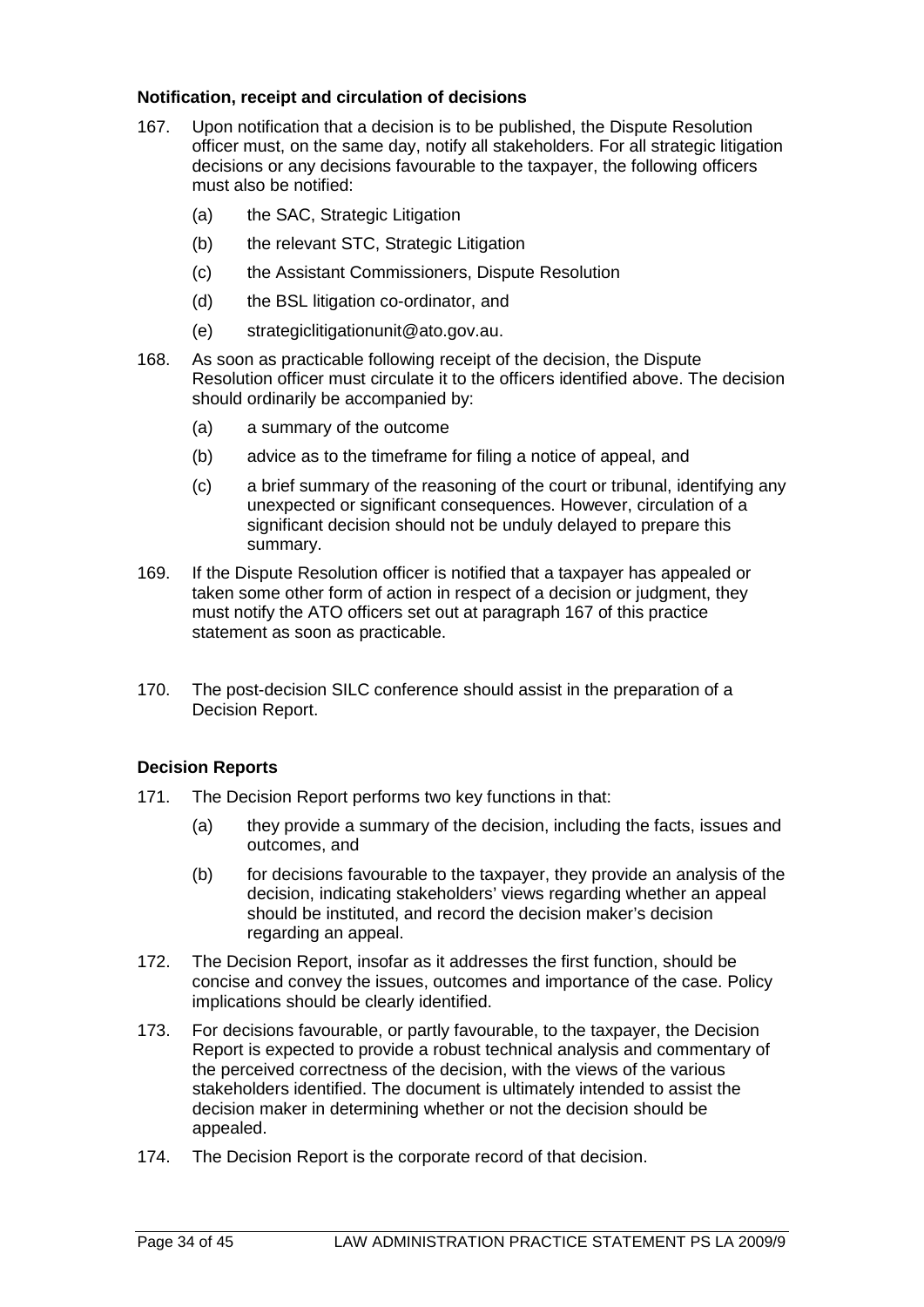175. The Decision Report template has two distinct sections: 'Summary' and 'Appeal Considerations'. The 'Summary' section needs to be completed for all decisions, whilst the 'Appeal Considerations' section need only be completed for adverse or partly adverse decisions.

#### *Decision reports for decisions favourable to the Commissioner*

- 176. For decisions which are favourable to the Commissioner, a Decision Report:
	- (a) must be prepared by the Dispute Resolution officer in consultation with other internal stakeholders
	- (b) must be prepared, finalised and circulated within one week of receipt of the decision
	- (c) is to be circulated to the stakeholders set out at paragraph 167 of this practice statement, and
	- (d) the relevant Dispute Resolution manager must refer the Decision Report to ATOlaw<sup>[46](#page-35-0)</sup> for internal publication on the ATOlaw database.

#### *Decision reports for decisions favourable or partly favourable to the taxpayer*

- 177. For decisions which are favourable, or partly favourable, to the taxpayer:
	- (a) the requirements in paragraph 176 of this practice statement apply to the preparation of the 'Summary' section. That is, the 'Summary' section of the Decision Report must be finalised and circulated within one week, and
	- (b) the 'Appeal Considerations' section, including the recording of the decision on whether to appeal, must be finalised and circulated before the expiration of any relevant appeal period.
- 178. The Dispute Resolution officer has primary responsibility for the preparation of the Decision Report. However, for decisions favourable to the taxpayer, the following should be noted:
	- (a) the TCN member involved in the litigation matter should provide assistance in the preparation of the Decision Report
	- (b) efforts should be made to obtain the views of all the internal stakeholders before finalisation of the Decision Report
	- (c) advice from counsel (or other external providers) will often be sought in respect of the Commissioner's prospects for success. These views should be identified in the Decision Report
	- (d) where the views of all the stakeholders cannot be obtained within a reasonable time, this should not prevent the Decision Report from being escalated to the decision maker within an appropriate timeframe to ensure a decision is made before the appeal period expires, and
	- (e) notwithstanding the above, where a decision is significant, a Decision Report should not be finalised nor should a decision to appeal be made absent the views and recommendations of the TCN member involved and the relevant STC, Strategic Litigation or the SAC, Strategic Litigation.

<span id="page-35-0"></span><sup>&</sup>lt;sup>46</sup> nat.atobss@ato.gov.au.  $\overline{\phantom{a}}$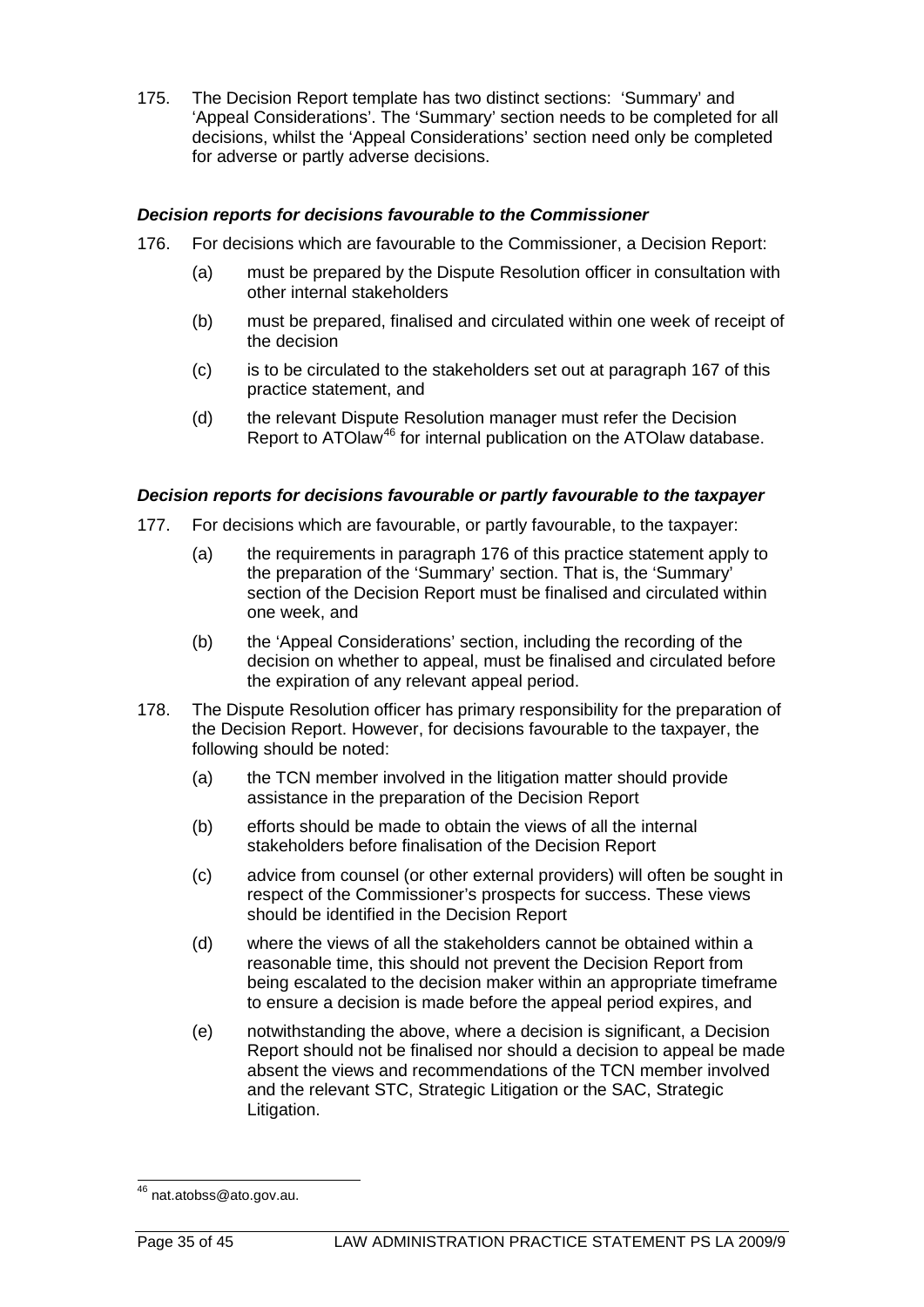#### *The content of the Decision Report*

- 179. The Decision Report should address:
	- (a) the identification of the question of law and/or grounds of appeal that should be relied on
	- (b) an analysis and commentary on the correctness of the decision
	- (c) an analysis of any basis on which an appeal is justified. For decisions partly or wholly favourable to the taxpayer:
		- (i) by the AAT: whether a question of law is sufficiently significant to warrant an appeal to the Federal Court
		- (ii) by a single judge of the Federal Court, Federal Circuit Court or a State Supreme Court: the errors that would warrant an appeal, or
		- (iii) by the appellate court of a State Court or the Federal Court: $47$ whether there is a question of sufficient public importance that would result in a grant of special leave.
	- (d) whether Treasury needs to be informed of the decision, possibly to remedy any perceived deficiencies in the legislation
	- (e) whether the decision is inconsistent with a published precedential ATO view of the law, and
	- (f) where appropriate, commentary on the conduct of the litigation that led to the decision, such as any difficulties with evidence, witnesses, or any interlocutory decisions of the Court that may have adversely influenced the outcome.

#### **Decision making – whether or not to appeal**

- 180. All decisions seeking special leave to appeal to the High Court must be made by the Chief Tax Counsel.
- 181. In tax technical litigation:
	- (a) for decisions which turn on their facts and have no precedential value, the decision maker as to whether or not the Commissioner should appeal is the relevant STC, Strategic Litigation, and
	- (b) for all other matters, the decision maker as to whether or not the Commissioner should appeal is the relevant DCTC.
- 182. In debt litigation, the decision maker as to whether or not the Commissioner should appeal is made jointly by the relevant Assistant Commissioner, Dispute Resolution and the relevant STC, Strategic Litigation.
- 183. Where there is disagreement between the relevant STC, Strategic Litigation and the relevant Assistant Commissioner, Dispute Resolution, the debt litigation matter should be escalated to the relevant DCTC.

<span id="page-36-0"></span> $47$  Or, where the Federal Court is exercising original jurisdiction as a Full Court.  $\overline{\phantom{a}}$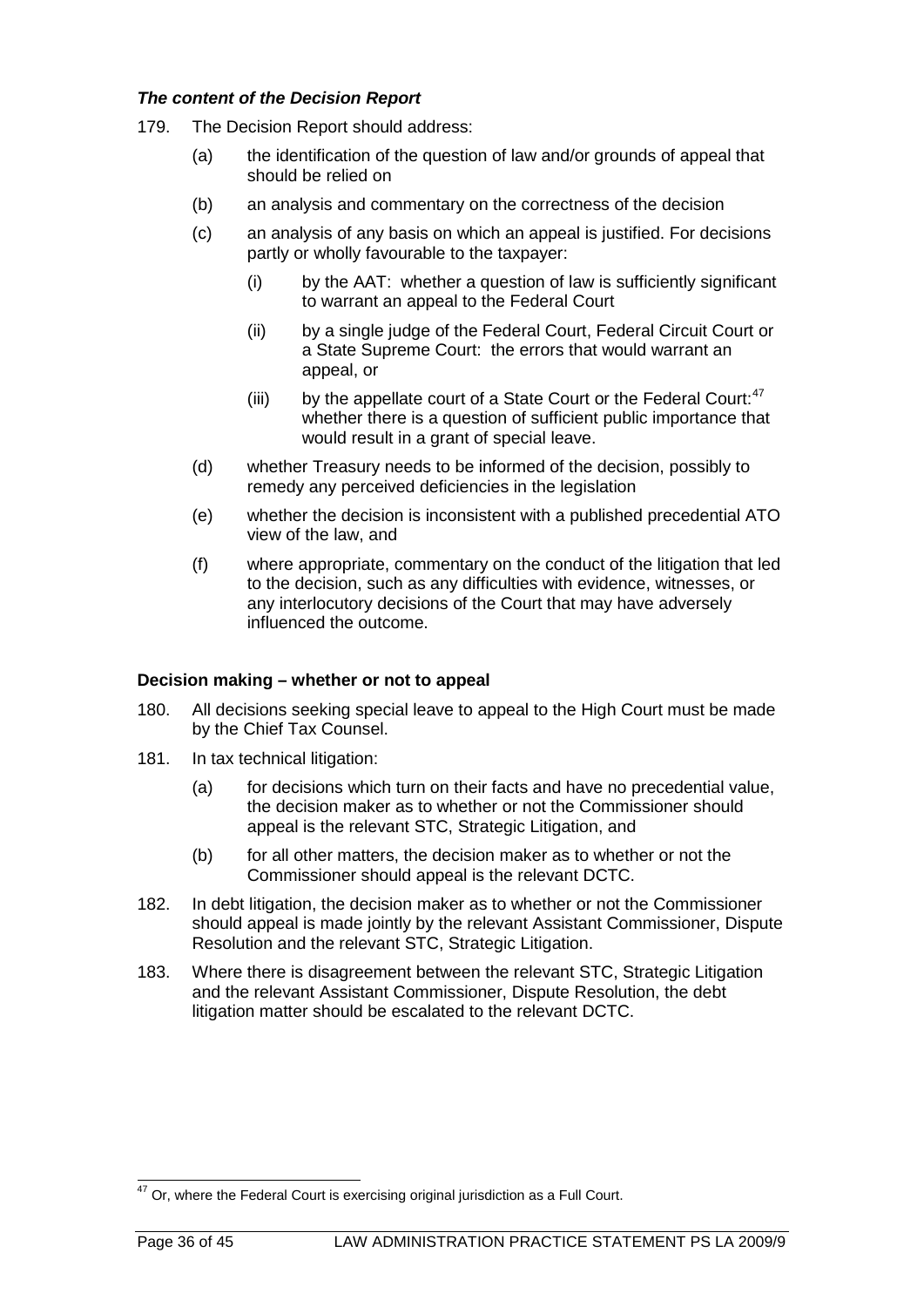#### **Where a decision is not appealed**

- 184. Where the ATO decides not to appeal an unfavourable decision, or there is no further right of appeal in respect of an unfavourable decision, immediate direction must be provided by the BSL risk owner to ATO officers as to what action should be taken in respect of like cases (regardless of which stage the dispute is in) prior to the Decision Impact Statement (DIS) being published.
- 185. Where the implications of the decision are clearly relevant and favourable to other taxpayers, it may be appropriate to authorise case officers to immediately make favourable decisions in respect of like cases. Where the implications of the decision are less clear, and the implications have not yet been sufficiently determined to permit this, the direction should require case officers to defer making any decisions in respect of like cases until the DIS is published.
- 186. To the extent that the Decision Report has been able to identify precedential ATO views that may need to be amended as a result of the unfavourable decision, BSL case officers should be advised by the BSL risk owner. The Law Practice Management Unit should also be advised so that these precedential ATO views can be appropriately annotated.

### **Decision Impact Statements**

#### *Purpose*

187. A Decision Impact Statement is published to advise the community of the ATO's view on the implications of a particular court or tribunal decision.

#### *When a Decision Impact Statement is required*

- 188. A Decision Impact Statement is published for all significant and strategic decisions which includes all matters listed on the Significant Litigation Report*[48](#page-37-0)* and all decisions partly or wholly adverse to the Commissioner **except** for partly or wholly adverse Tribunal decisions where:*[49](#page-37-1)*
	- the Commissioner has made a concession and that is the only unfavourable part of the decision
	- the adverse aspect of the decision only concerns the remission of administrative penalty and has not wider ramifications; or
	- the adverse aspect of the decision has no wider ramifications beyond the taxpayer's circumstances.*[50](#page-37-2)*
- 189. Ordinarily, a Decision Impact Statement will not be published until all appeals have been concluded and there is a final decision. However an interim Decision Impact Statement may be published where a matter is on appeal and the ATO seeks to communicate to the community how it will deal with similar cases while the appeal is being resolved. For further information see below; When is an Interim Decision Impact Statement required.

<sup>48</sup> Matters listed on the Significant Litigation Report.

<span id="page-37-1"></span><span id="page-37-0"></span><sup>&</sup>lt;sup>49</sup> These cases will be listed on the external website under 'No DIS'. If there is disagreement over whether a DIS is required, then the Strategic Litigation Unit can be contacted to discuss and assess whether a DIS is required.

<span id="page-37-2"></span><sup>&</sup>lt;sup>50</sup> If you are unsure whether a DIS is required, contact the Strategic Litigation Unit.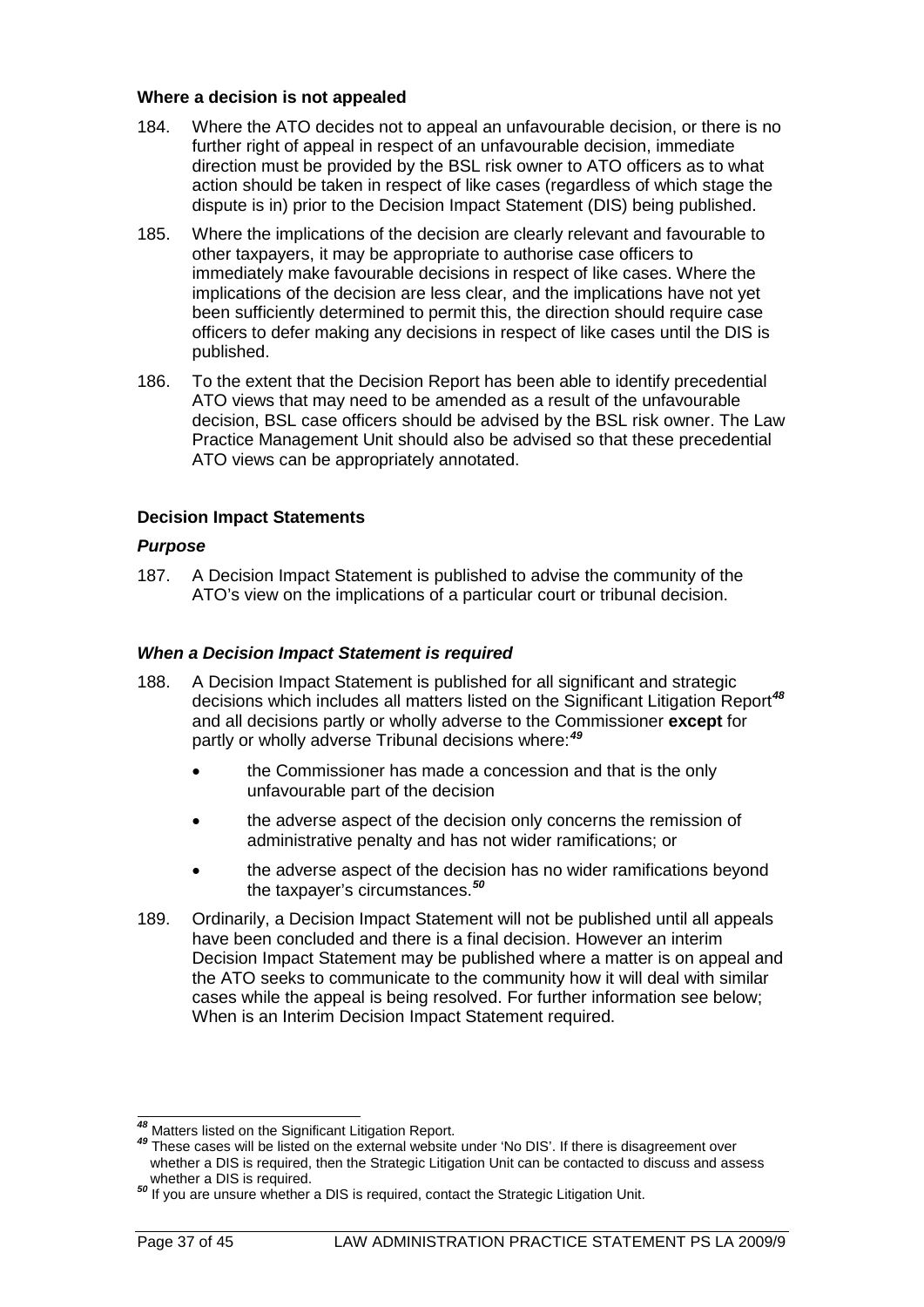#### *Preparation, responsibilities, and approval*

- 190. Strategic Litigation Unit manages the Decision Impact Statement process for the ATO, including the monitoring, tracking and publication of DIS.
- 191. The Dispute Resolution officer is responsible for the preparation and coordination of the first draft of a Decision Impact Statement between the BSL, TCN officer and any other stakeholders.
- 192. The Dispute Resolution officer must prepare and escalate the draft Decision Impact Statement to either the TCN officer involved in the case and relevant DCTC (where the matter is strategic), or the relevant Senior Tax Counsel (STC) Strategic Litigation [see below 'approval of DIS for publication'].
- 193. The TCN officer or STC, Strategic Litigation have the leadership role in the Decision Impact Statement process and as the 'contact officer' they are responsible for settling the final version of the Decision Impact Statement and appropriate escalation.
- 194. A Decision Impact Statement must be published within eight weeks of a decision.
- 195. To meet the 8 week timeframe, officers should follow the process set out below:

| <b>Timeframe</b><br>(From decision) | <b>Task</b>                                                                                        | <b>Responsibility</b>                                                                                              | <b>Comments</b>                                                                                                                                                                  |
|-------------------------------------|----------------------------------------------------------------------------------------------------|--------------------------------------------------------------------------------------------------------------------|----------------------------------------------------------------------------------------------------------------------------------------------------------------------------------|
| 5 weeks                             | Circulate first draft<br>of Decision Impact<br>Statement.                                          | <b>Dispute</b><br>Resolution                                                                                       | Preparation of the<br>statement should<br>commence prior to expiry of<br>the appeal period.                                                                                      |
| 6 weeks                             | Collate stakeholder<br>comments re the<br>draft Decision<br><b>Impact Statement</b><br>and settle. | <b>Dispute</b><br>Resolution                                                                                       | Any outstanding issues<br>should have been<br>discussed and resolved by<br>this point.                                                                                           |
| 7 weeks                             | Forward the settled<br>Decision Impact<br>Statement for<br>approval.                               | <b>Tax Counsel</b><br><b>Network</b><br>If a TCN officer is<br>not involved, then<br>STC, Strategic<br>Litigation. | Approving officer for<br>significant matters: Deputy<br>Chief Tax Counsel.<br>Approving officer for all<br>other matters: STC,<br>Strategic Litigation. <sup>51</sup>            |
| 7 weeks <sup>52</sup>               | Forward the<br>approved document<br>to Strategic<br><b>Litigation Unit</b>                         | TCN officer, STC,<br><b>Strategic Litigation</b>                                                                   | <b>Strategic Litigation Unit</b><br>completes the final review<br>of the document.                                                                                               |
| 8 weeks                             | <b>Approved Decision</b><br><b>Impact Statement</b><br>sent for publication,<br>and published.     | <b>Strategic Litigation</b><br>Unit.                                                                               | <b>Strategic Litigation Unit will</b><br>arrange publishing with<br>ATOLaw.<br>Instructions to publish will<br>only be accepted from<br>Strategic Litigation Unit. <sup>53</sup> |

<span id="page-38-2"></span><span id="page-38-1"></span><span id="page-38-0"></span>*<sup>51</sup>* These are also the approving officers for the publication of an updated Decision Impact Statement. *<sup>52</sup>* Note that timeframes may differ if a Minute to the Minister is required. See paragraph 21. <sup>51</sup> These are also the approving officers for the publication of an updated Decision Impact Statement.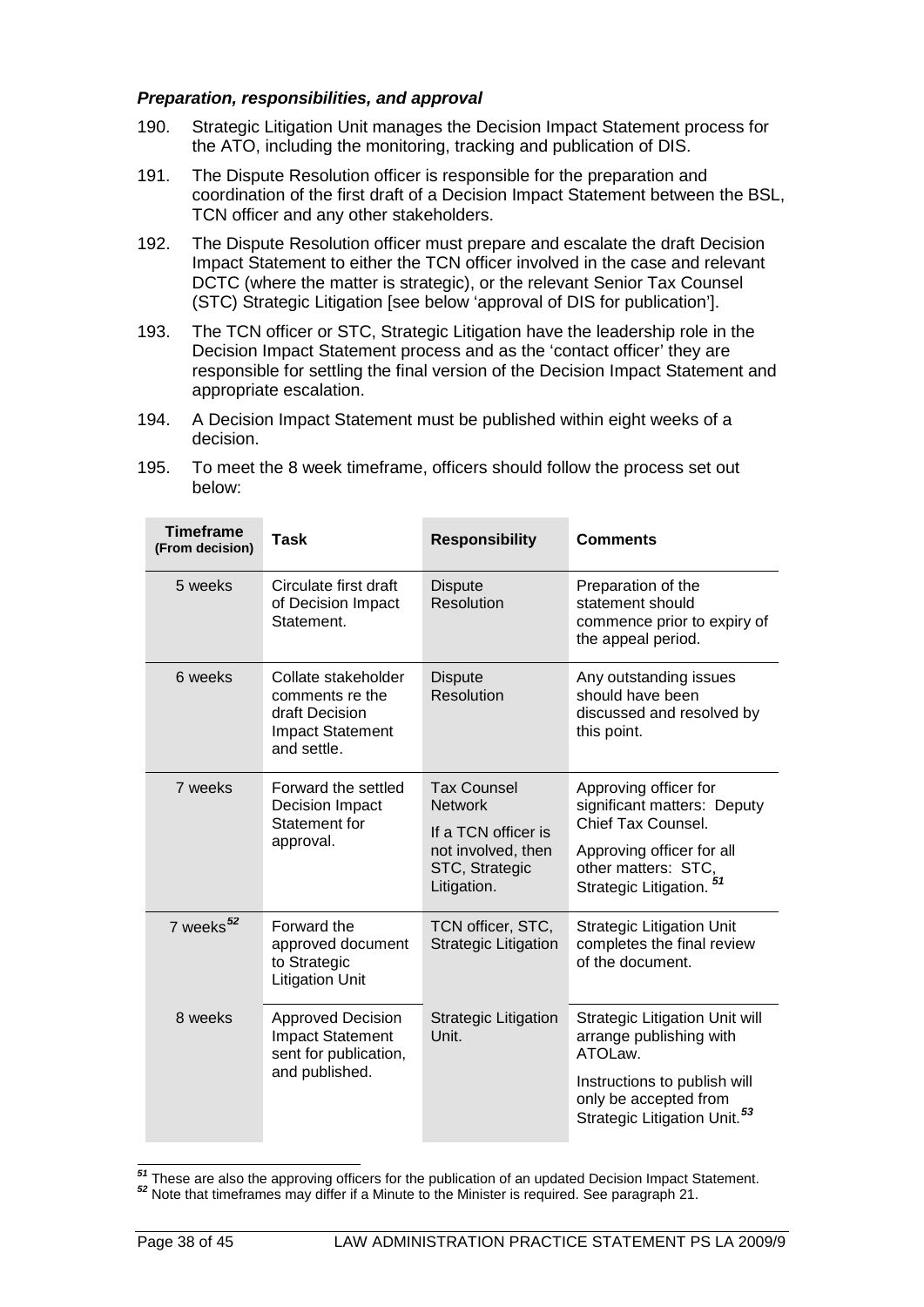#### **Approvals of Decision Impact Statement for publication**

- 196. *Non-significant decisions:* All Decision Impact Statement prepared for non-significant decisions must be approved by the relevant STC, Strategic Litigation. Once the STC, Strategic Litigation has approved the final Decision Impact Statement, it must be sent to the SLU mailbox [\(strategiclitigationunit@ato.gov.au\)](mailto:strategiclitigationunit@ato.gov.au) where the document is checked for consistency in style and content.
- 197. *Significant decisions:* All Decision Impact Statement prepared for a significant decision (including all cases listed on the Significant Litigation Report or other decisions considered significant), must be approved by the TCN officer and the relevant DCTC. The DCTC approved Decision Impact Statement should then be sent to the SLU mailbox for publication [\(strategiclitigationunit@ato.gov.au\)](mailto:strategiclitigationunit@ato.gov.au). *[54](#page-39-0)*

### *Content of Decision Impact Statements*

- 198. The Decision Impact Statement will:
	- (a) provide the case details;
	- (b) classify the DIS as:
		- (i) *'ATO is reviewing the impact of the decision'* where an advice, guidance product or ATO view is to be updated or reviewed as a result of the decision, or there is some other form of administrative action that needs to be taken or;
		- (ii) *'The decision has no impact for the ATO'* where no further action is needed to be taken by the ATO as a consequence of the decision other than giving effect to it for that particular taxpayer.
	- (c) provide a list of ATO view documents which are 'relevant' to the decision and a list of ATO view documents which may be affected and are being reviewed as a result of the decision
	- (d) if there is uncertainty surrounding a court or tribunal decision, explain how the Commissioner will administer the law pending any review of a published ruling or otherwise and whether or not the ATO view is likely to change as a result of the decision; and,
	- (e) provide details of a contact officer this will usually be the TCN officer involved in the case; where a TCN officer is not involved, the relevant STC, Strategic Litigation will be listed as the contact officer.
- 199. A Decision Impact Statement must not disclose information that is 'protected', as defined by Division 355 of Schedule 1 of the *Taxation Administration Act* 1953, and information must not be disclosed unless the disclosure falls within one of the exceptions in that Division, for example, the information is publicly available.
- 200. In preparing a Decision Impact Statement, officers should be guided by the following:

<sup>53</sup> Note: ATOLaw requires at least three days notice to publish a Decision Impact Statement.

<span id="page-39-0"></span><sup>&</sup>lt;sup>54</sup> Prior to obtaining DCTC approval, the final Decision Impact Statement should be sent to the SLU mailbox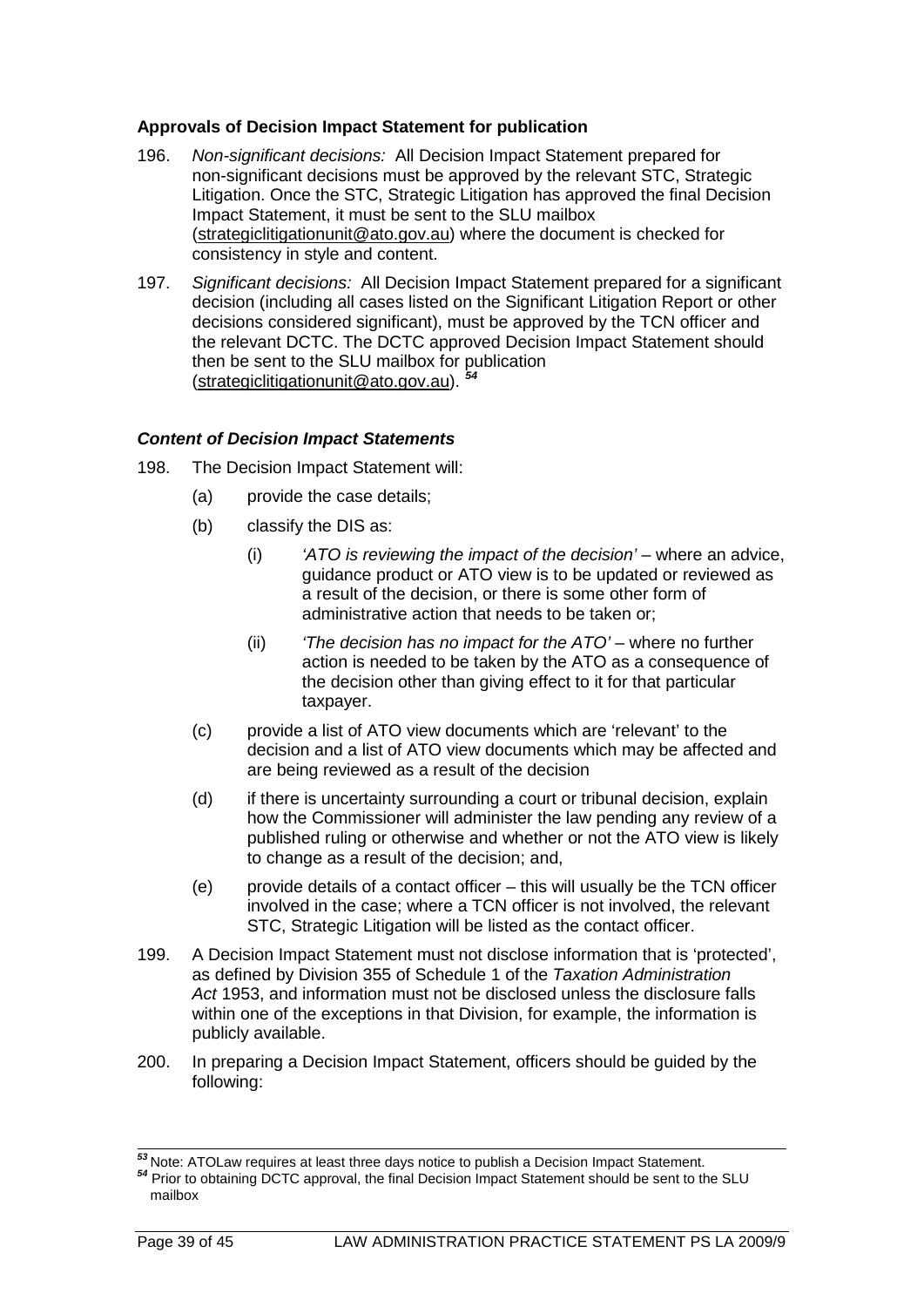- (a) brevity is a key concept; it is not necessary to restate all of the facts or to repeat ATO arguments in full;*[55](#page-40-0)*
- (b) an ATO view may be set out, explaining the implications on current public rulings. For complex decisions, the statement may be unable to set out a final ATO view and will require consideration to be undertaken through the review or development of a public ruling;*[56](#page-40-1)*
- (c) a Decision Impact Statement must not be used as a proxy for altering existing ATO view documents;
- (d) generally a Decision Impact Statement should not contain advice, unless there are exceptional circumstances;*[57](#page-40-2)*
- (e) a Decision Impact Statement is not a public ruling for the purposes of Part 5-5 of the *Taxation Administration Act 1953.*

### *When is an Interim Decision Impact Statement required?*

- 201. An Interim Decision Impact Statement may need to be published in two circumstances:
	- (a) where there are exceptional circumstances and it is not possible or practicable to meet the 8 week timeframe. Significant and strategic Decision Impact Statements are often complex and require external consultation; or
	- (b) where a matter is on appeal and the ATO seeks to communicate to the community how it will deal with similar cases while the appeal is being resolved.
- 202. Strategic Litigation Unit will be responsible for drafting and publication of all category (i) Interim Decision Impact Statements within 8 weeks of the final decision.
- 203. For category (ii) Interim Decision Impact Statements, the preparation, responsibilities and approvals are the same as indicated in paragraphs 190 to 197.

#### *Minute to Ministers*

- 204. In exceptional circumstances, a Decision Impact Statement may need to be sent to the Minister under a covering Minute for information prior to it being published.
- 205. When this is necessary, the Dispute Resolution team should consider whether a Minute is necessary and consult with Strategic Litigation Unit. Factors that may indicate a Minute is necessary include matters that have broader implications such as ongoing revenue impact, are subject to legislative change or review or have had significant media attention The Minute will be prepared by the officer responsible for settling the Decision Impact statement. The Minute and Statement must then be approved by the Chief Tax Counsel or the Second Commissioner, Law. Enquiries relating to practices regarding the Minute should be referred to Strategic Litigation Unit.

<span id="page-40-0"></span>*<sup>55</sup>* See also paragraphs 35-39 of Law Administration Practice Statement 2008/12 Public advice and guidance products: selection, development, publication and review processes.<br><sup>56</sup> In accordance with Law Administration Practice Statement PS LA 2003/3 Precedential ATO view, staff  $\overline{a}$ 

<span id="page-40-1"></span>must apply the ATO view as set out in the Decision Impact Statement.<br><sup>57</sup> Law Administration Practice Statement PS LA 2008/3 Provision of advice and guidance by the ATO

<span id="page-40-2"></span>explains the level of protection available to taxpayers who rely on advice and guidance provided by the ATO.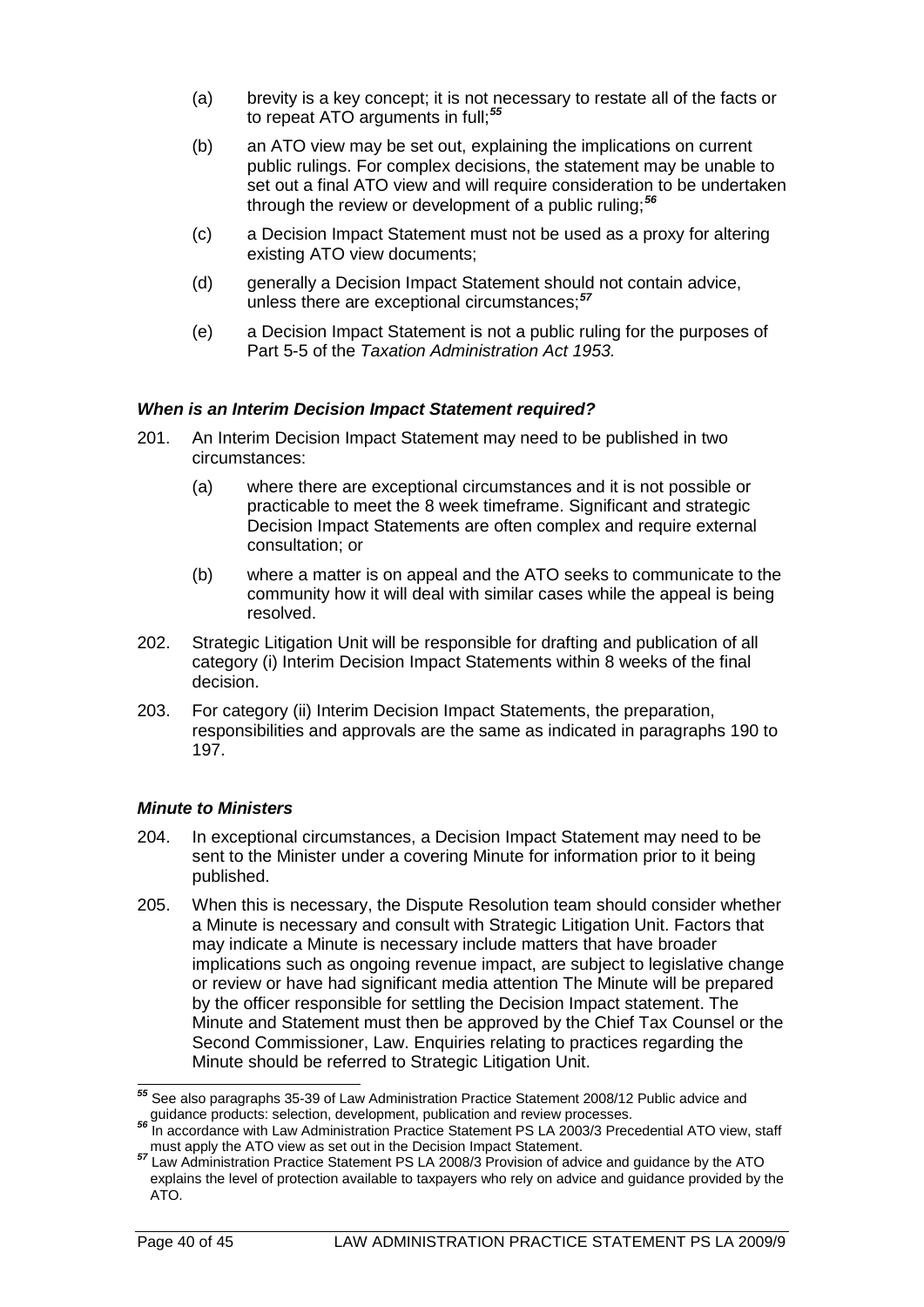#### *Following publication*

- 206. Ordinarily, a Decision Impact Statement will have a specific contact officer, usually the TCN officer or STC, Strategic Litigation listed on the Decision Impact Statement. The contact officer:
	- (a) must either respond to any external representations directly or ensure that the representations are referred to the relevant Business Line;
	- (b) will be expected to manage responses to any external representations and to ensure that if there are any consequences that were not previously identified that they are actioned or referred to an appropriate area for action. It is expected that in a majority of cases, it will be appropriate for these representations to be referred to the relevant Business Line;
	- (c) will be responsible for providing any updates to the Decision Impact Statement, such as the status of the review of any rulings;
	- (d) will be responsible for ensuring that impacted precedential documents are actioned and referred to an appropriate area for further action. *[58](#page-41-0)*

## **SECTION 8 – ADMINISTRATION AND RELATED MATTERS**

#### **Payment of accounts**

- 207. Payment of all appropriate accounts, including those of external legal services providers, must be made within 30 days of receipt.
- 208. In circumstances where the ATO has a specific contract, payment should be made in accordance with the terms and conditions of that contract.
- 209. Where counsel and other legal services providers have been directly briefed by the ATO, the Dispute Resolution officer must record the engagement on ATOLegals and arrange for payment of the account.
- 210. Where Dispute Resolution has obtained the goods or engaged the services, responsibility for the management and payment of the account rests with the Dispute Resolution team.
- 211. In all other circumstances, the responsibility rests with the BSL that obtained that service.

#### **Costs orders by the courts**

- 212. The Dispute Resolution officer has responsibility for the management of cost orders made by the courts.
- 213. In all cases, issues relating to costs awarded by the court must be resolved with reference to the court rules, jurisdiction and the taxpayer's entitlement to input tax credits.
- 214. Officers managing these cases must obtain a schedule of costs, whether they relate to settled or taxed costs, setting out the following:
	- (a) taxpayer's legal fees
	- (b) disbursements
	- (c) the GST payable on these amounts, and

<span id="page-41-0"></span>*<sup>58</sup>* The contact officer should contact the Strategic Litigation Unit when all action is completed and update the Decision Impact Statement.  $\overline{a}$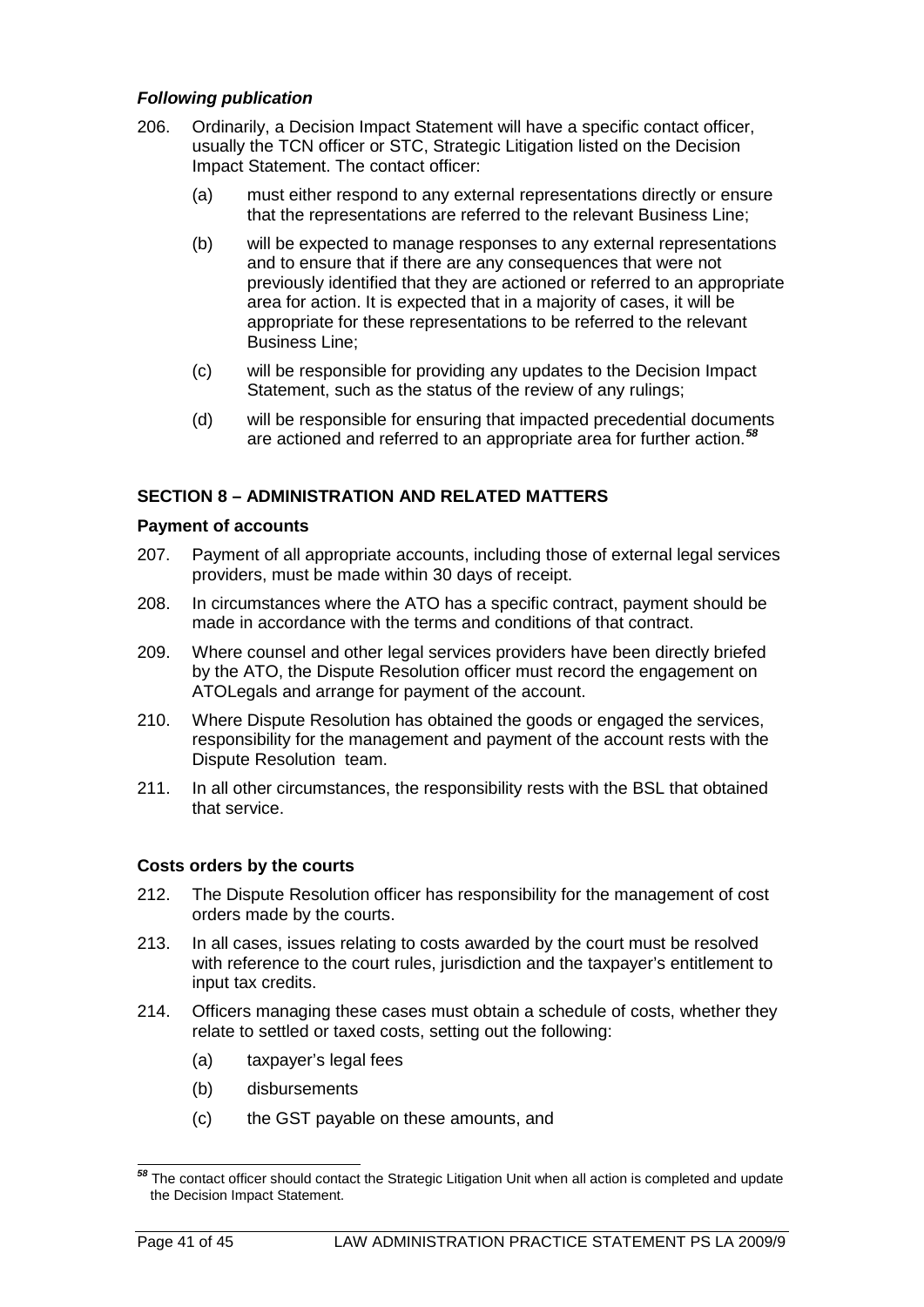- (d) whether, and to what degree, the taxpayer is entitled to input tax credits.
- 215. It may be appropriate in certain circumstances to engage a cost consultant for advice. In cases involving significant costs or contentious issues relating to costs, a cost consultant may provide assistance in determining the level and type of appropriate legal costs to be claimed in the particular case. The engagement of a cost consultant must be approved by an Assistant Commissioner, Dispute Resolution.
- 216. All enquiries relating to costs awarded by the court in matters under the Test Case Litigation Program must be referred to the Strategic Litigation Unit.

## *Appealing costs orders*

.

217. Decisions seeking to appeal costs orders must be made by the relevant Assistant Commissioner, Dispute Resolution.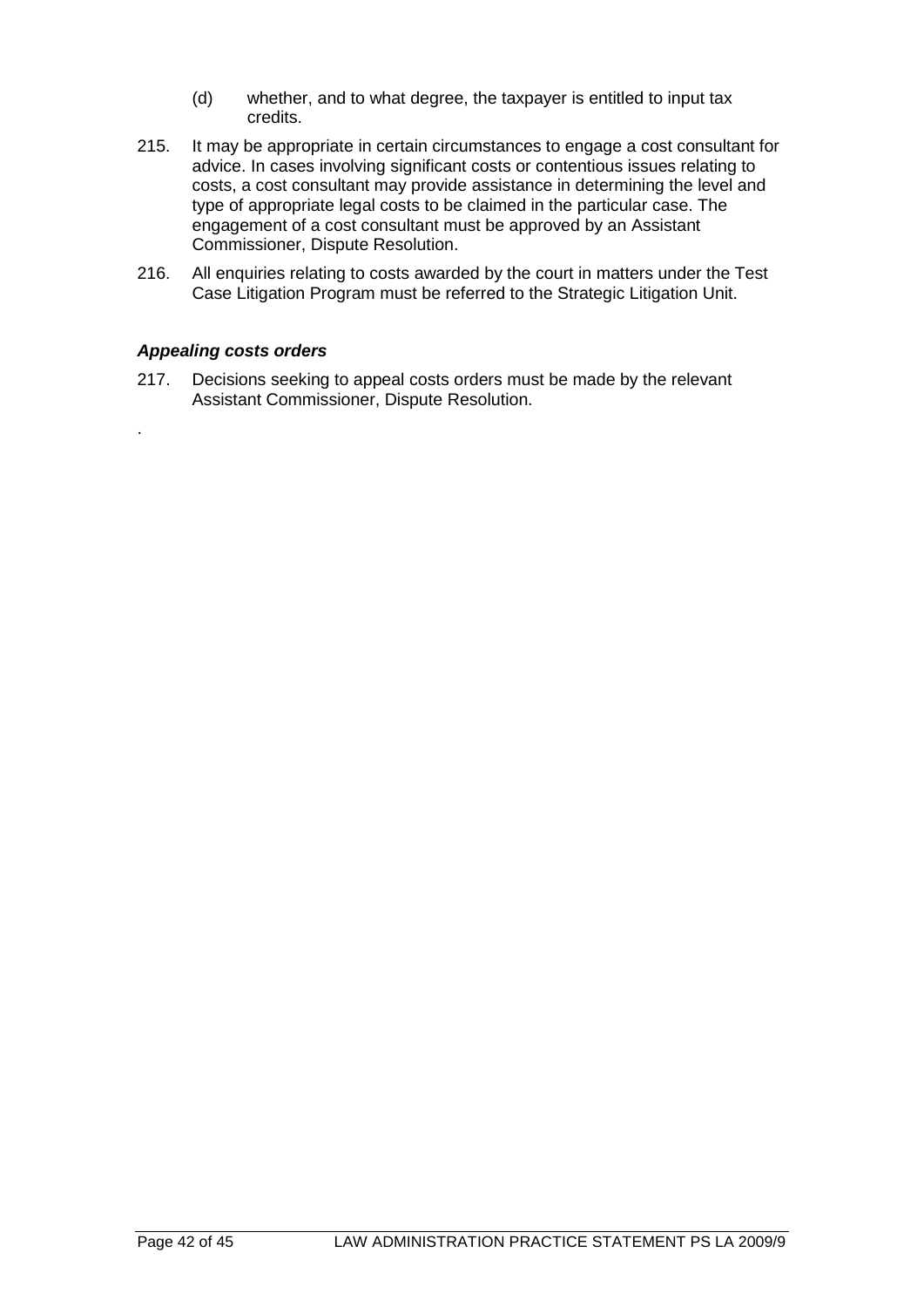## **Amendment history**

| Date of<br>amendment | <b>Part</b>                           | <b>Comment</b>                                                                                                                                                                                                              |
|----------------------|---------------------------------------|-----------------------------------------------------------------------------------------------------------------------------------------------------------------------------------------------------------------------------|
| 19 December 2013     | Various                               | Updated to reflect various internal and external<br>structural and name changes,                                                                                                                                            |
| 1 July 2013          | Various                               | Updated to reflect various changes that have<br>come into effect since 2010 for example, the<br>Federal Court's Practice Note 1 relating to the<br>case management of tax litigation. Also various<br>changes to structure. |
| 6 September 2010     | Paragraphs 73 and 74<br>of Annexure F | Updated to take into account the legislative<br>changes that came into effect from 1 July 2010<br>to align the indirect tax rulings regime with the<br>income tax rulings system.                                           |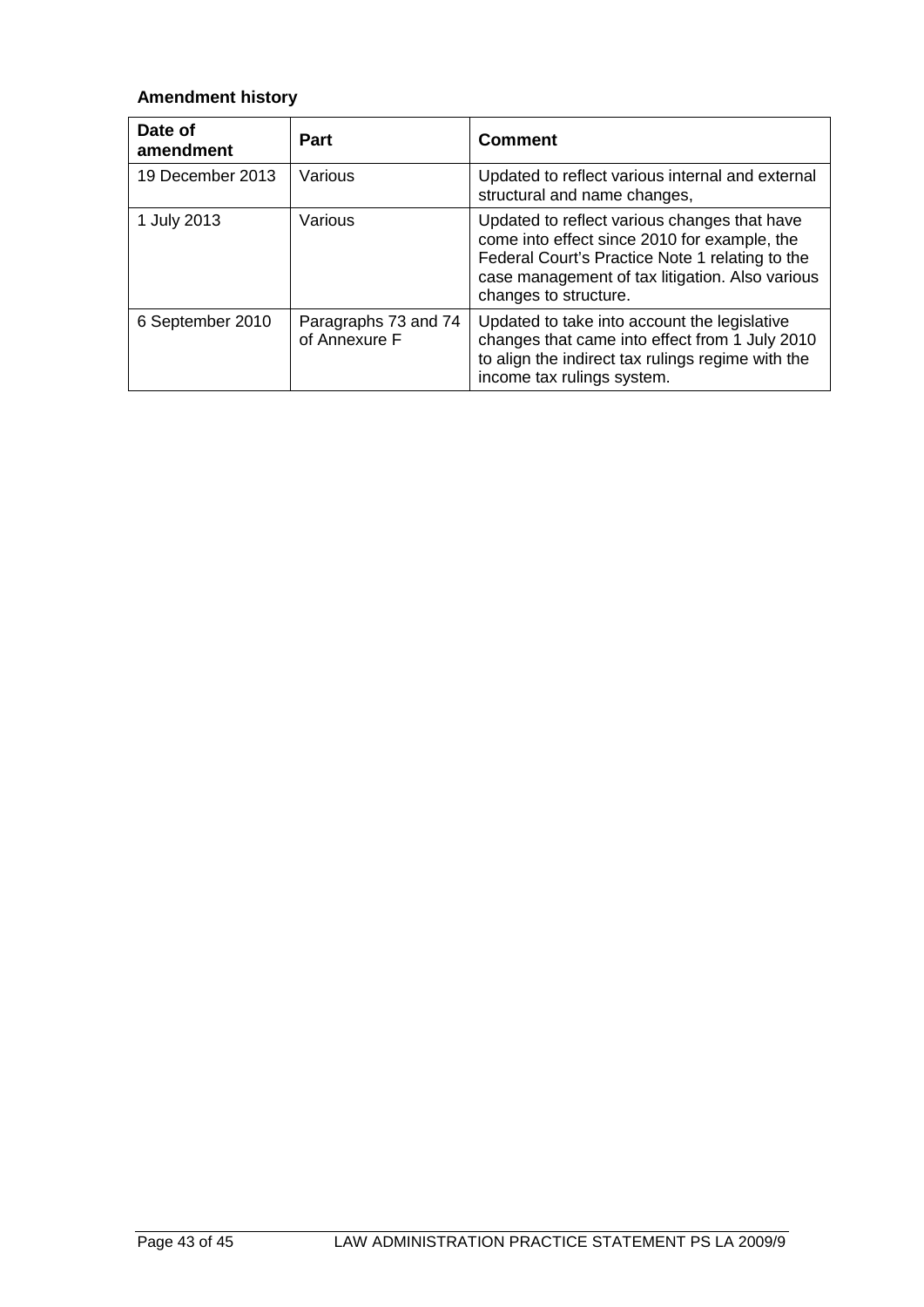| Subject references          | <b>ATO Litigation</b>                                                 |
|-----------------------------|-----------------------------------------------------------------------|
|                             | <b>Engagement of Dispute Resolution</b>                               |
|                             | <b>Engagement of External Legal Service Providers</b>                 |
|                             | <b>Legal Services Directions</b>                                      |
|                             | <b>Model Litigant Guidelines</b>                                      |
| Legislative references      | Administrative Appeals Tribunal Act 1975                              |
|                             |                                                                       |
|                             | Administrative Decisions (Judicial Review) Act 1977                   |
|                             | Judiciary Act 1903                                                    |
|                             | <b>Taxation Administration Act 1953</b>                               |
| Related public rulings      | GSTR 2000/37                                                          |
|                             | GSTR 2001/4                                                           |
|                             | IT 2250                                                               |
| Related practice statements | PS LA 1998/1                                                          |
|                             | PS LA 2003/3                                                          |
|                             | PS LA 2003/10                                                         |
|                             | PS LA 2005/8                                                          |
|                             | PS LA 2007/5                                                          |
|                             | PS LA 2007/23                                                         |
|                             | PS LA 2008/3                                                          |
|                             | PS LA 2008/12                                                         |
|                             | PS LA 2012/1                                                          |
|                             | PS CM 2003/2                                                          |
|                             | PS CM 2005/9                                                          |
|                             | PS CM 2005/27                                                         |
| Withdrawn practice          | PS LA 2002/3                                                          |
| statements                  | PS LA 2005/22                                                         |
|                             | PS LA 2007/1                                                          |
|                             | PS LA 2007/2                                                          |
|                             | PS LA 2007/12                                                         |
|                             |                                                                       |
|                             | PS LA 2007/15                                                         |
|                             | PS LA 2007/16                                                         |
|                             | PS LA 2007/17                                                         |
|                             | PS LA 2007/18                                                         |
|                             | PS LA 2007/19                                                         |
|                             | PS LA 2008/16                                                         |
|                             | PS LA 2008/17                                                         |
| Other references            | <b>Administrative Appeals Tribunal Practice Directions</b>            |
|                             | <b>APS Values and Code of Conduct in practice</b>                     |
|                             | <b>Code of settlement</b>                                             |
|                             | <b>Family Court Practice Directions</b>                               |
|                             | <b>Federal Court Practice Documents</b>                               |
|                             | <b>Federal Circuit Court Practice Directions</b>                      |
|                             | Finance Circular 2008/07                                              |
|                             | <b>High Court Practice Directions</b>                                 |
|                             | http://www.fedcourt.gov.au                                            |
|                             | <b>Legal Services Directions 2005</b>                                 |
|                             | <b>Litigation risk matrix</b>                                         |
|                             | <b>Online Resource Centre for Law Administration (link internally</b> |
|                             | available only)                                                       |
|                             | <b>Public Service Commissioner's Directions 1999</b>                  |
|                             | <b>Taxpayers' charter</b>                                             |
| File references             | 09/2444                                                               |
|                             | 1-1OA2O46                                                             |
| Date issued                 | 20 November 2009                                                      |
|                             |                                                                       |
| Date of effect              | 20 November 2009                                                      |